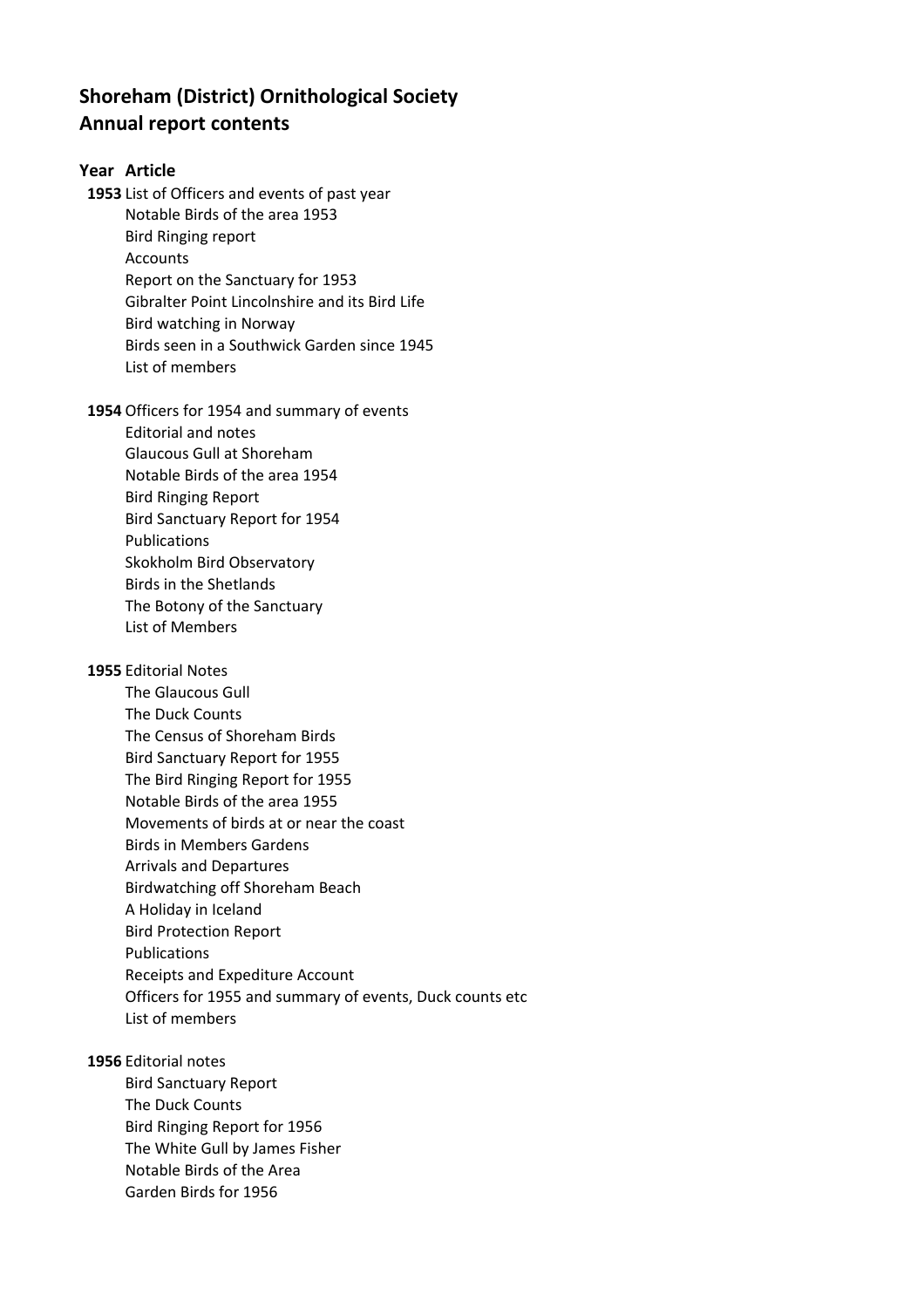Movements of birds at or near the coast Arrival and departure of Migrants Firecrests at Shoreham Woodchat Shrikes at Shoreham Mute Swans at Shoreham Shoreham Lighthouse Sea Watching off Shoreham Receipts and Expediture Account Officers, Summary of meetings etc List of Members **1957** Editorial notes The Sanctuary Bird Ringing Report The Duck Counts

Notable Birds of the Area Arrival and Departure of migrants Visible Migration in 1957 Sea Watching during 1958 Common Whitehtroat, Unusual variation in song Twite at Shoreham Pomarine Skua off Lancing Beach Late Reed Warbler at Shoreham A Bird Watching Holiday in Spain August in the Cairngorms Miscellaneous notes Receipts and Expediture Account Officers, Summary of meetings etc List of Members

#### **1958** Editorial notes

Sanctuary Report for 1958 Bird Ringing for 1958 The Duck Counts Swan Ringing Wader Netting Notable Birds of the Area Spring Visitors for 1958 Arrival and Departure of migrants Garden Birds for 1958 Visible Migration in 1958 Sea Watching in 1958 Woodchat Shrike at Portslade The Iceland Gull Bluethroat at Shoreham Rubbish Dump A Trip to Finland Late Autumn in the Scillies Protection of Birds Committee West Sussex Miscellaneous notes Receipts and Expediture Account Officers, Summary of meetings etc List of Members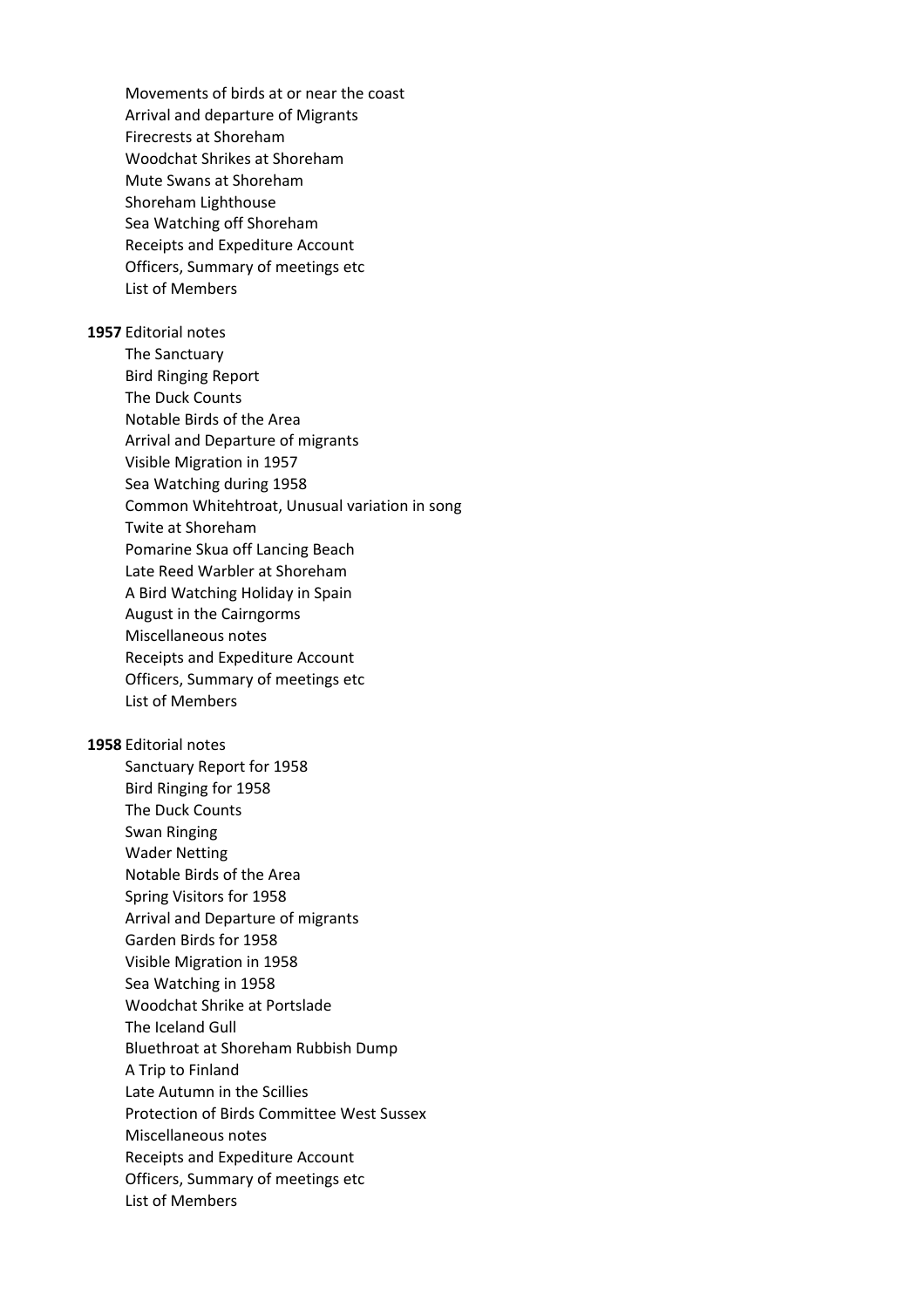**1959** Editorial notes Sanctuary Report for 1959 Ringing Report for 1959 The Duck Counts Notable Birds of the Area Arrival and Departure of migrants Garden Birds for 1959 Autumn Visitors in 1959 White Gulls in the Shoreham Area Bluethroats at Shoreham The Barred Warbler at Shoreham Ring Ouzels at Shoreham Sea Watching and visible migration in 1959 Some Spanish Raptors October in Suffolk Selsey Bill, Sussex Miscellaneous notes Receipts and Expediture Account Officers, Summary of meetings etc List of Members **1960** Editorial notes Sanctuary Report for 1960 Ringing Report for 1960 Recoveries for 1960 Notable Birds of the Area Arrival and Departure of migrants Garden Birds for 1960 Noteworthy Visitors to Shoreham area during 1960 Visible Migration and movement of Birds in 1960 Chiffchaffs in the Shoreham Area during 1960 A Golden Oriole in the Shoreham Area Half a Century of Birdwatching in and around Steyning More News from Selsey Bill The Wild Fowl Trust, Slimbridge Birds at Spanish Seaside Resort Some impressions of the Birds of South-eastern Europe Miscellaneous notes Receipts and Expediture Account Officers, Summary of meetings etc

List of Members

# **1961** Editorial notes

Sanctuary Report for 1961 Ringing Report for 1961 Recoveries for 1961 Notable Birds of the Area Arrival and Departure of migrants 1961 Garden Birds for 1961 Some Notes on Birds recorded in the Shoreham Area Seawatching and Movements of Birds in 1961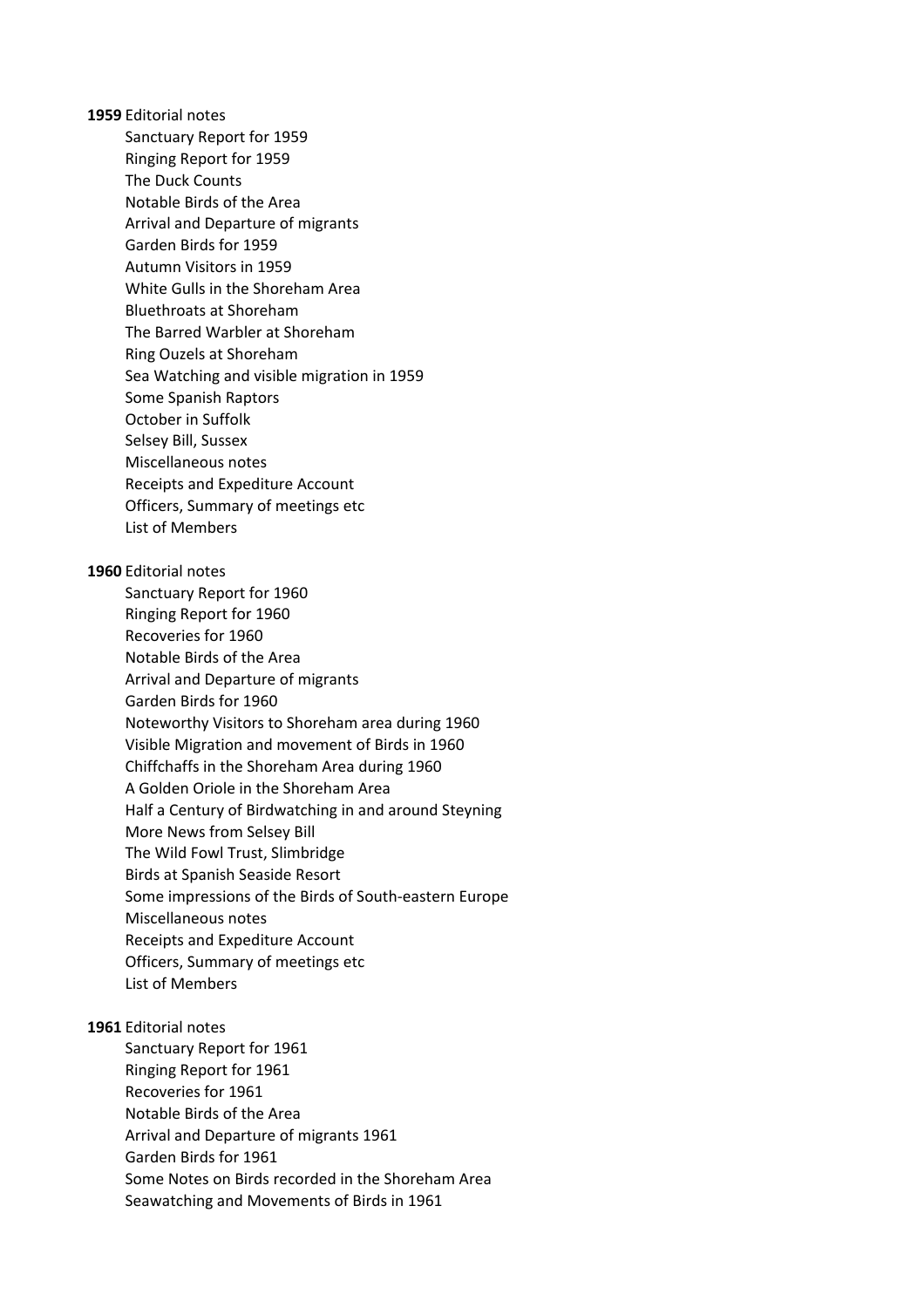Sping Migration at the Devil's Dyke Unusual Behaviour of Blackbird 1961 at Selsey Bill A Welsh Tick-Hunt A Bird Watchers Pilgimage Birds in Western Germany WSCC Protection of Birds Committee Receipts and Expediture Account Officers, Summary of meetings etc List of Members **1962** Editorial notes The First Ten Years List of Rarer Birds seen in the Shoreham Area 1953-1962 Sanctuary Report for 1962 Ringing Report for 1962 Recoveries for 1962 Tringing and Recoveries of Mute Swans Notable Birds of the Area Arrival and Departure of migrants 1962 Seawatching and Movements of Birds in 1962 Garden Birds for 1962 Some Notes on Birds seen in the Shoreham Area 1962 Cattle Egret at Lancing Observations at the Devil's Dyke in 1962 Accounts of 1962 Field Outings Selsey Bill - 1962 WSCC Protection of Birds Committee Receipts and Expediture Account 1962 Officers, Summary of meetings etc List of Members

# **1963** Editorial notes

Bird Sanctuary Report for 1963 Ringing Report and Recoveries for 1963 Notable Birds of the Area The Winter of 1962-1963 Some Notes on Birds seen in the Shoreham Area 1963 Arrival and Departure of migrants 1963 Seawatching and Movements of Birds in 1963 Garden Birds for 1963 Unusual Visitors (Cranes) Flamingo at Worthing Selsey Bill 1963 The Devil's Dyke Area 1963 WSCC Protection of Birds Committee Summaries of 1963 Field Outings Receipts and Expediture Account 1963 List of meetings and Field outings in 1963 Officers in 1963 List of Members General Information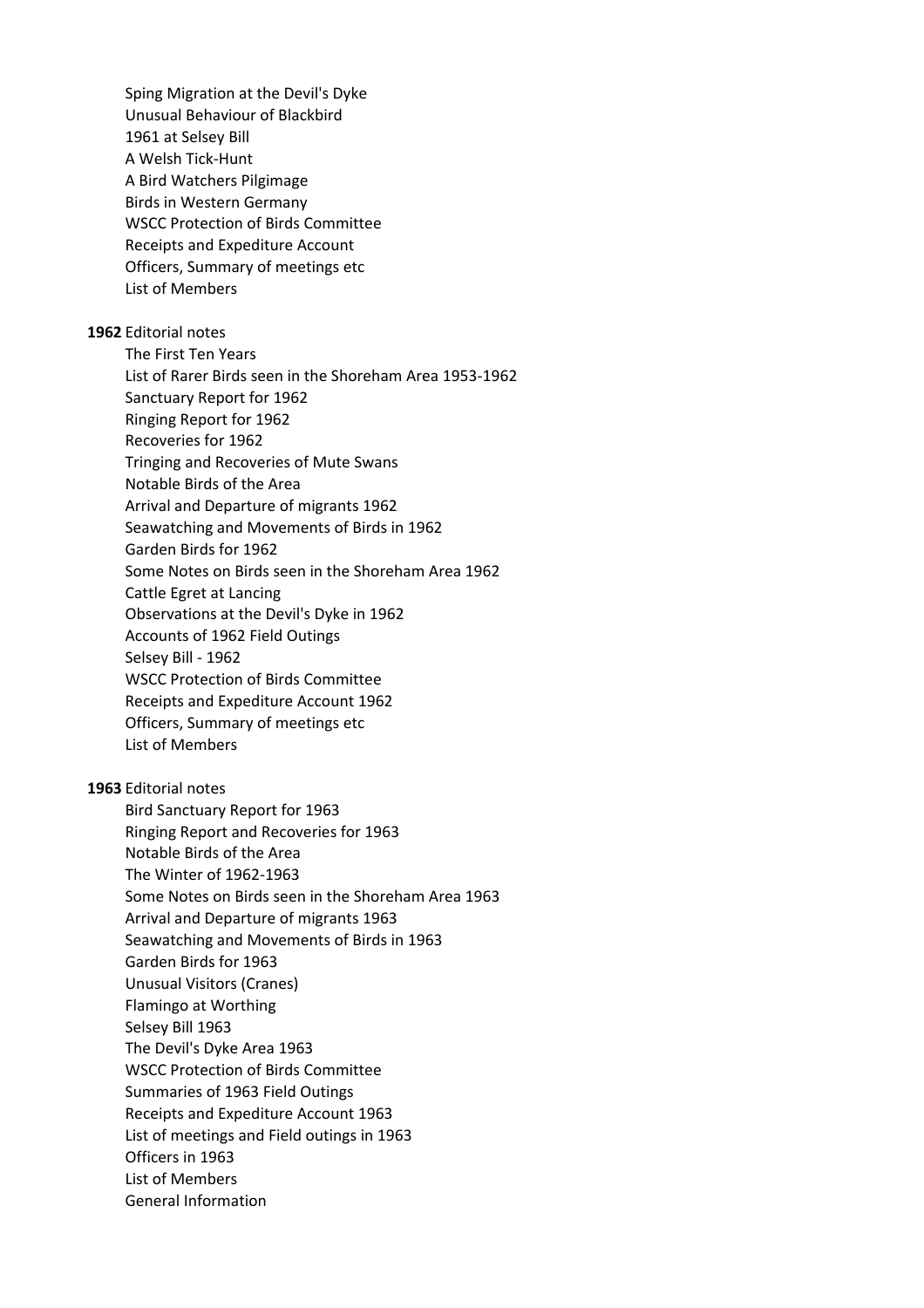**1964** Editorial notes Bird Sanctuary Report for 1964 Ringing Report and Recoveries for 1964 Notable Birds of the Area Notes on Birds seen in the Shoreham Area 1964 Arrival and Departure of migrants 1964 Seawatching and Movements of Birds in 1964 Garden Birds for 1964 Kestrels in Lancing Area The Devil's Dyke Area 1964 Selsey Bill 1964 Summaries of 1964 Field Outings Success at Pagham Harbour Receipts and Expediture Account 1964 List of lectures 1964 Officers in 1964 List of Members General Information **1965** Editorial notes Bird Sanctuary Report for 1965 Ringing Report and Recoveries Notable Birds of the Area Birds around Shoreham Unusual Occurences Waxwings at Shoreham Arrival and Departure of migrants 1965 Garden Birds for 1965 Kestrels at Lancing Area The Devil's Dyke Area 1965 Selsey Bill 1965 White Gull at Worthing By Road,Sea and Air Rube Summaries of Field Outings 1965 Receipts and Expediture Account 1965 List of lectures 1965 Officers in 1965 List of Members 1965 General Information **1966** Editorial notes Sanctuary Report for 1966

Ringing Report and Recoveries Notable Birds of the Area Birds around Shoreham " Wingshaven" Devil's Dyke and Coppice 1966 Arrival and Departure of migrants 1966 Garden Birds for 1966 Beachy Head 1966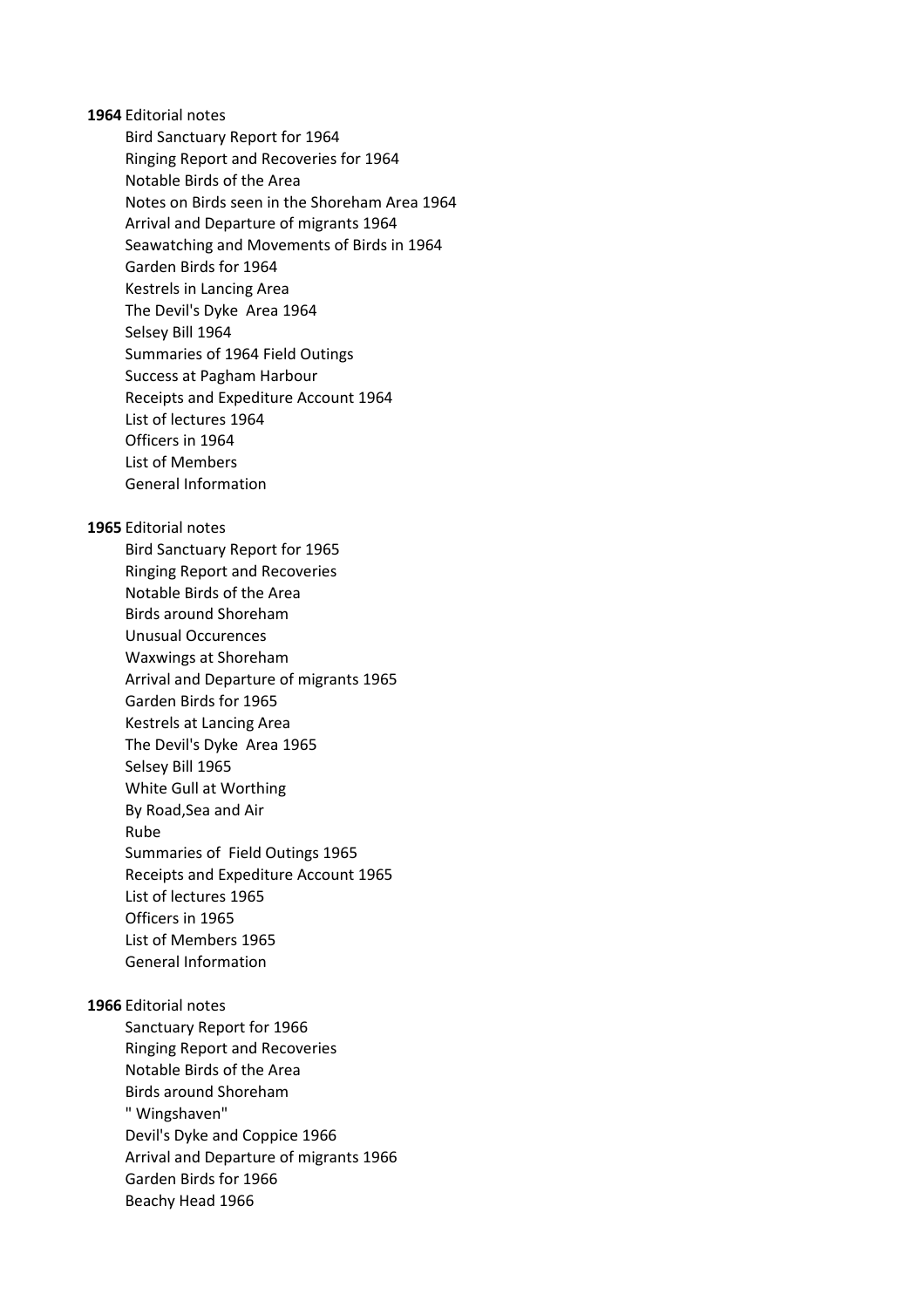Buzzards over the Bosphorus Mock Turkey Summaries of Field Outings 1966 Receipts and Expediture Account 1966 List of lectures 1966 Officers in 1966 List of Members 1966 General Information

## **1967** Editorial notes

Sanctuary Report for 1967 Ringing Report and Recoveries Notable Birds of the Area Birds around Shoreham Member's Records - notice Birds at Benidorm Arrival and Departure of migrants 1967 Garden Birds for 1967 Unusual Occurences Hard Weather Movements South to the Sun Book Review Norfolk Revisited Summaries of Field Outings 1967 Receipts and Expediture Account 1967 List of lectures 1967 Officers in 1967 List of Members 1967 General Information

## **1968** Editorial notes

Sanctuary Report for 1968 Ringing Report and Recoveries Notable Birds of the Area Birds around Shoreham Member's Records - notice Two Glaucous Gulls and a Northern Guillemot Red-breasted Flycatcher at Shoreham Arrival and Departure of migrants 1968 Garden Birds for 1968 North to the Snow Unusual Occurences A Change of Habitat Summaries of Field Outings 1968 Receipts and Expediture Account 1968 List of lectures 1968 Officers in 1968 List of Members 1968 General Information

# **1969** Editorial notes

Sanctuary Report for 1969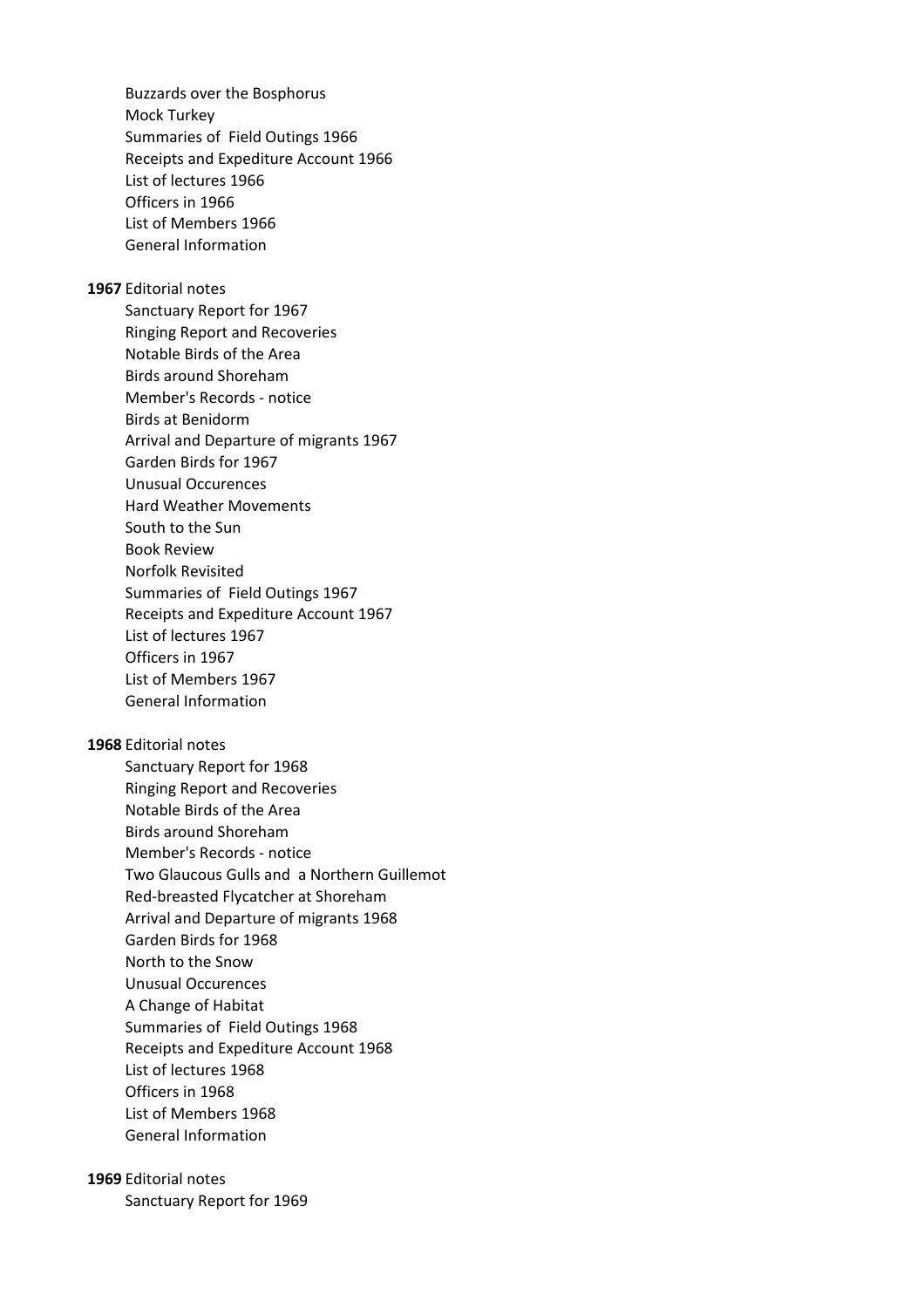Ringing Report and Recoveries Notable Birds of the Area Birds around Shoreham Member's Records - notice The Permissive Bird Society Gulls of the Shoreham Area Arrival and Departure of migrants 1969 Garden Birds for 1969 By Land Rover to Turkey From our Members Notebooks Albinism Summaries of Field Outings 1969 Receipts and Expediture Account 1969 List of lectures 1969 Officers in 1969 List of Members 1969 General Information

## **1970** Editorial notes

Sanctuary Report for 1970 Ringing Report and Recoveries Notable Birds of the Area Birds around Shoreham Member's Records - notice Ringed Plovers at Portslade Arrival and Departure of migrants 1970 Bird Watching for the Disabled Garden Birds for 1970 Adventures with Owls House Martins Breeding at West Chiltington From our Members Notebooks Visit to Cap Gris Nez Summaries of Field Outings 1970 Receipts and Expediture Account 1970 List of lectures 1970 Officers in 1970 List of Members 1970 General Information

## **1971** Editorial notes

Catherine Biggs - an appreciation Sanctuary Report for 1971 Ringing Report and Recoveries Notable Birds of the Area Birds around Shoreham Member's Records - notice Nostalgia Arrival and Departure of migrants The Saw-whet Saga Garden Birds for 1971 A Christmas with a Difference From our Members Notebooks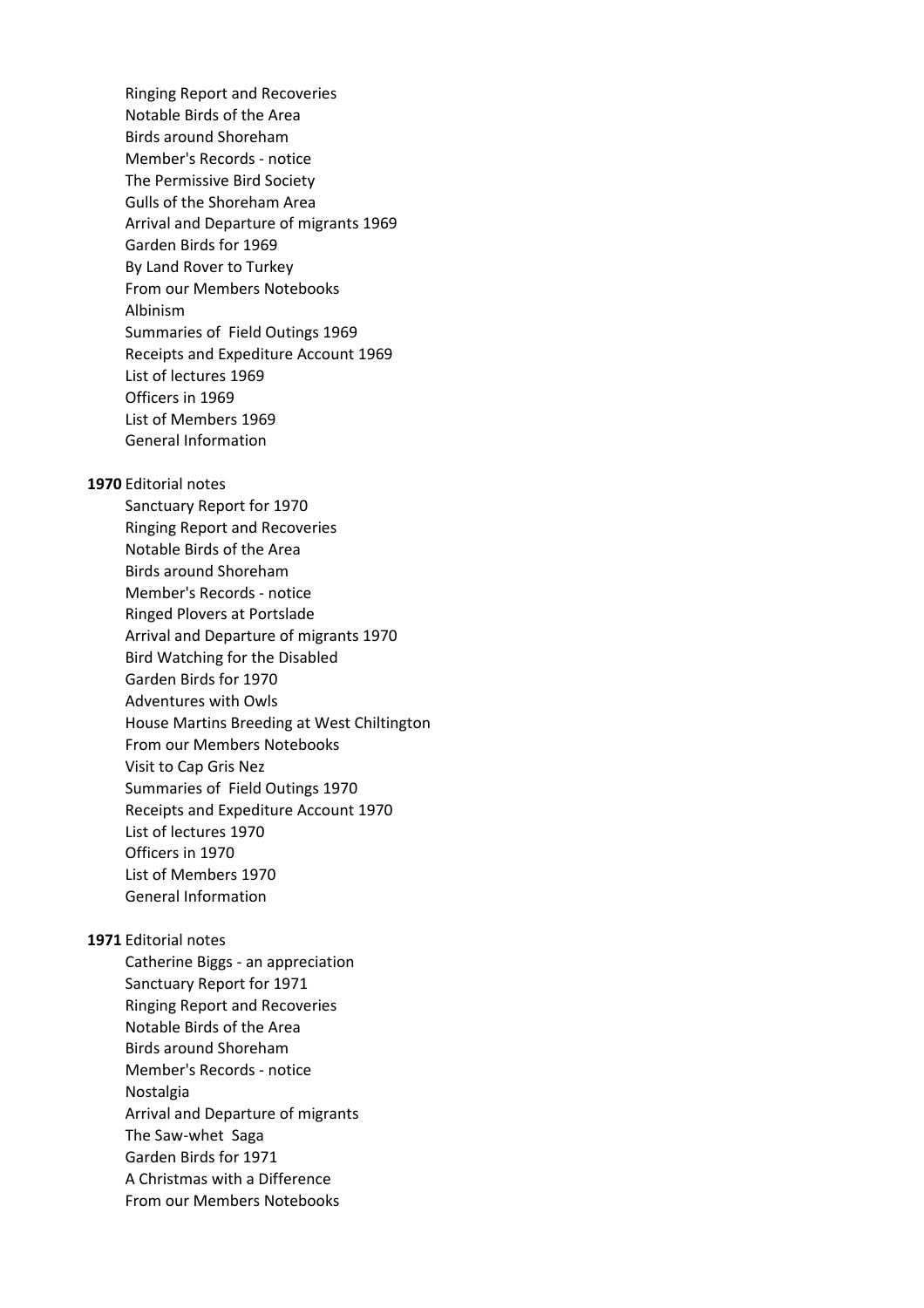Sussex Birds in Zambia Summaries of Field Outings 1971 Receipts and Expediture Account 1971 List of lectures 1971 Officers in 1971 List of Members 1971 General Information

# **1972** Editorial notes

RE Goddard Sanctuary Report for 1972 Ringing Report and Recoveries Notable Birds of the Area Birds around Shoreham Member's Records - notice Collared Doves at Worthing 1971 Arrival and Departure of migrants Garden Birds for 1972 Turkish Delight From our Members Notebooks Summaries of Field Outings 1972 Receipts and Expediture Account 1972 List of lectures 1972 Officers in 1972 List of Members 1972 General Information

## **1973** Editorial notes

Sanctuary Report for 1973 Ringing Report and Recoveries Notable Birds of the Area Birds around Shoreham 1973 Member's Records - notice Rough-legged Buzzard at Chanctonbury Ring Island Sanctuary Arrival and Departure of migrants Shetland Holiday Garden Birds for 1973 Ringed Plover at Portslade From our Members Notebooks More Geology then Ornithology Six Years of Haggis, Scotch and Bird Watching Summaries of Field Outings 1973 Receipts and Expediture Account 1973 List of lectures 1973 Officers in 1973 List of Members 1973 General Information

# **1974** Editorial notes

Sanctuary Report for 1974 Ringing Report and Recoveries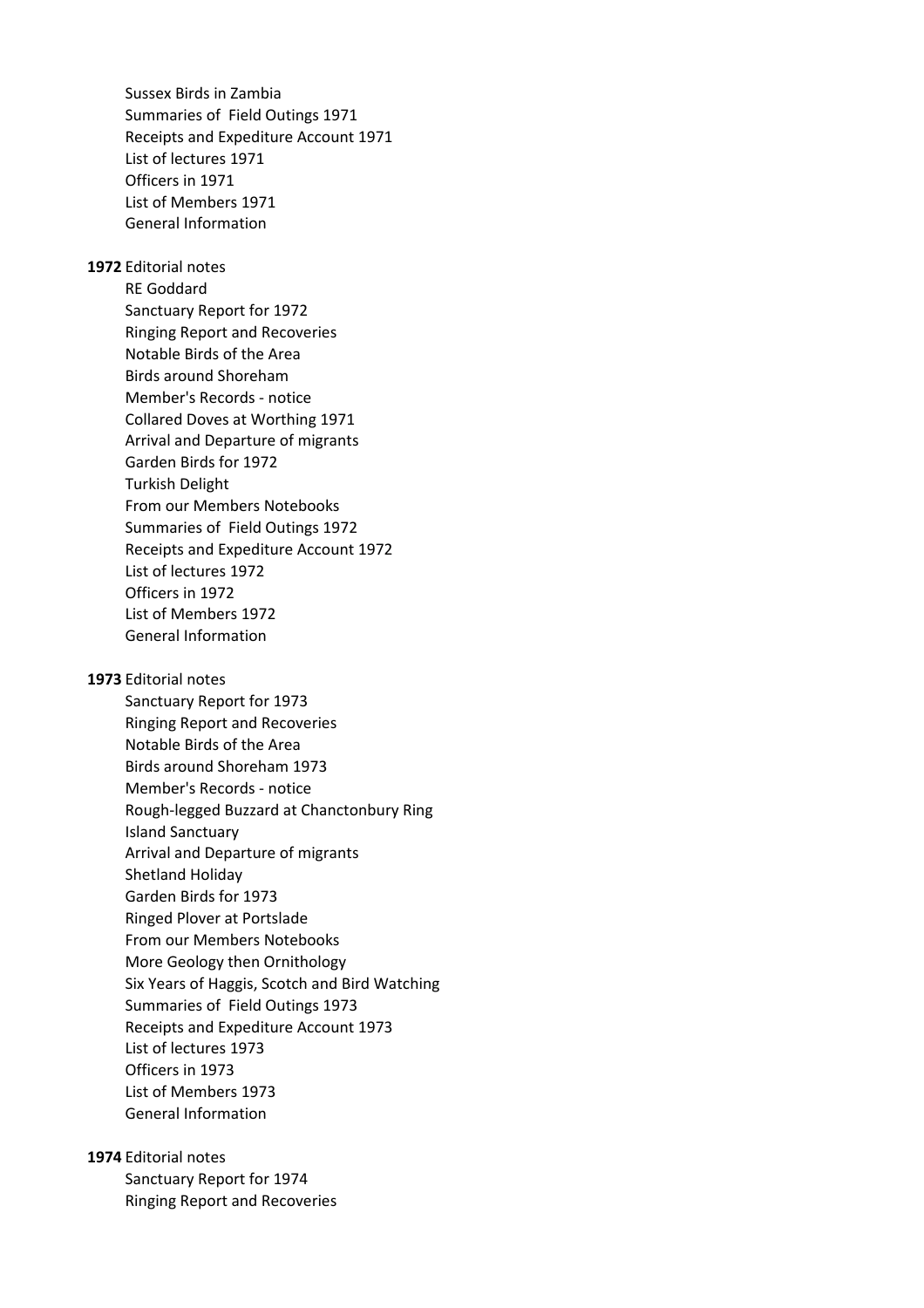Notable Birds of the Area Birds around Shoreham 1974 Member's Records - notice In Search of the Lammergeier Shoret-eared Owls at Steyning Arrival and Departure of migrants Summary of Blue Tit Ringing in Shoreham during 1974 Coney Hill Garden Birds for 1974 Winged Visitors to the Power Station From our Members Notebooks Summaries of Field Outings 1974 Receipts and Expediture Account 1974 List of lectures 1974 Officers in 1974 List of Members 1974 General Information

# **1975** Editorial notes

Sanctuary Report for 1975 Ringing Report and Recoveries Notable Birds of the Area Birds around Shoreham 1975 Tom Palmer Mallorcan Interlude Arrival and Departure of migrants Arkansas Travellers Slender-billed Curlew at Shoreham? Garden Birds for 1975 I Remember Easter 1975 From our Members Notebooks Summaries of Field Outings 1975 Receipts and Expediture Account 1975 List of lectures 1975 List of Members 1975 Member's Record - Notice Officers in 1975 General Information

## **1976** Editorial notes

Sanctuary Report for 1976 Ringing Report for 1976 Notable Birds of the Area Birds around Shoreham 1976 JM Twort Birding in Sweden The River Adur Arrival and Departure of migrants Birds and Butterflies Spring Seawatching 1976 1976 at Striven's Reed-bed Wader Ringing on the Adur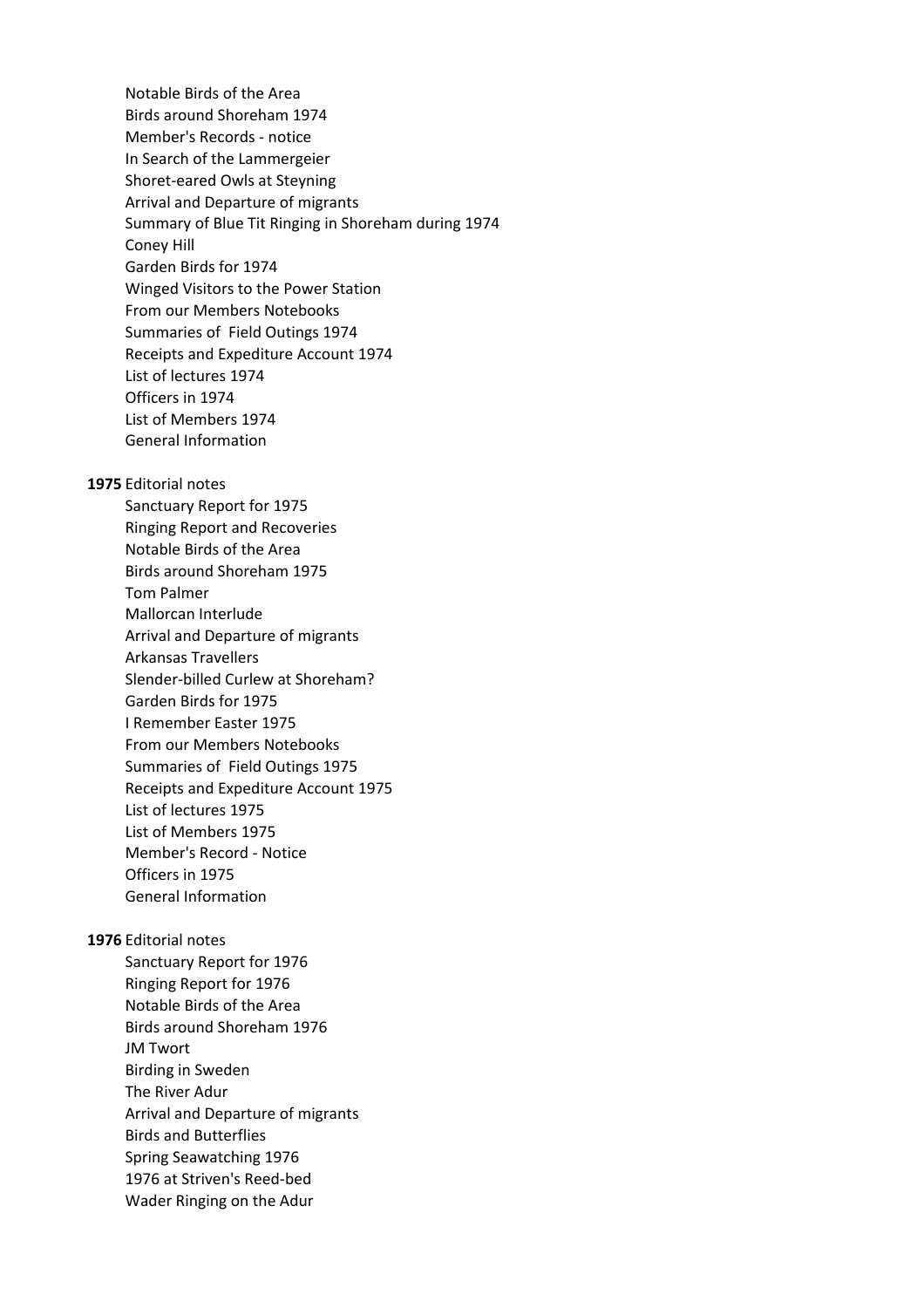From our Members Notebooks Garden Birds 1976 Summaries of Field Outings 1976 Receipts and Expediture Account 1976 List of lectures 1976 List of Members 1976 Member's Record - Notice Officers in 1976 General Information **1977** Editorial notes Sanctuary Report Ringing Report for 1977 Notable Birds of the Area Birds around Shoreham 1977 Ringing Recoveries of Shoreham Birds Raptors on the Downs Arrival and Departure of Migrants Some Observations on Willow Warbler passage through Shoreham Progress at Striven's Reed-bed Turkey for Christmas From our Members Notebooks Garden Birds 1977 Summaries of Field Outings 1977 Receipts and Expediture Account 1977 List of lectures 1977 List of Members 1977 Member's Record - Notice Officers in 1977 General Information **1978** Editorial notes Sanctuary Report Ringing Report for 1978 Notable Birds of the Area Birds around Shoreham 1978 Shoreham YOC Winner 1978 Spring seawatching off the Central Sussex Coast Arrival and Departure of Migrants Garden Birds 1978 Goldfinches at the Sanctuary Striven's Reed-bed Report A Checklist of the Birds of the Shoreham Area The Botany of the Sanctuary (reprint) Hard Weather Movements New Year 1979 From our Members Notebooks Summaries of Field Outings 1978 Receipts and Expediture Account 1978 List of lectures 1978 List of Members 1978 Member's Record - Notice A request for Help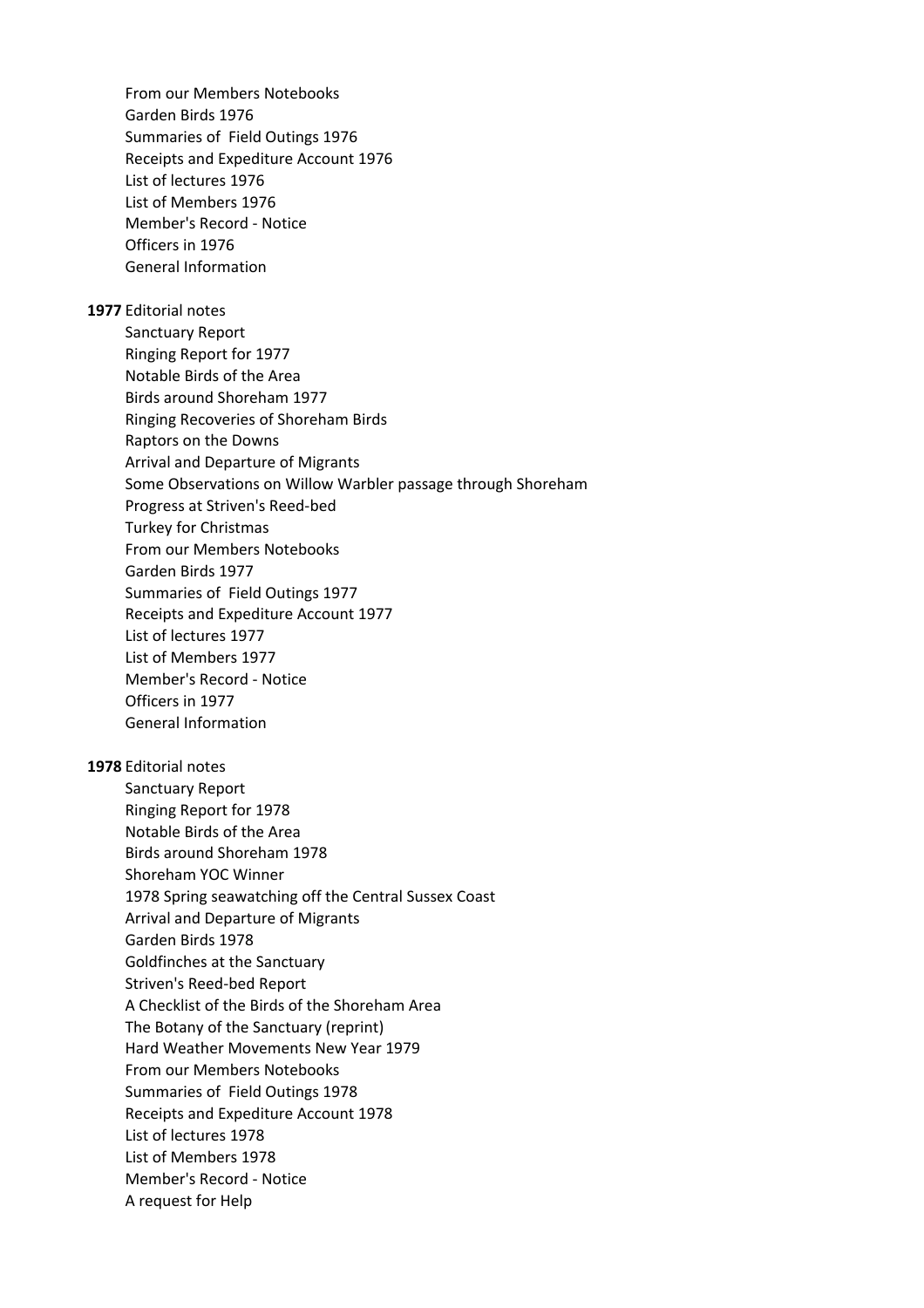Officers in 1978 General Information

**1979** Editorial notes

Sanctuary Report Ringing Report Member's Records - Notice Notable Birds of the Area Birds around Shoreham 1979 Changes in Bird Populations Arrival and Departure of Migrants Garden Birds 1979 A Dream come True Striven's Reed-bed Report Sea Migration at Shoreham and Beachy Head Spring 1979 From our Members Notebooks Summaries of Field Outings The Botany of the Sanctuary Receipts and Expediture Account 1979 List of lectures 1979 List of Members 1979 Officers in 1979 General Information

## **1980** Editorial notes

CF Helyer Birds around Shoreham 1980 Sanctuary Report Ringing Report Member's Records - Notice Notable Birds of the Area in 1980 Arrival and Departure of Migrants Not! The Striven's Reed-bed Report 1980 Table of Waders seen on the Adur Estuary during Peak Autumn Passage Steyning Grammar School - Bird Study Group Report on the Offshore Sea-passage of Birds observerd from Worthing-Lancing Beach during the Spannic R Sea-watching in Sussex - Spring 1980 Report on the Offshore Sea Passage of Birds recorded along the South Coast Sea Link Seawatch Sea Watching - a Lighter View Summary of Field Outings from our Members notebooks List of lectures 1980 Officers in 1980 Receipts and Expediture Account 1980 List of Members 1980 General Information and Previous Year's Reports

**1981** Editorial notes

A review of Ornithology in the Shoreham District during 1981 Notable Birds of the Area in 1981 Arrival and Departure of Migrants Ringing Report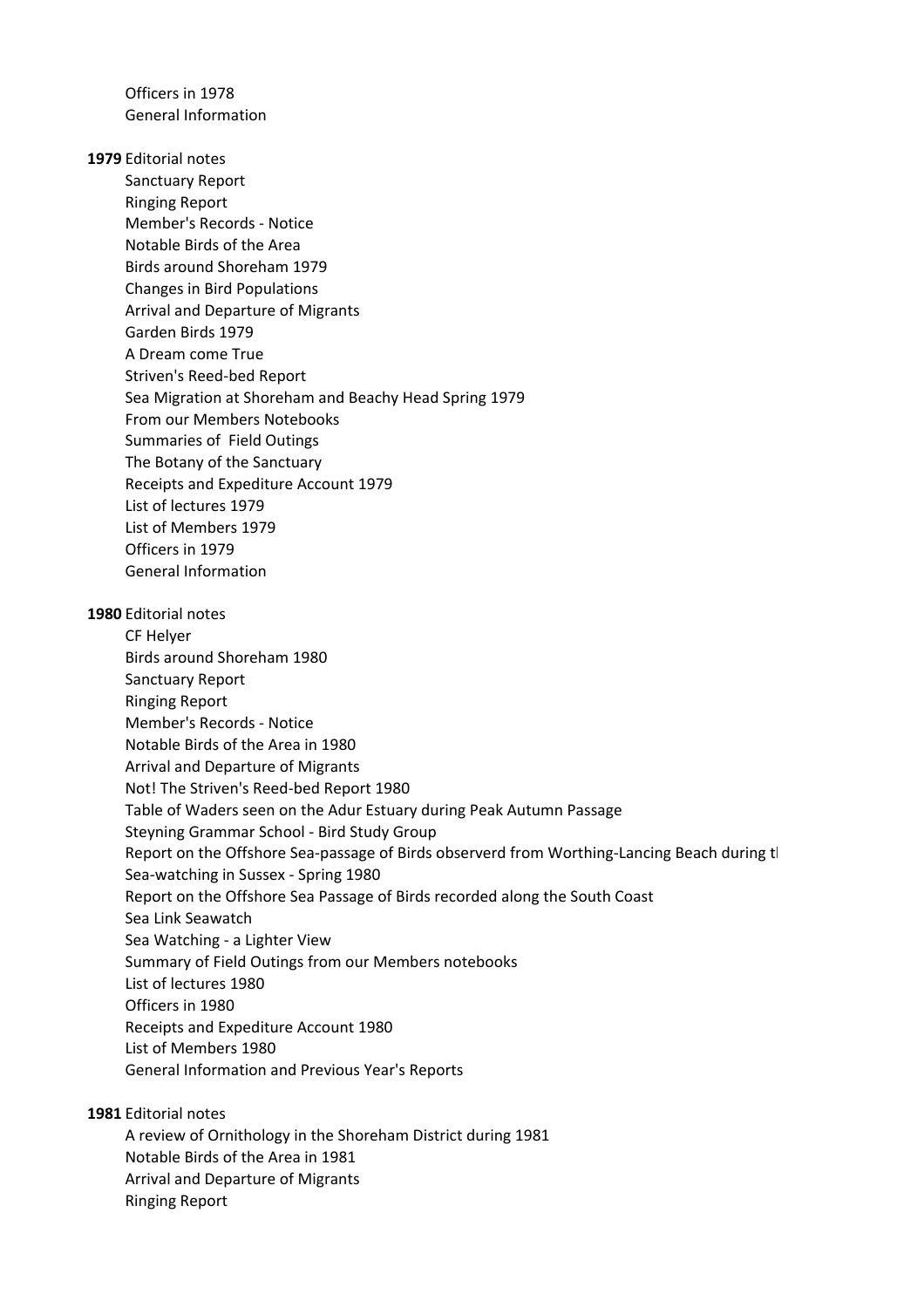Sanctuary Report Breeding Bird Populations in the Sanctuary 1981 Steyning Ringing Group report Autumn 1980/81 at Cissbury Spring Seawatch Report The Great May 7th 'Pom' Passage Sea Watching End of Year report Garden Bird Feeding Survey Birds in a Coombes Garden The White Gull dilemma of 1981 Tree Sparrow Winter Birds of Prey - a Europena View Alfred Burstow Notes, News and Accounts

# **1982** Editorial notes

Birds around the Shoreham District Systematic List Ringing Report Sanctuary Report Steyning Ringing Group report The Adur Levels Spring Seawatch Report Autumn and Winter Seawatching Sri-Lanka - an Ornithological Honeymoon Sponsored Birdwatch Did You Miss These? Field Outings 1982 Lectures 1982 Notes, News and Accounts

**1983** Editorial notes

Birds around the Shoreham District 1983 Systematic List Arrival and Departure of Migrants Ringing Report Sanctuary Report Breeding Birds of the Sanctuary Steyning Ringing Group report The Mumbles Report Steamed -up Over Birds Sea Watching Report A July Day in Friston Garden Bird Feeding Survey Habitats in Danger Scilly Adventures Field Outings Lectures 1983 Notes, News and Accounts

# **1984** Editorial notes

Birds around the Shoreham District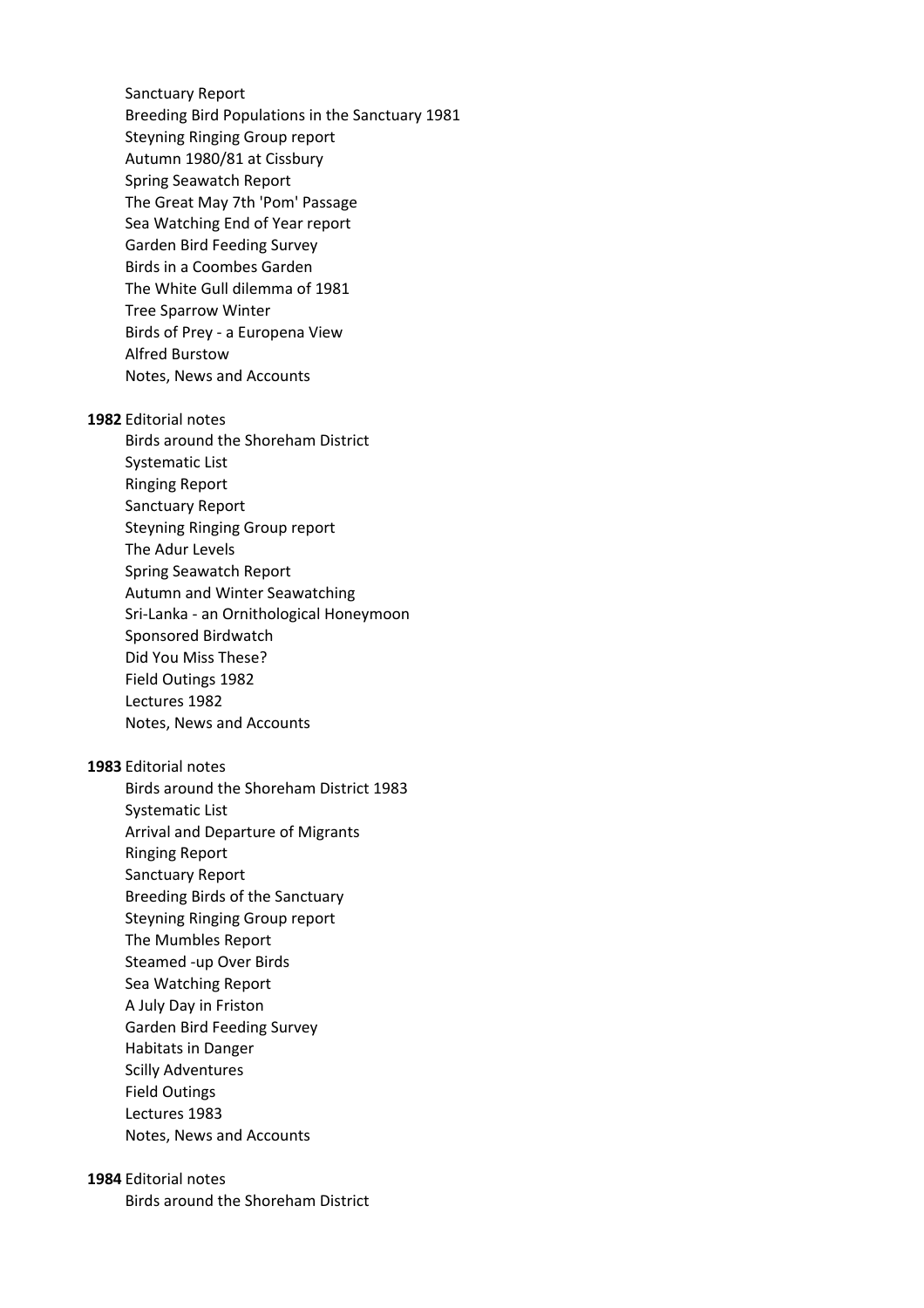Notable Birds of the Area Arrival and Departure of Migrants Ringing Report Sanctuary Report Steyning Ringing Group Report Siberia - the Joys and Woes of Birding Sea Watching Report Garden Bird Feeding Survey Raptor Survey A Study of Breeding Lapwings Field Outings Lectures 1984 Notes, News and Accounts

## **1985** Editorial notes

Birds around the Shoreham District Notable Birds of the Area Arrival and Departure of Migrants Ringing Report Sanctuary Report Steyning Ringing Group Report Jambo Ndege! Garden Bird Feeding Survey Hard Weather Movements in early 1985 Seawatching Report for 1985 Wheatear Survey Field Outings Lectures 1985 Notes, News and Accounts 1985

## **1986** Editorial notes

Birds of the Shoreham District Notable Birds of the Area Arrival and Departure of Migrants Ringing Report Sanctuary Report Steyning Ringing Group Report Following Father-in-Law's Footsteps Seawatching Report for 1986 Ferring Rife African Birthday Reed and Sedge Warbler Survey Field Outings Lectures 1986 Notes, News and Accounts 1986

## **1987** Editorial notes

Birds of the Shoreham District Notable Birds of the Area Arrival and Departure of Migrants Ringing Report Sanctuary Report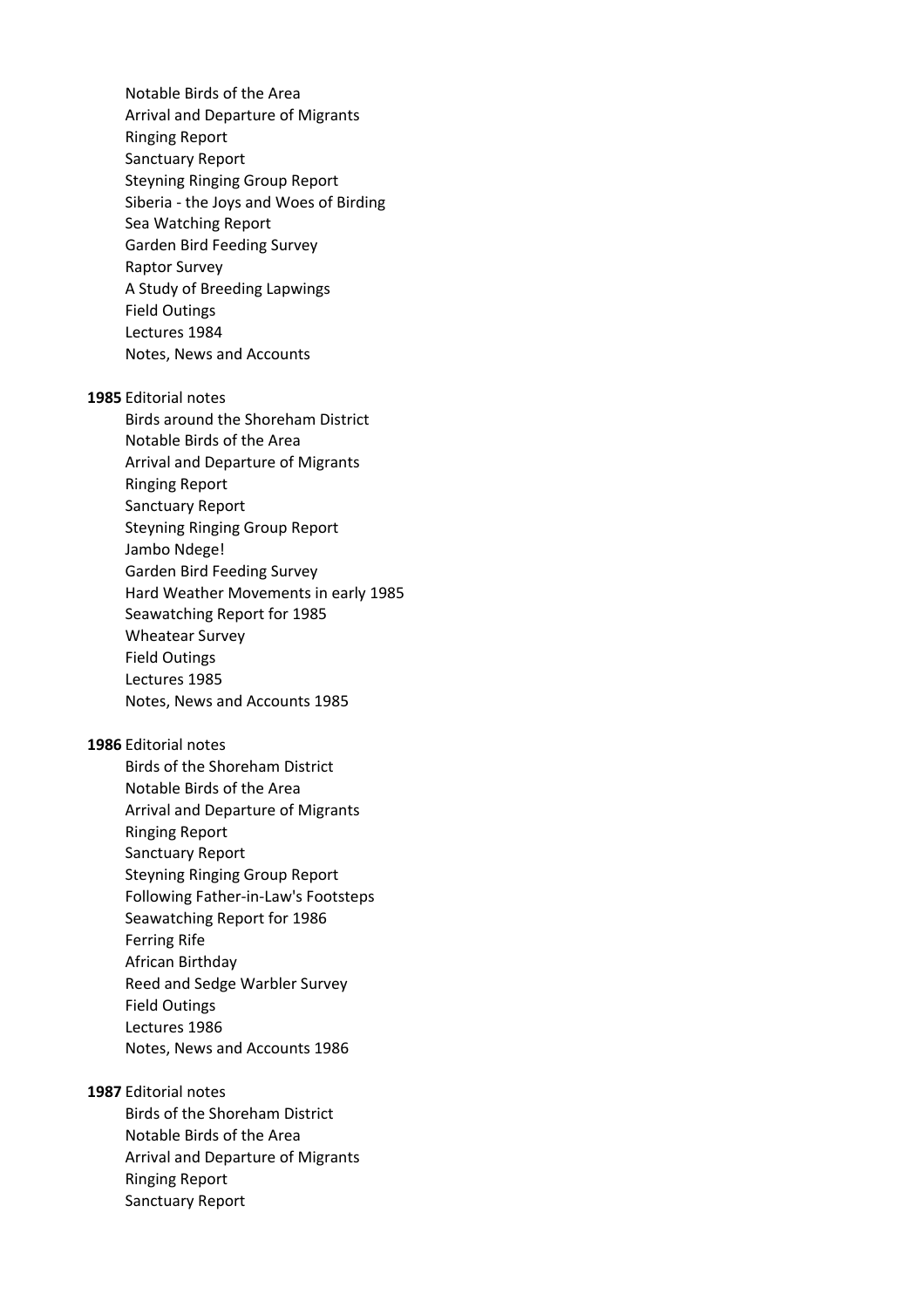Steyning Ringing Group Report A Visit to the Farnes Corvid Survey 1987 Seawatching Report for 1987 Ferring Rife - an Update My Garden Birds Devil's Dyke Survey Field Outings G Rampton and F Forbes - an appreciation Notes, News and Accounts 1987 Lectures 1987 **1988** Editorial notes Birds of the Shoreham District Notable Birds of the Area Arrival and Departure of Migrants Sanctuary Report Steyning Ringing Report Ringing Report Seawatching Report Field Outings Indoor Meetings Members Records Notes & accounts **1989** Editorial notes Notable Birds of the Shoreham Area Systematic List of Birds of the Area Arrival and Departure of Migrants Sanctuary Report Ringing Report Cissbury Ringing Report Seawatching Report Hollingbury Report

Kingfishers Steal the Show

Field Outings

Indoor Meetings

Members Records

Members of the Council

Notes & accounts

# **1990** Editor's notes

Review of the Year Notable Birds of the Area Arrival and Departure of Migrants Sanctuary Report Ringing Report Cissbury Ringing Report Seawatching Report Predictions for the Future Field Outings Indoor Meetings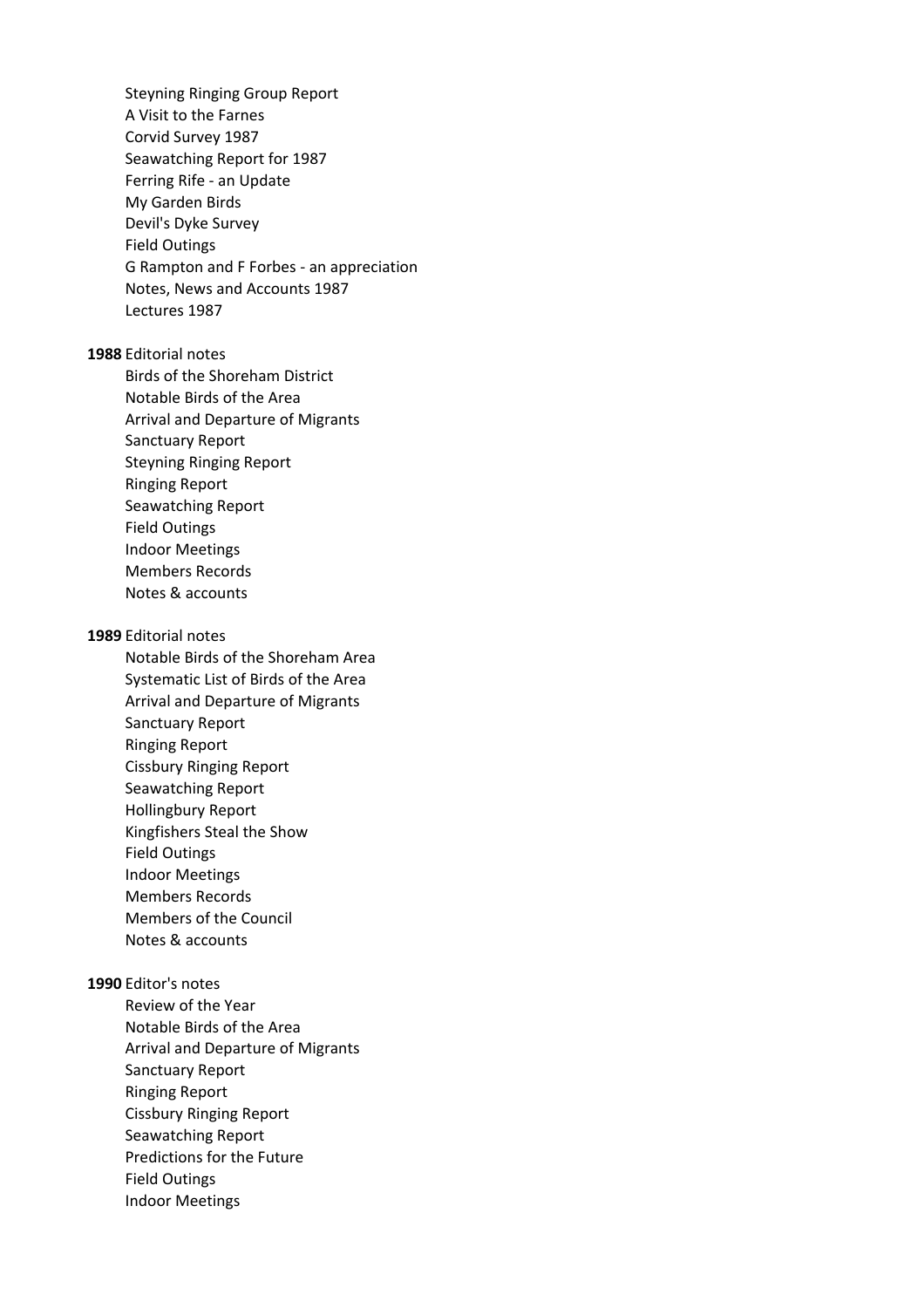Members Records Members of the Council **Accounts** 

## **1991** Editor's notes

Notable Birds of the Shoreham Area in 1991 Systematic List for 1991 Arrival and Departure of Migrants in 1991 Ringing Report for 1991 Sanctuary Report 1991 Steyning Ringing Group Report 1991 Holling bury Camp and Wildpark - 1991 diary Garden Bird Feeding Survey - Winter 1990/91 Seawatching Report for 1991 Identification Guide winter plumage Lapland, Reed, Little and Rustic Buntings Field Outings Indoor Meetings Members Records **Officers** Accounts

**1992** Editor's notes

Notable Birds of the Shoreham Area in 1992 Systematic List for 1992 Arrival and Departure of Migrants in 1992 Ringing Report for 1992 Sanctuary Report 1992 Steyning Ringing Group Report 1992 Garden Bird Feeding Survey - Winter 1991/92 Seawatching Report for 1992 Separation of Melodious, Icterine and Reed Warblers in the Field Field Outings Indoor Meetings Submission of Members Records **Officers** Accounts

# **1993** Editor's notes

Notable Birds of the Shoreham Area in 1993 Systematic List for 1993 Arrival and Departure of Migrants in 1993 Ringing Report for 1993 Sanctuary Report 1993 Steyning Ringing Group Report 1993 Garden Bird Feeding Survey - Winter 1992/93 Identification of Marsh and Willow Tit Identification of Bar-tailed and Black-tailed Godwits Hollingbury Camp and Wildpark Report 1993 Seawatching Report for 1993 Field Outings Indoor Meetings Submission of Members Records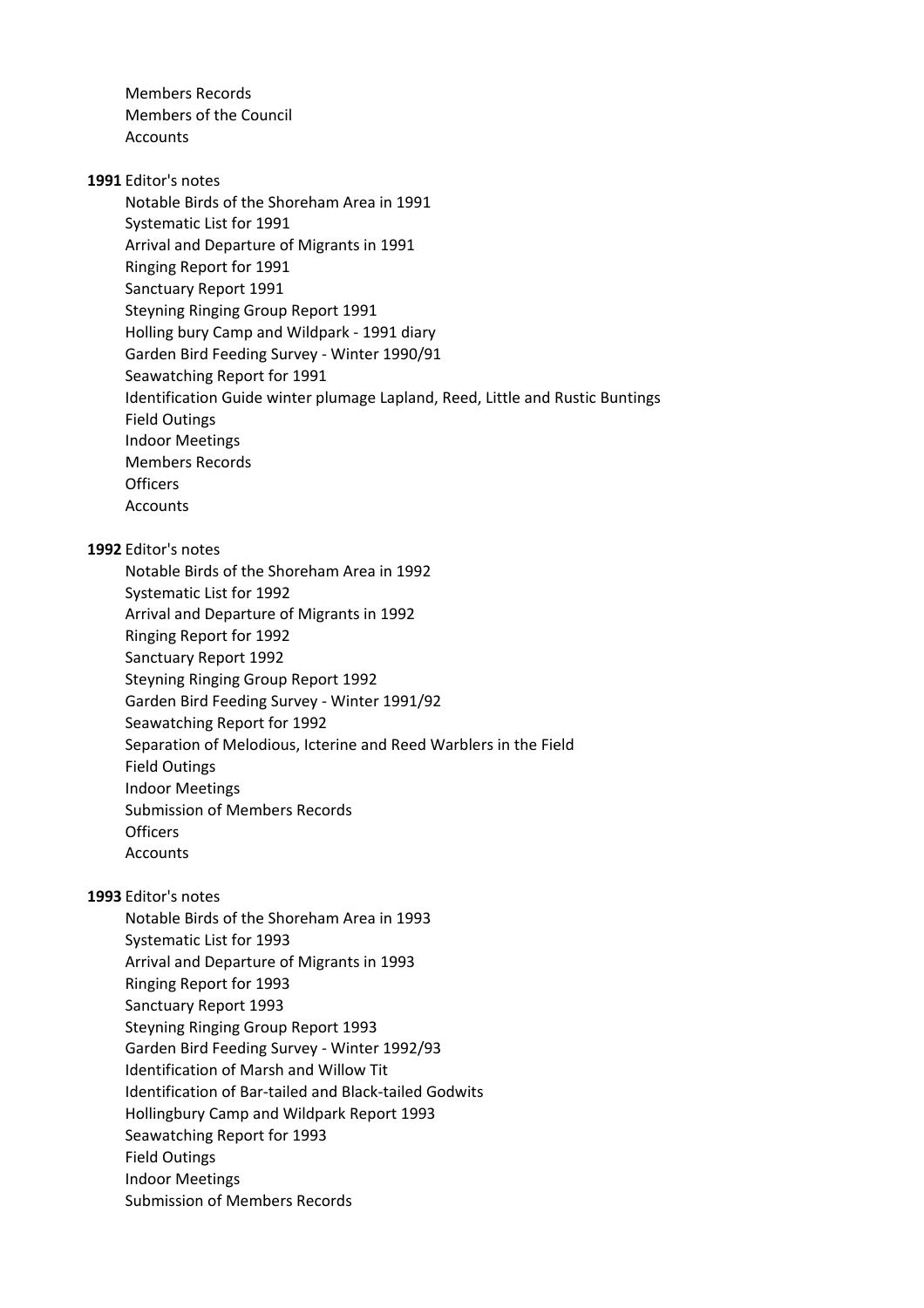**Officers** Accounts

**1994** Editor's notes

Notable Birds of the Shoreham Area in 1994 Systematic List for 1994 Additions to the 1993 Report Arrival and Departure of Migrants in 1994 Ringing Report for 1994 Sanctuary Report 1994 Steyning Ringing Group Report 1994 Garden Bird Feeding Survey Environmental Matters- 1994 Autumn Trip to Sweden Worthing Seawatching Report for 1994 Field Outings

- Indoor Meetings
- 
- Submission of Members Records
- Officers for 1994
- Recepts and Payments for the Year ending 31st December 1994

## **1995** Foreword

Notable Birds of the Shoreham Area in 1995 Systematic List for 1995 Updates of Rarity Records Arrival and Departure of Migrants in 1995 Ringing Report for 1995 Sanctuary Report 1995 The Botany of the Sanctuary Garden Bird Feeding Survey - Winter 1995/96 John Stafford's Retirement Know your Area Better - Sompting Brooks and Surrounding Area Worthing Seawatching Report for 1995 Steyning Ringing Group Report 1995 Field Outings Indoor Meetings Twenty-Five Years Ago Submission of Members Records Officers for 1995 Recepts and Payments for the Year ending 31st December 1995

## **1996** Notable Birds of the Shoreham Area in 1996

Systematic List for 1996 Escapes and Feral Birds Supplementary Records for 1995 Arrival and Departure of Migrants in 1996 Ringing Report for 1996 Garden Bird Feeding Survey - Winter 1996/97 Sanctuary Report 1996 Know your Area Better - the Lower Adur Worthing Seawatching Report for 1996 Steyning Ringing Group Report 1996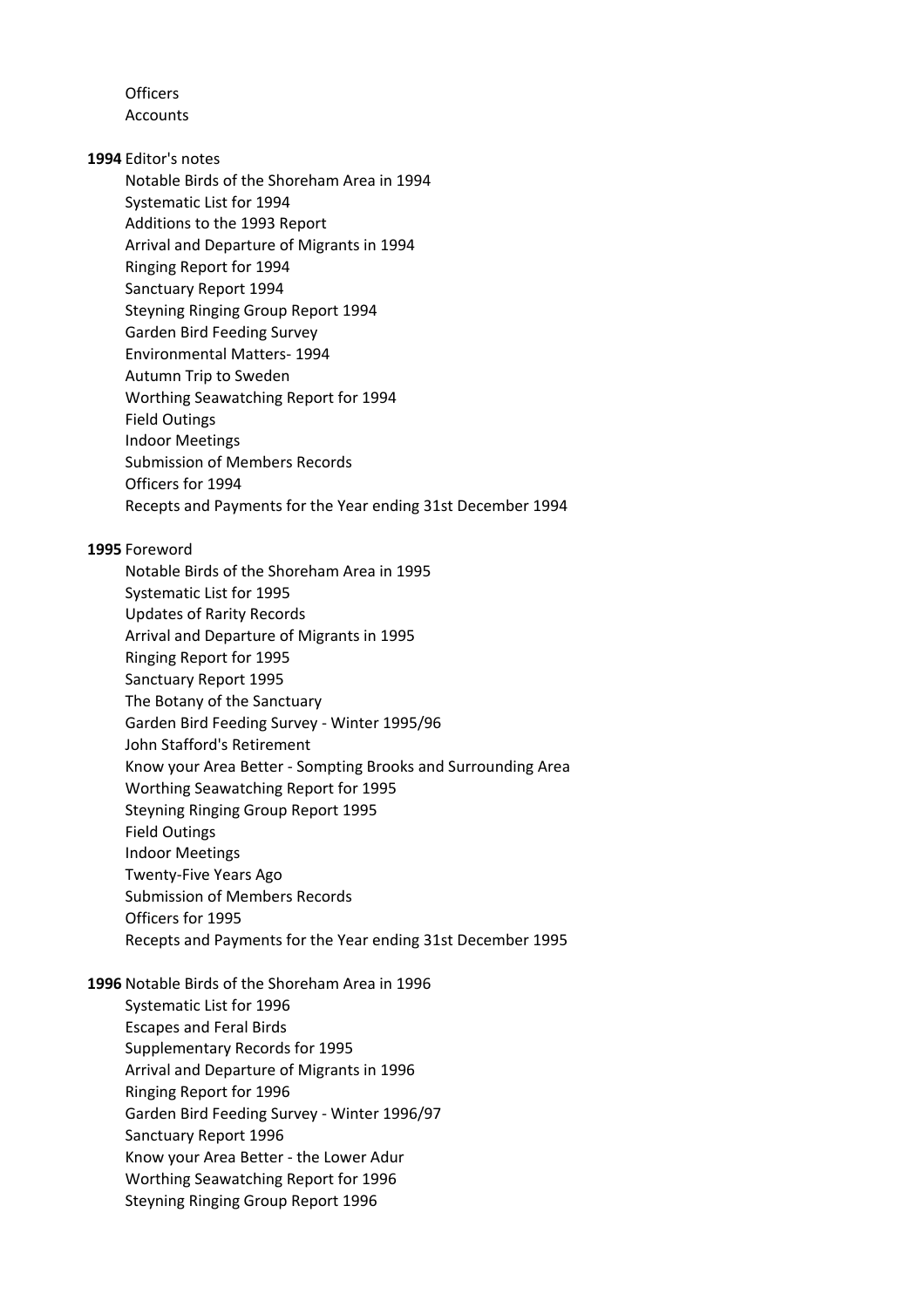Field Outings Indoor Meetings Twenty-Five Years Ago Submission of Members Records Editorial Footnote Officers for 1996 Recepts and Payments for the Year ending 31st December 1996

## **1997** Editorial

About SDOS Notable Birds of the Shoreham Area in 1997 Systematic List for 1997 Escapes and Feral Birds in 1997 Update of Rarity Records Additions to 1996 Report Note for Neweer Birdwatchers Arrival and Departure of Migrants in 1997 Ringing Report for 1997 Steyning Ringing Group Report 1997 Sanctuary Report 1997 Worthing Seawatching Report for 1997 Seawatching at Brighton Marina 1997 Indoor Meetings 1997 Field Trips Garden Bird Feeding Survey - Winter 1997/98 A Guide to Recording Birds in the SDOS Area Detailed Species Guidelines Know Your Area Better - Hollingbury Camp, Brighton SDOS Officers for 1997 Recepts and Payments for the Year ending 31st December 1997

## **1998** Editorial

- Birding Highlights and notes for 1998
- A Guide to Recording Birds in the SDOS Area
- Systematic List for 1998
- Escapes and Feral Birds in 1998
- Additions to 1997 Report
- Update of Rarity Records
- Arrival and Departure of Migrants in 1998
- Ringing Report for 1998
- Steyning Ringing Group Report 1998
- Sanctuary Report 1998
- Worthing Seawatching Report for 1998
- Indoor Meetings 1998
- Field Trips
- Garden Bird Feeding Survey Winter 1998/99
- Boundaries of Recording Area
- SDOS Officers as at 1st October 1999
- Recepts and Payments for the Year ending 31st December 1998
- About SDOS
- Application for Membership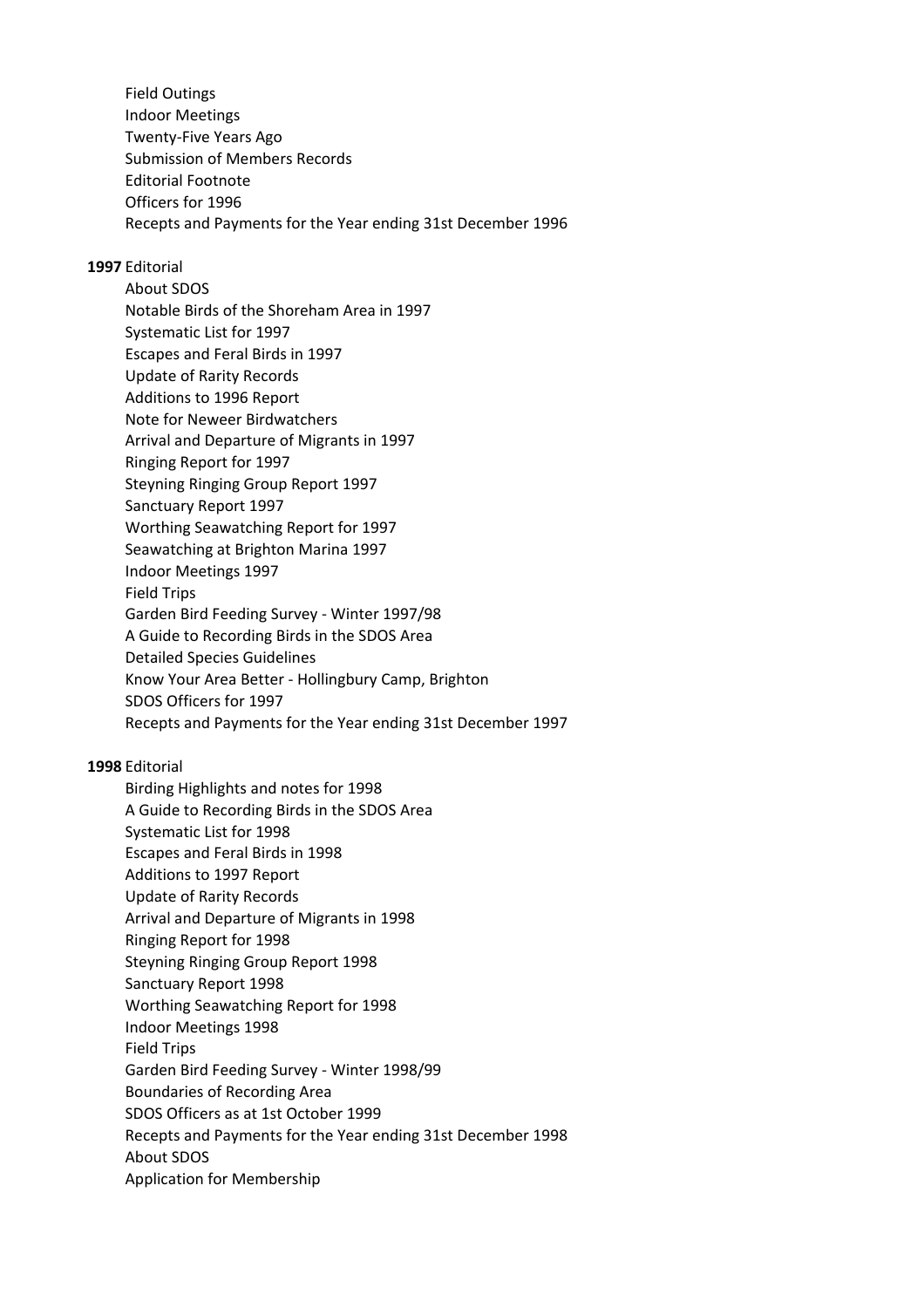**1999** Editorial

Birding Highlights and notes for 1999 Annual General Meeting A Guide to Recording Birds in the SDOS Area Systematic List for 1999 Escapes and Feral Birds in 1999 Additions to 1998 Report Updates to Rarity Records Arrival and Departure of Migrants in 1999 Ringing Report for 1999 Steyning Ringing Group Report 1999 Sanctuary Report 1999 Worthing Seawatching Report for 1999 Indoor Meetings 1999 Field Trips Garden Bird Feeding Survey - Winter 1999/2000 Boundaries of Recording Area Know your Area Better - the North and West SDOS Officers as at 1st October 2000 Recepts and Payments for the Year ending 31st December 1999 Tide Tables for Shoreham-by-Sea 2001 Useful References Location Index to Notable Sites in SDOS area and map About SDOS Application for Membership Editorial Notes

# **2000** Editorial

Birding Highlights and notes for 2000 A Guide to Recording Birds in the SDOS Area Systematic List for 2000 with index Escapes and Feral Birds in 2000 Additions to 1999 Report Updates to Rarity Records Editorial notes Annual General Meeting Arrival and Departure of Migrants in 2000 Ringing Report for 2000 Steyning Ringing Group Report 2000 Worthing Seawatching Report for 2000 Sanctuary Report 2000 Indoor Meetings 2000 Field Trips Illustrations Garden Bird Survey - 2000/2001 Boundaries of Recording Area Know your Area Better - around Brighton Pat Mulcock - an Appreciation SDOS Officers as at 1st October 2001 Recepts and Payments for the Year ending 31st December 2000 Tide Tables for Shoreham-by-Sea 2002 Useful Addresses and Telephone Numbers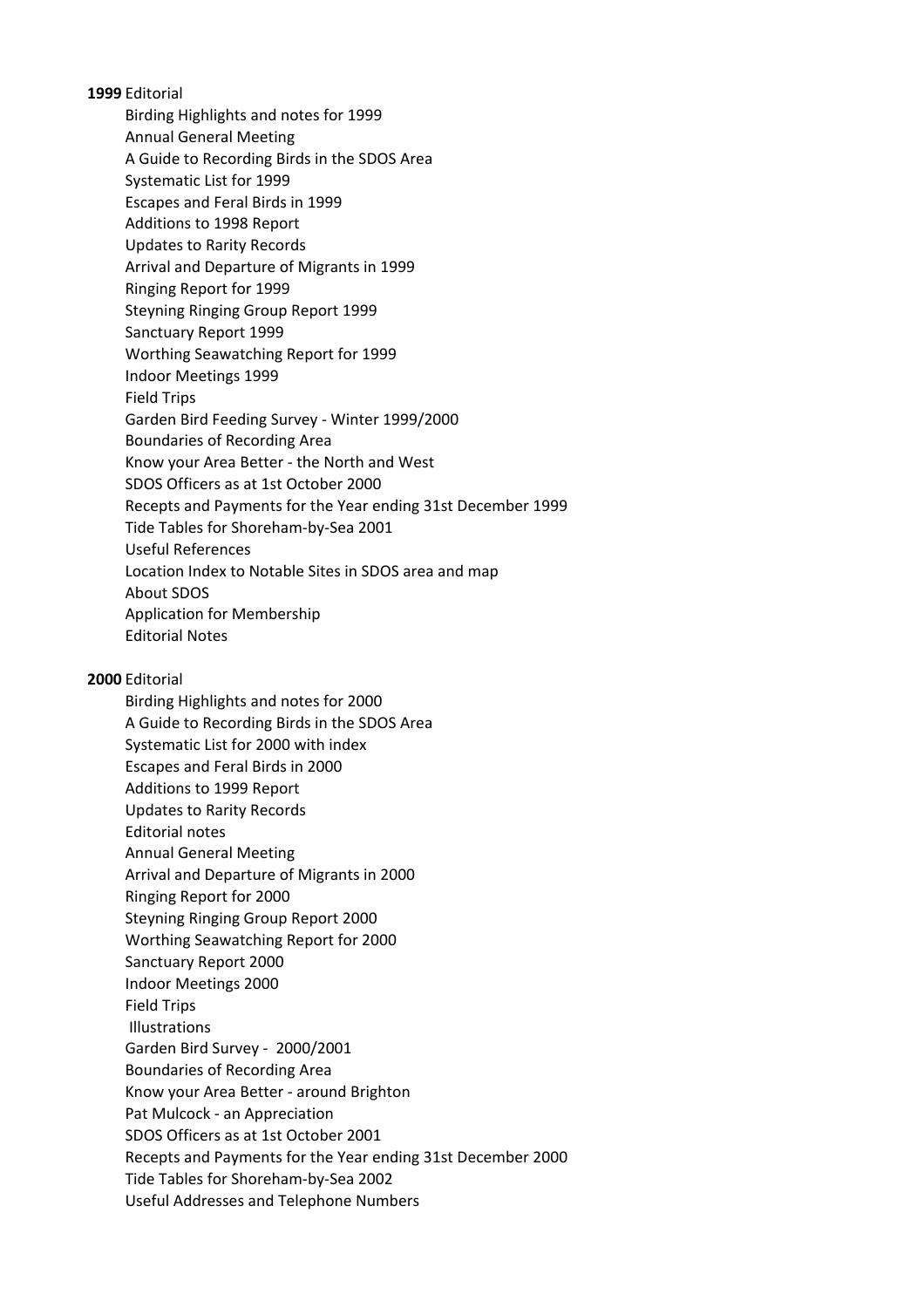Location Index to Notable Sites in SDOS area and map About SDOS Application for Membership

## **2001** Editorial

Birding Highlights and notes for 2001 A Guide to Recording Birds in the SDOS Area Systematic List for 2001 Escapes and Feral Birds in 2001 Editorial notes Arrival and Departure of Migrants in 2001 Ringing Report for 2001 Sanctuary Report 2001 Worthing Seawatching Report for 2001 About the SDOS and Membership Indoor Meetings 2001 Field Trips 2001 Garden Bird Survey - 2001/2002 SDOS Officers as at 1st October 2002 Annual General Meeting Recepts and Payments for the Year ending 31st December 2001 Tide Tables for Shoreham-by-Sea 2003 Useful Addresses and Telephone Numbers Location Index to Notable Sites in SDOS area and map Personal Checklist for 2003

## **2002** Editorial

Birding Highlights and notes for 2002 Index to Systematic List A Guide to Recording Birds in the SDOS Area Systematic List for 2002 Escapes and Feral Birds in 2002 Unsubstantiated Records for 2002 Additions and Amendments Arrival and Departure of Migrants in 2002 Ringing Report for 2002 Steyning Ringing Group Report for 2002 Sanctuary Report 2002 Worthing Seawatching Report for 2002 Gazetteer Notes Indoor Meetings 2002 Field Outings 2002 Garden Bird Survey - 2002 Recepts and Payments for the Year ending 31st December 2002 Tide Tables for Shoreham-by-Sea 2004 Useful Addresses and Telephone Numbers Location Index to Notable Sites in SDOS area and map SDOS Officers as at 1st October 2003 Annual General Meeting Personal Checklist for 2004 Editorial Notes About the SDOS and Membership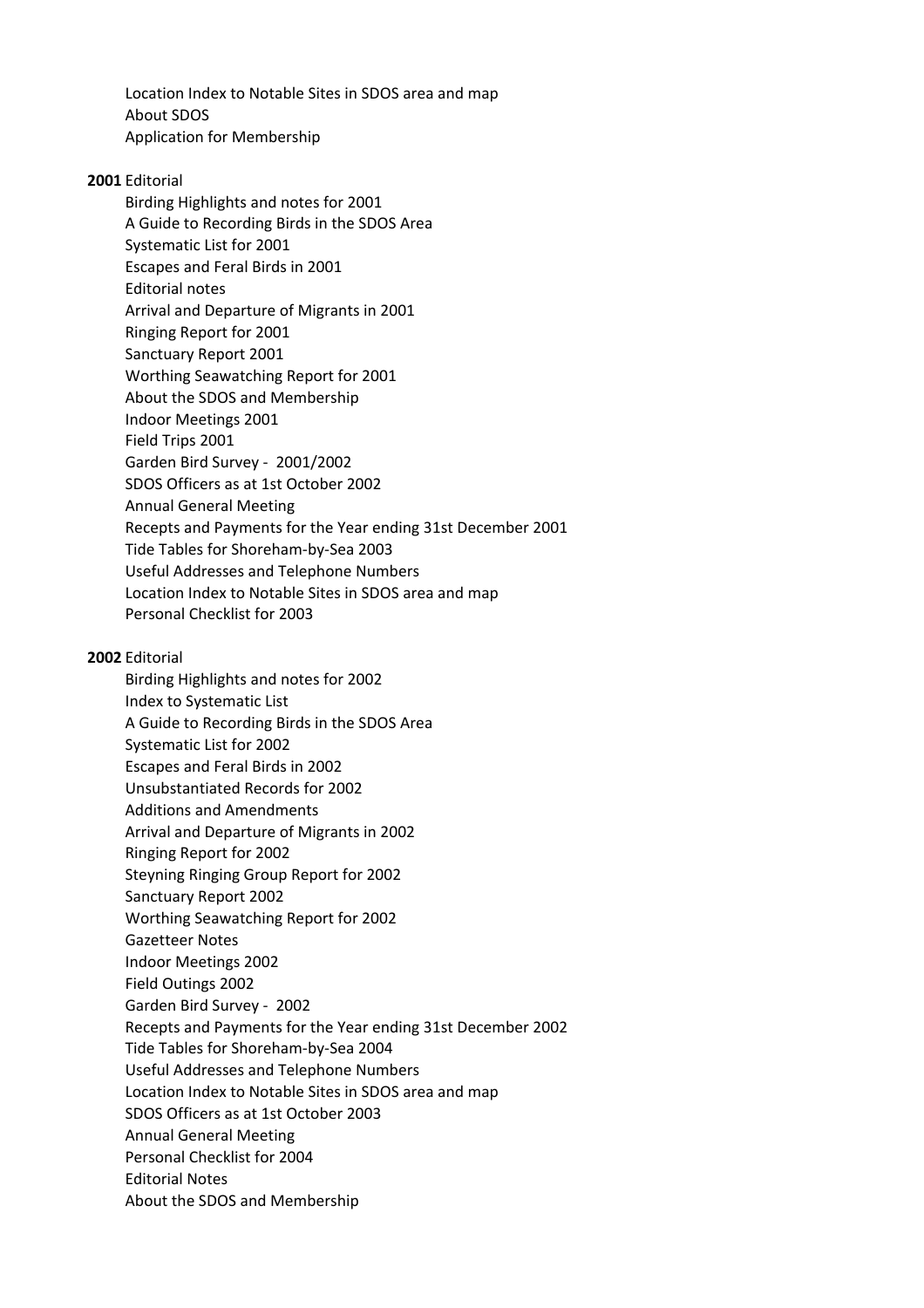**2003** President's Golden Jubilee Address Chairman's Golden Jubilee Note Birding Highlights and notes for 2003 Index to Systematic List A Guide to Recording Birds in the SDOS Area Systematic List for 2003 Escapes and Feral Birds in 2003 Editorial Notes Arrival and Departure of Migrants in 2003 Ringing Report for 2003 Steyning Ringing Group Report for 2003 Sanctuary Report 2003 Worthing Seawatching Report for 2003 Indoor Meetings 2003 Field Outings 2003 Gazetteer Notes Garden Bird Survey - 2003 Recepts and Payments for the Year ending 31st December 2003 Tide Tables for Shoreham-by-Sea 2005 Useful Addresses and Telephone Numbers Location Index to Notable Sites in SDOS area and map SDOS Officers as at 1st October 2005 Annual General Meeting Personal Checklist for 2005 Editorial Notes (continued) About the SDOS and Membership **2004** President's Address Editorial Birding Highlights and notes for 2004 Index to Systematic List A Guide to Recording Birds in the SDOS Area Systematic List for 2004 Escapes and Feral Birds in 2004 Arrival and Departure of Migrants in 2004 Ringing Report for 2004 Steyning Ringing Group Report for 2004 Sanctuary Report 2004 Worthing Seawatching Report for 2004 Gazetteer Notes 2004 Winter Gull Roost Survey (WinGS) Indoor Meetings 2004 Field Outings 2004 Garden Bird Survey - 2004 Recepts and Payments for the Year ending 31st December 2004 Tide Tables for Shoreham-by-Sea 2006 Useful Addresses and Telephone Numbers

Location Index to Notable Sites in SDOS area and map

SDOS Officers as at 1st January 2005

About the SDOS and Membership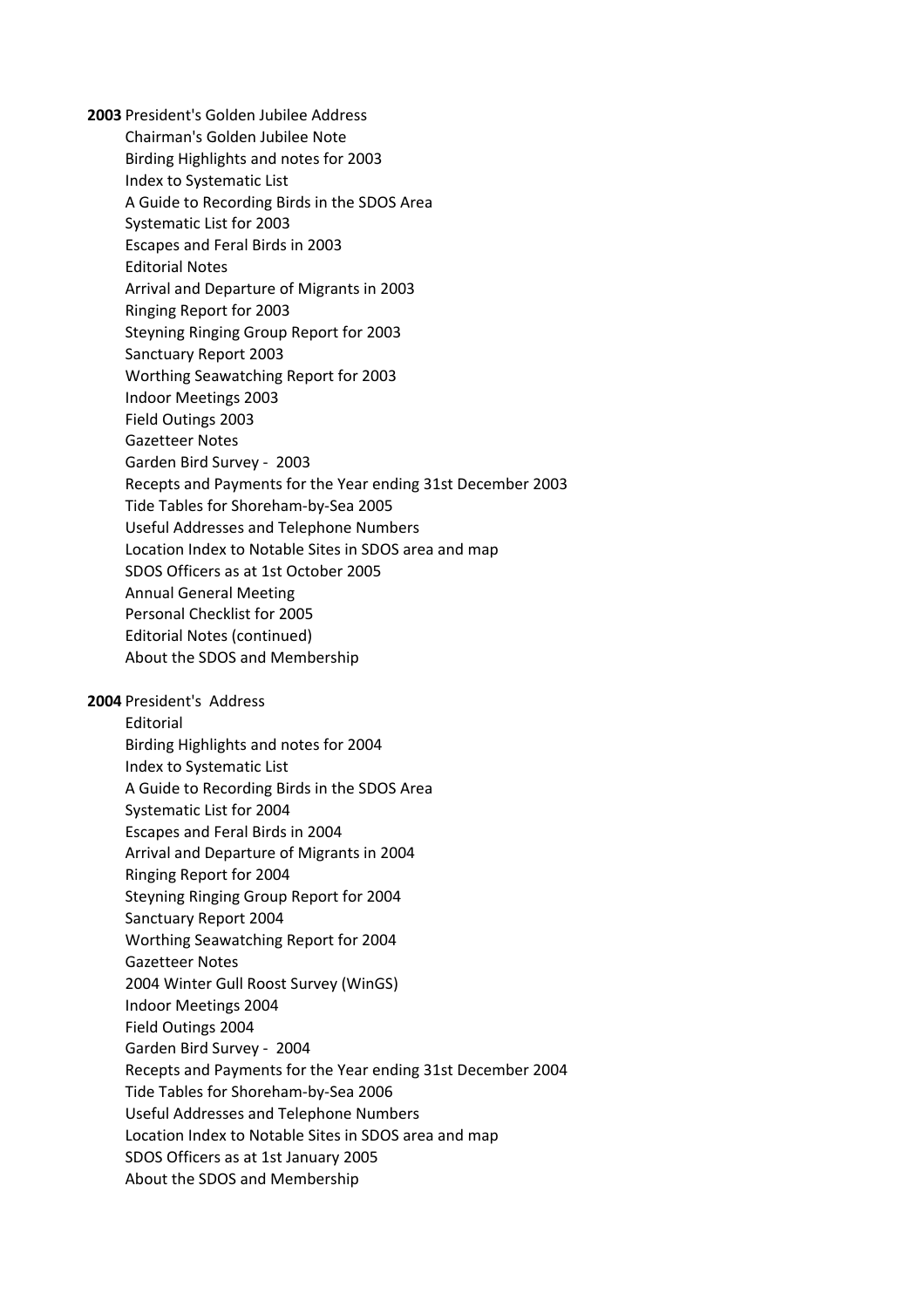**2005** Editorial

Birding Highlights and notes for 2005 Index to Systematic List A Guide to Recording Birds in the SDOS Area Systematic List for 2005 Escapes and Feral Birds in 2005 Arrival and Departure of Migrants in 2005 Ringing Report for 2005 Sanctuary Report 2005 Worthing Seawatching Report for 2005 Indoor Meetings 2005 Field Outings 2005 Garden Bird Survey - 2005 Recepts and Payments for the Year ending 31st December 2005 Useful Addresses and Telephone Numbers Location Index to Notable Sites in SDOS area and map SDOS Officers as at 1st January 2006 About the SDOS and Membership

## **2006** Editorial

John Stafford 1921-2007 Birding Highlights and notes for 2006 Systematic List for 2006 Abbreviations used in the Systematic List Escapes and Feral Birds in 2006 Arrival and Departure of Migrants in 2006 SDOS Area Ringing Report for 2006 Sanctuary Ringing Report 2006 Post-script for 2007 Cissbury Ringing Report 2006 Worthing Seawatching Report for 2006 Field Outings 2006 Garden Bird Survey - 2006 Indoor Meetings 2006 A Guide to Recording Birds in the SDOS Area About the SDOS and Membership Recepts and Payments for the Year ending 31st December 2006 SDOS Officers Useful Addresses, Telephone Numbers, Websites Index to Notable Sites in SDOS area and map Index to Systematic List

# **2007** Editorial

Field Outings 2007 Weather notes and Birding Highlights 2007 Systematic List for 2007 Abbreviations used in the Systematic List Escapes and Feral Birds in 2007 Arrival and Departure of Migrants in 2007 SDOS Area Ringing Report for 2007 Ladywell Ringing Report 2007 Cissbury Ringing Report 2007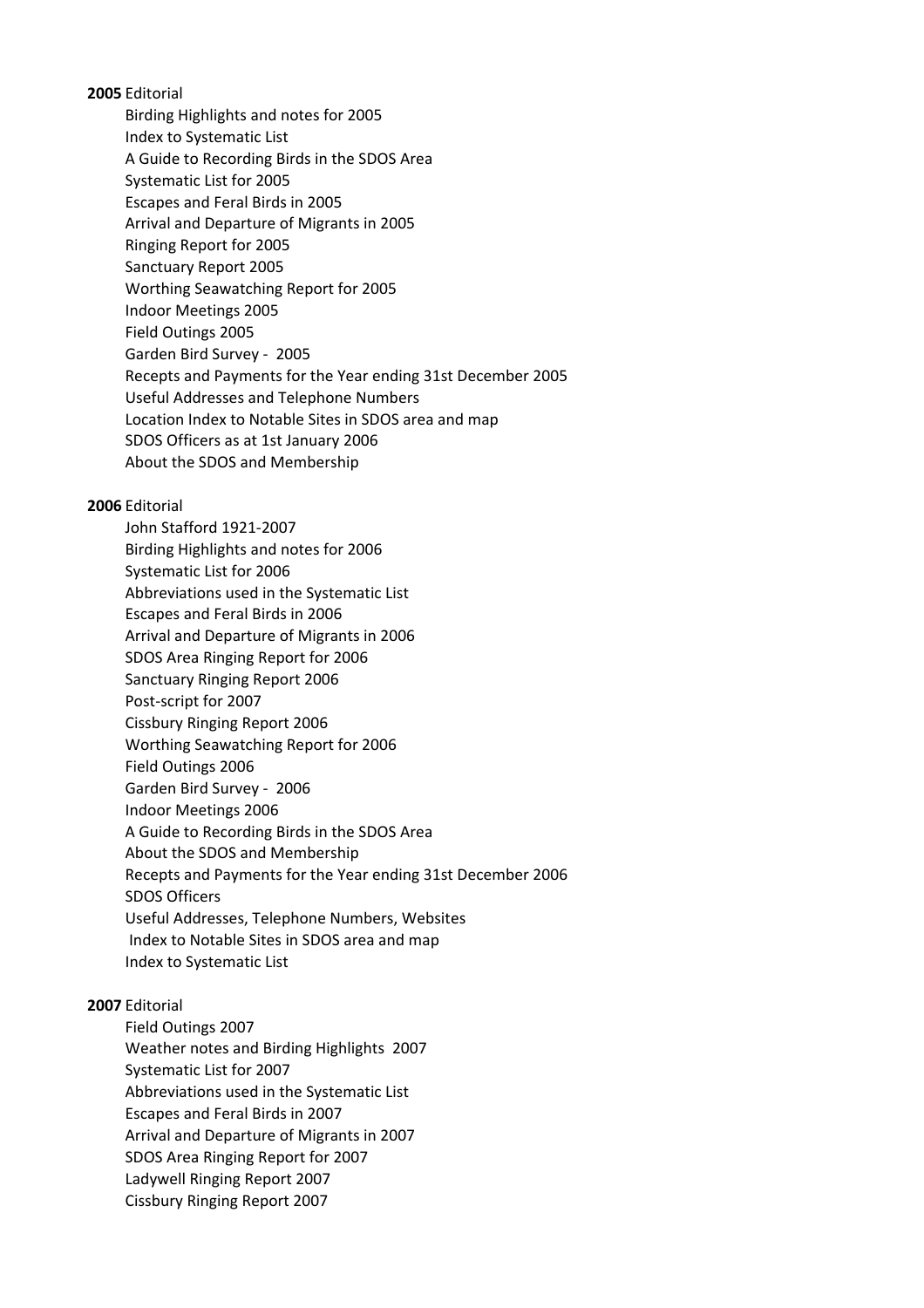Worthing Seawatching Report for 2007 Brighton Herring Gull Count Comparisons 2000-2007 Garden Bird Survey - 2007 Indoor Meetings 2007 A Guide to Recording Birds in the SDOS Area About the SDOS and Membership Recepts and Payments for the Year ending 31st December 2007 SDOS Officers Useful Addresses, Telephone Numbers, Websites Index to Systematic List Index to Notable Sites in SDOS area and map

## **2008** Editorial

Weather notes and Birding Highlights 2008 Systematic List for 2008 Abbreviations used in the Systematic List Escapes and Feral Birds in 2008 Arrival and Departure of Summer Migrants in 2008 Ringing Report for 2008 Ladywell Ringing 2008 Ringing at Cissbury 2008 Worthing Seawatching Report for 2008 Garden Bird Survey - 2008 Field Outings 2008 Indoor Meetings 2008 Recepts and Payments for the Year ending 31st December 2008 Society Officers Useful Addresses, Telephone Numbers, Websites Index to Systematic List About the SDOS and Membership Index to Notable Sites in SDOS area and map

## **2009** Editorial

Weather notes and Birding Highlights 2009 Systematic List for 2009 Abbreviations used in the Systematic List Escapes and Feral Birds in 2009 Arrival and Departure of Summer Migrants in 2009 Ringing Report for 2009 Ladywell Ringing 2009 Ringing at Cissbury 2009 Worthing Seawatching Report for 2009 Garden Bird Survey - 2009 Field Outings 2009 Indoor Meetings 2009 A Guide to Recording Birds in the SDOS Area Recepts and Payments for the Year ending 31st December 2009 Society Officers at April 2009 Useful Addresses, Telephone Numbers, Websites Index to Systematic List About the SDOS and Membership Index to Notable Sites in SDOS area and map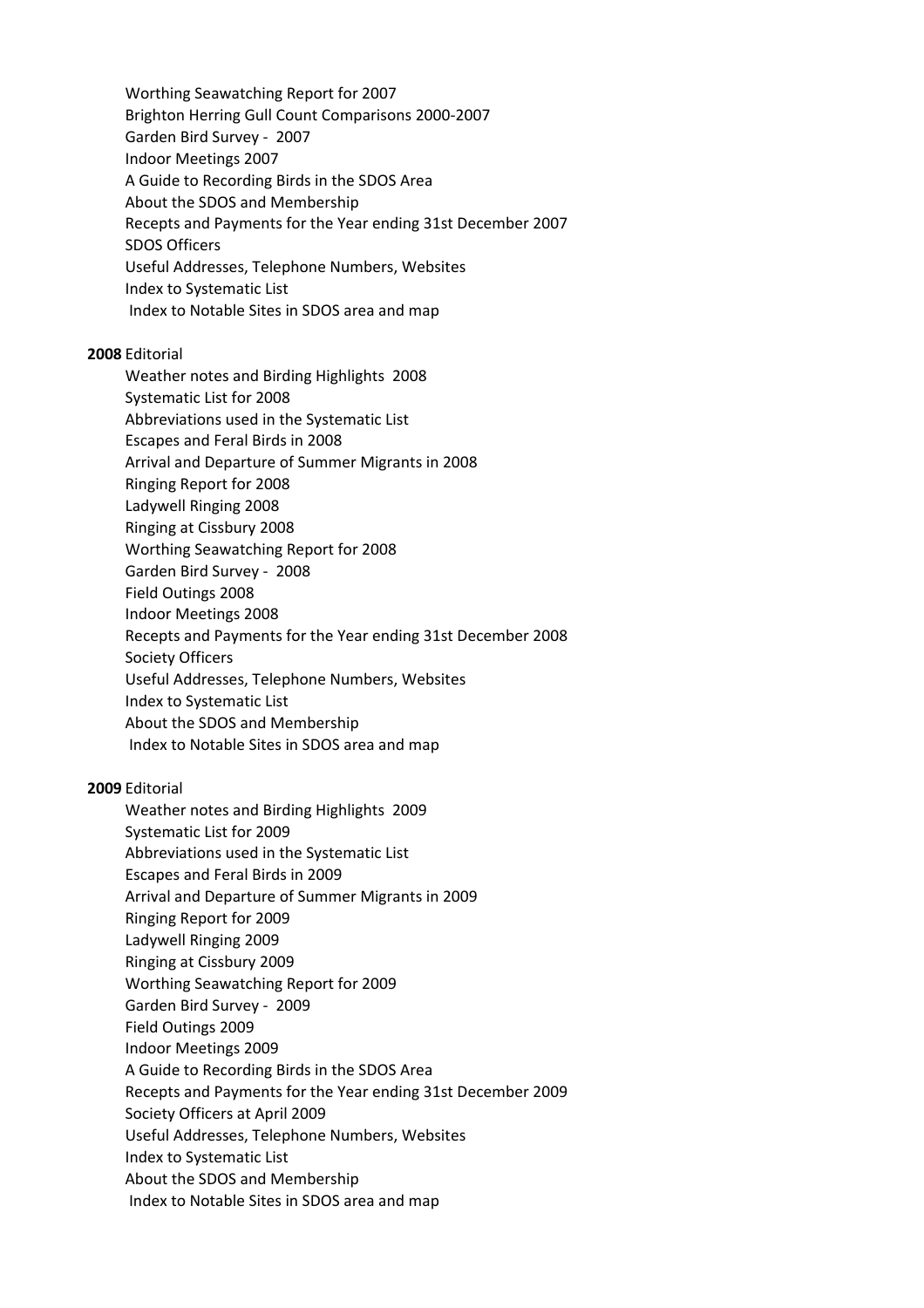**2010** Editorial

Weather notes and Birding Highlights 2010 Systematic List for 2010 Abbreviations used in the Systematic List Escapes and Feral Birds in 2010 Arrival and Departure of Summer Migrants in 2010 Ringing Report for 2010 Ladywell Ringing 2010 Ringing at Cissbury 2010 Worthing Seawatching Report for 2010 Garden Bird Survey - 2010 Field Outings 2010 Indoor Meetings 2010 A Guide to Recording Birds in the SDOS Area Recepts and Payments for the Year ending 31st December 2010 Society Officers at February 2011 Useful Addresses, Telephone Numbers, Websites About the SDOS and Membership Index to Systematic List Index to Notable Sites in SDOS area and map

## **2011** Editorial

Weather notes and Birding Highlights 2011 Systematic List for 2011 Abbreviations used in the Systematic List Escapes and Feral Birds in 2011 Arrival and Departure of Summer Migrants in 2011 Ringing Report for 2011 Ladywell Ringing 2011 Ringing at Cissbury 2011 Worthing Seawatching Report for 2011 Garden Bird Survey - 2011 Field Outings 2011 Indoor Meetings 2011 A Guide to Recording Birds in the SDOS Area Recepts and Payments for the Year ending 31st December 2011 Society Officers at February 2012 Useful Addresses, Telephone Numbers, Websites About the SDOS and Membership Index to Systematic List Index to Notable Sites in SDOS area and map

# **2012** Editorial

Birding Highlights 2012 Weather Summary Systematic List for 2012 Abbreviations used in the Systematic List Escapes and Feral Birds in 2012 Arrival and Departure of Summer Migrants in 2012 Ringing Report for 2012 Ladywell Ringing 2012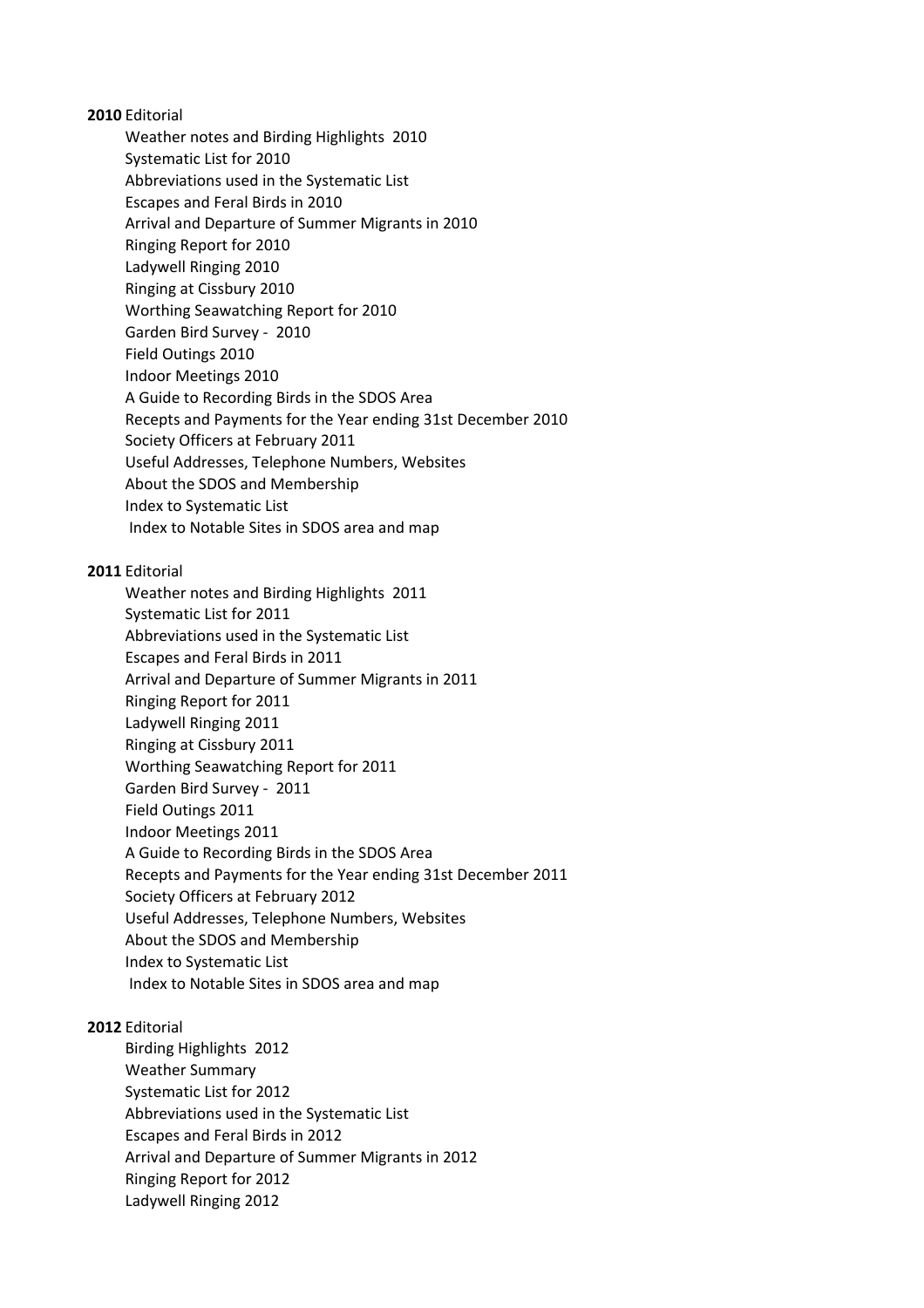Ringing at Cissbury 2012 Worthing Seawatching Report for 2012 Garden Bird Survey - 2012 A Spectacular, Unforgettable Day Field Outings 2012 Indoor Meetings 2012 A Guide to Recording Birds in the SDOS Area Recepts and Payments for the Year ending 31st December 2012 Society Officers at February 2013 Useful Addresses, Telephone Numbers, Websites About the SDOS and Membership Index to Systematic List Index to Notable Sites in SDOS area and map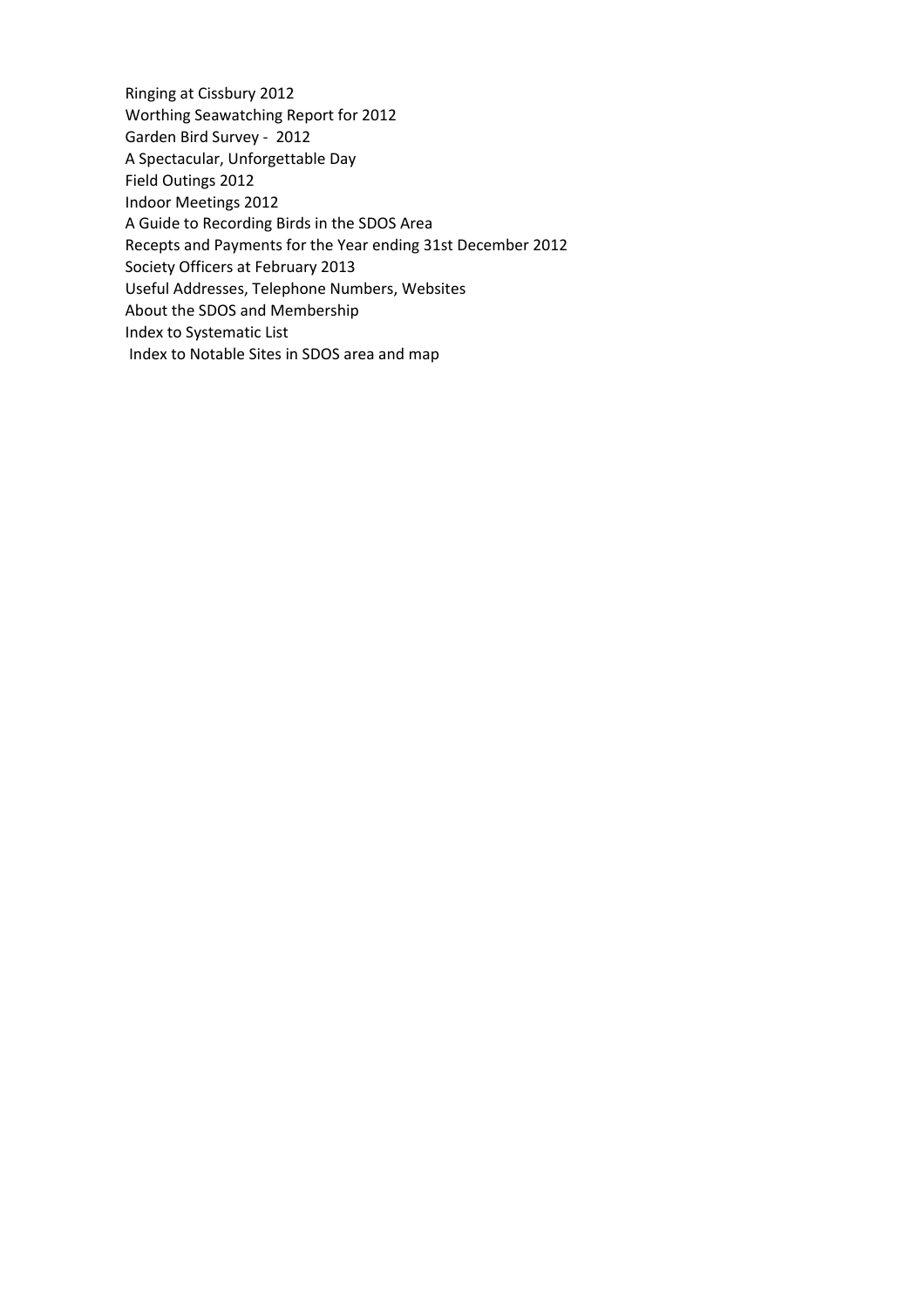J Stafford

J Stafford J Stafford J Stafford

J Stafford J Stafford J Stafford

## **Author**

|                          | <b>BAE Marr</b>              | 36             |
|--------------------------|------------------------------|----------------|
| Author                   | MV Whorlow                   | 1              |
|                          | <b>JM Twort</b>              | 28             |
|                          | J Stafford                   | 41             |
|                          | J Barclay                    | $\mathbf{1}$   |
|                          | MV Whorlow & JE Johnston     | $\overline{2}$ |
|                          | Col WR Roberts CBE           | $\mathbf{1}$   |
| <b>BAE Marr</b>          | F Severs                     | 40             |
| MV Whorlow               | <b>NC Smith</b>              | $\mathbf{1}$   |
| <b>JM Twort</b>          | <b>GW Rampton</b>            | 21             |
|                          | P.K.                         | $\mathbf{1}$   |
|                          | J & RP Cordero               | 3              |
|                          | <b>MH Port</b>               | $\mathbf{1}$   |
| J Stafford               | <b>CA Grigg</b>              | 3              |
| J Stafford               | <b>RE Goddard</b>            | 14             |
|                          | <b>CPS Griffiths</b>         | 1              |
|                          | MJS Goddard                  | 8              |
|                          | D Stone                      | $\mathbf{1}$   |
|                          | R Phillips                   | 3              |
| J Barclay                | CF Helyer                    | 23             |
| MV Whorlow & JE Johnston | T Palmer                     | 41             |
| Col WR Roberts CBE       | Cf Helyer and T Palmer       | 1              |
|                          | <b>FJ Forbes</b>             | $\mathbf{1}$   |
|                          | JA Newnham                   | 150            |
| J Stafford               | CM Veysey                    | 3              |
| J Stafford               | <b>HW Hiscoke</b>            | 4              |
| J Stafford               | AE and H Holman              | 1              |
| J Stafford               | <b>BF Forbes</b>             | 15             |
|                          | <b>BR Clay</b>               | 22             |
|                          | P Goddard                    | 1              |
| <b>JM Twort</b>          | MI Meadows                   | 1              |
| JM Twort                 | AE Holman                    | 2              |
| F Severs                 | <b>BJ Short and R Kelley</b> | $\mathbf{1}$   |
| F Severs                 | <b>EM Edwards</b>            | $\mathbf{1}$   |
| <b>BAE Marr</b>          | RA Ives                      | 12             |
| MV Whorlow & JE Johnston | T Palmer and JA Newnham      | 3              |
| <b>NC Smith</b>          | <b>CE Messer</b>             | 5              |
|                          | M Davies-Scofield            | $\mathbf{1}$   |
| <b>GW Rampton</b>        | <b>BJ Short</b>              | 3              |
|                          | <b>VA Banbury</b>            | $\mathbf{1}$   |
|                          | J Stafford and JA Newnham    | $\mathbf{1}$   |
|                          | <b>BM Buckler</b>            | 3              |
| F Severs                 | PJ Clay                      | 21             |
| J Stafford               | CMV Wright and JA Newnham    | $\overline{2}$ |
| J Stafford               | M Welfare                    | 4              |
| J Stafford               | MP Hall                      | 9              |
| J Stafford               | CJ Fox                       | 4              |
| JM Twort                 | PJ Clay and MP Hall          | 1              |
|                          | JA Newnham and MP Hall       | 1              |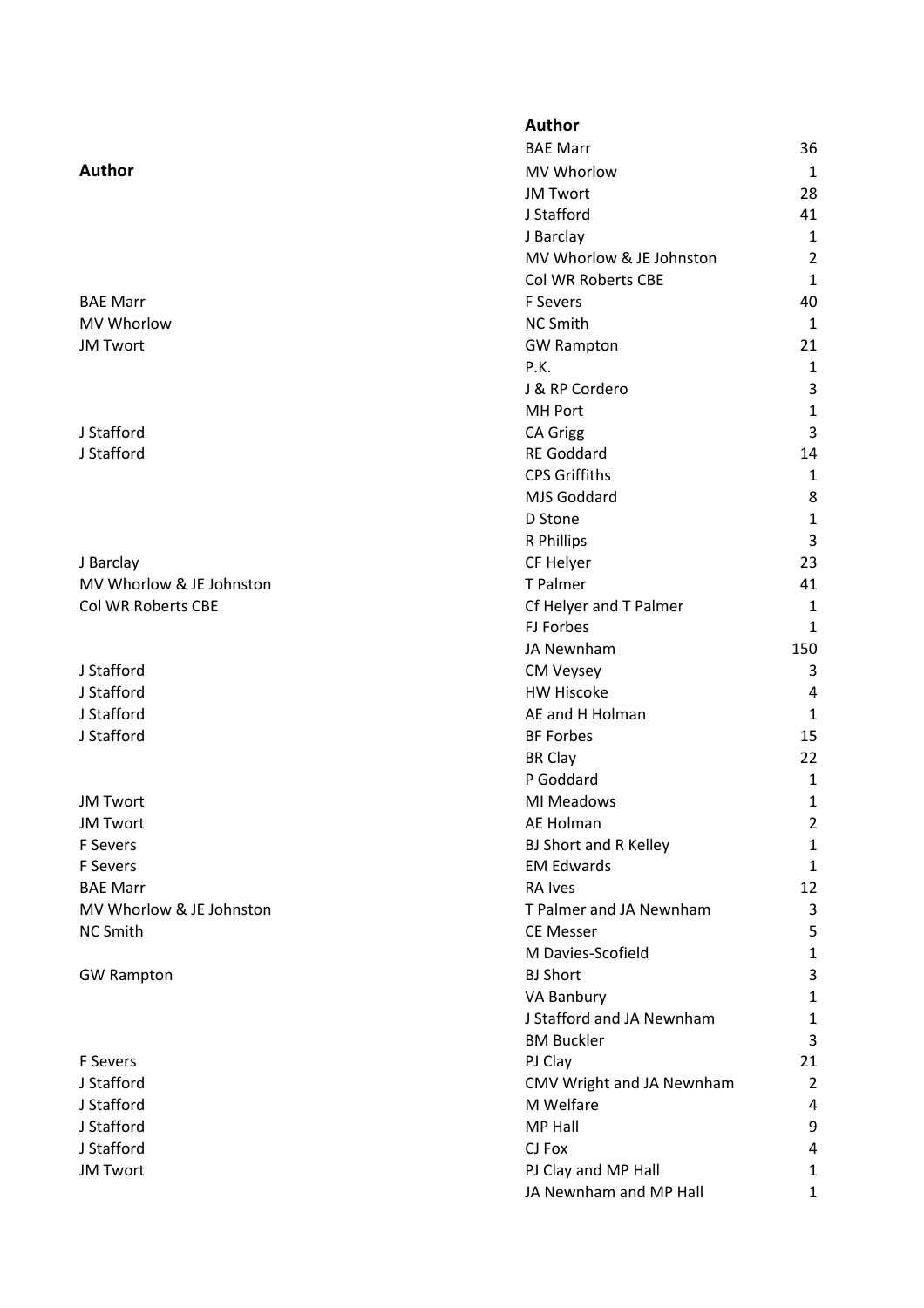JM Twort **BAE Marr GW Rampton** 

J Stafford J Stafford **BAE Marr BAE Marr** JM Twort JM Twort F Severs F Severs BAE Marr BAE Marr BAE Marr BAE Marr MH Port J Stafford J & RP Cordero GW Rampton F Severs GW Rampton

| <b>JM Twort</b>   | J Baker                      | $\overline{2}$ |
|-------------------|------------------------------|----------------|
| <b>F</b> Severs   | MP Hall and SR Allen         | $\mathbf{1}$   |
| <b>JM Twort</b>   | <b>B</b> Reeve               | 15             |
| <b>BAE Marr</b>   | SR Allen                     | 5              |
| <b>F</b> Severs   | <b>JM Maskell</b>            | 18             |
| <b>BAE Marr</b>   | BF Forbes and JA Newnham     | 3              |
| <b>BAE Marr</b>   | RM Shaw                      | 14             |
| <b>GW Rampton</b> | DI Smith                     | 21             |
|                   | E Chadwell                   | $\mathbf{1}$   |
|                   | H Jackson                    | $\mathbf{1}$   |
|                   | M&N Champion and BR Clay     | $\mathbf{1}$   |
| <b>F</b> Severs   | R Weal                       | $\overline{2}$ |
| J Stafford        | L Hemblade                   | 4              |
| J Stafford        | PM Brayshaw                  | 3              |
| J Stafford        | PJ Whitcomb                  | 29             |
| <b>JM Twort</b>   | M Russell                    | $\mathbf{1}$   |
| <b>F</b> Severs   | DI Smith and RA Ives         | $\mathbf{1}$   |
| <b>BAE Marr</b>   | RJ Sandison                  | $\overline{2}$ |
| <b>BAE Marr</b>   | RA Ives, B Reeve and T Hicks | $\mathbf{1}$   |
| <b>JM Twort</b>   | <b>B</b> Metcalfe            | $\mathbf{1}$   |
| <b>BAE Marr</b>   | <b>AD Bullock</b>            | 4              |
| <b>BAE Marr</b>   | IJ Whitcomb                  | 1              |
| <b>BAE Marr</b>   | B & G Bishop                 | $\mathbf{1}$   |
| P.K.              | CE Hope                      | 30             |
| J & RP Cordero    | A Fenton                     | 5              |
| <b>F</b> Severs   | PH Mulcock                   | 3              |
| <b>GW Rampton</b> | JC Steedman                  | 13             |
|                   | CH Wright                    | 11             |
|                   | M Ford                       | 9              |
|                   | PJ & BR Clay                 | 3              |
| <b>F</b> Severs   | P Green & JC Steedman        | $\mathbf{1}$   |
| J Stafford        | P Green                      | $\mathbf{1}$   |
| J Stafford        | J Crix                       | 8              |
| J Stafford        | <b>VP Bentley</b>            | 11             |
| <b>BAE Marr</b>   | S Maskell & B Reeve          | 1              |
| <b>BAE Marr</b>   | N Biddulph & B Reeve         | 1              |
| JM Twort          | <b>B</b> Easlea              | $\mathbf{1}$   |
| JM Twort          | SP Simpson                   | $\mathbf{1}$   |
|                   |                              |                |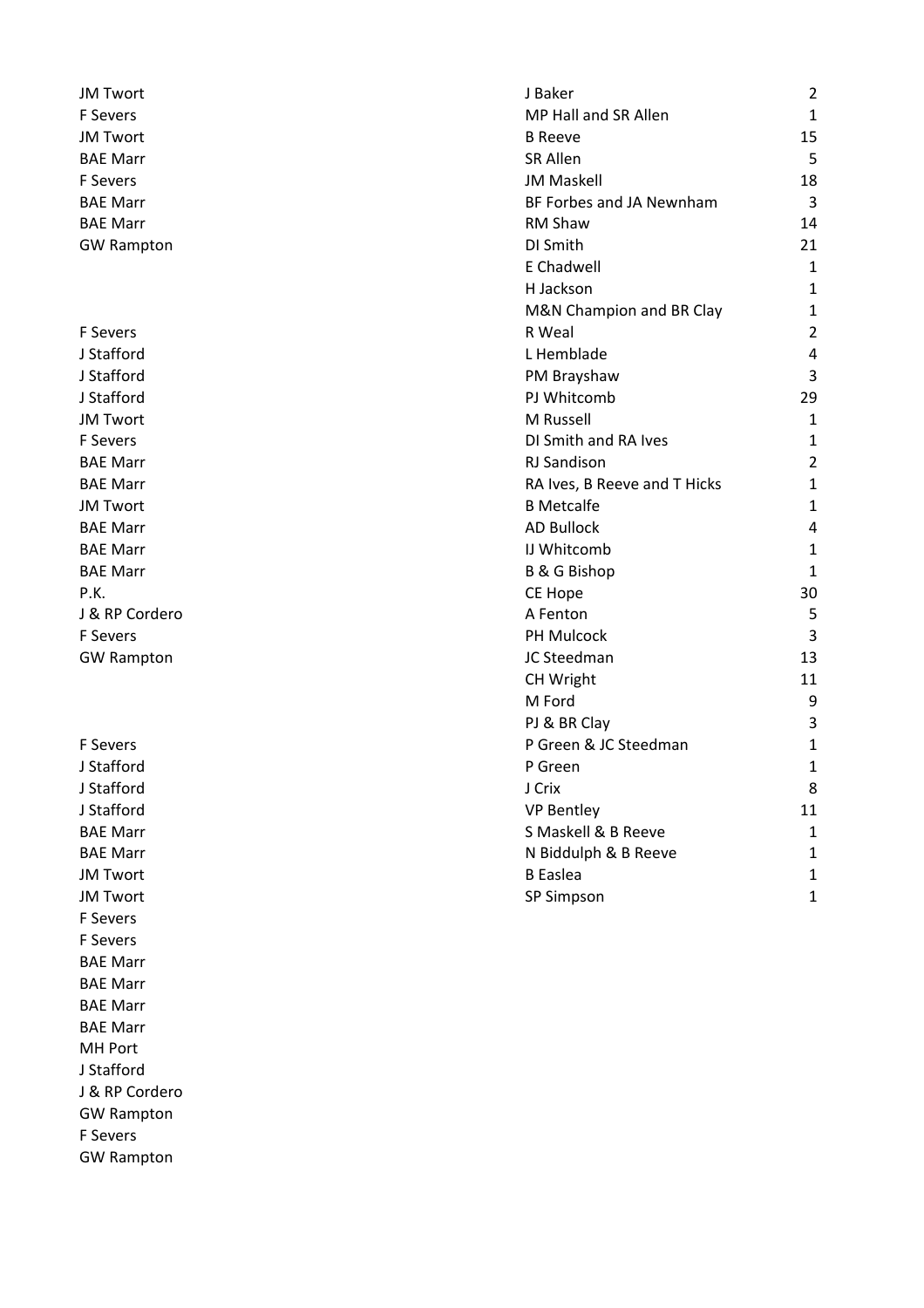F Severs J Stafford J Stafford J Stafford JM Twort F Severs F Severs JM Twort JM Twort JM Twort J Stafford J Stafford F Severs J Stafford J & RP Cordero BAE Marr F Severs GW Rampton

F Severs J Stafford J Stafford J Stafford JM Twort F Severs F Severs JM Twort F Severs JM Twort J Stafford CA Grigg BAE Marr RE Goddard F Severs J Stafford F Severs GW Rampton

F Severs J Stafford J Stafford J Stafford JM Twort F Severs F Severs JM Twort F Severs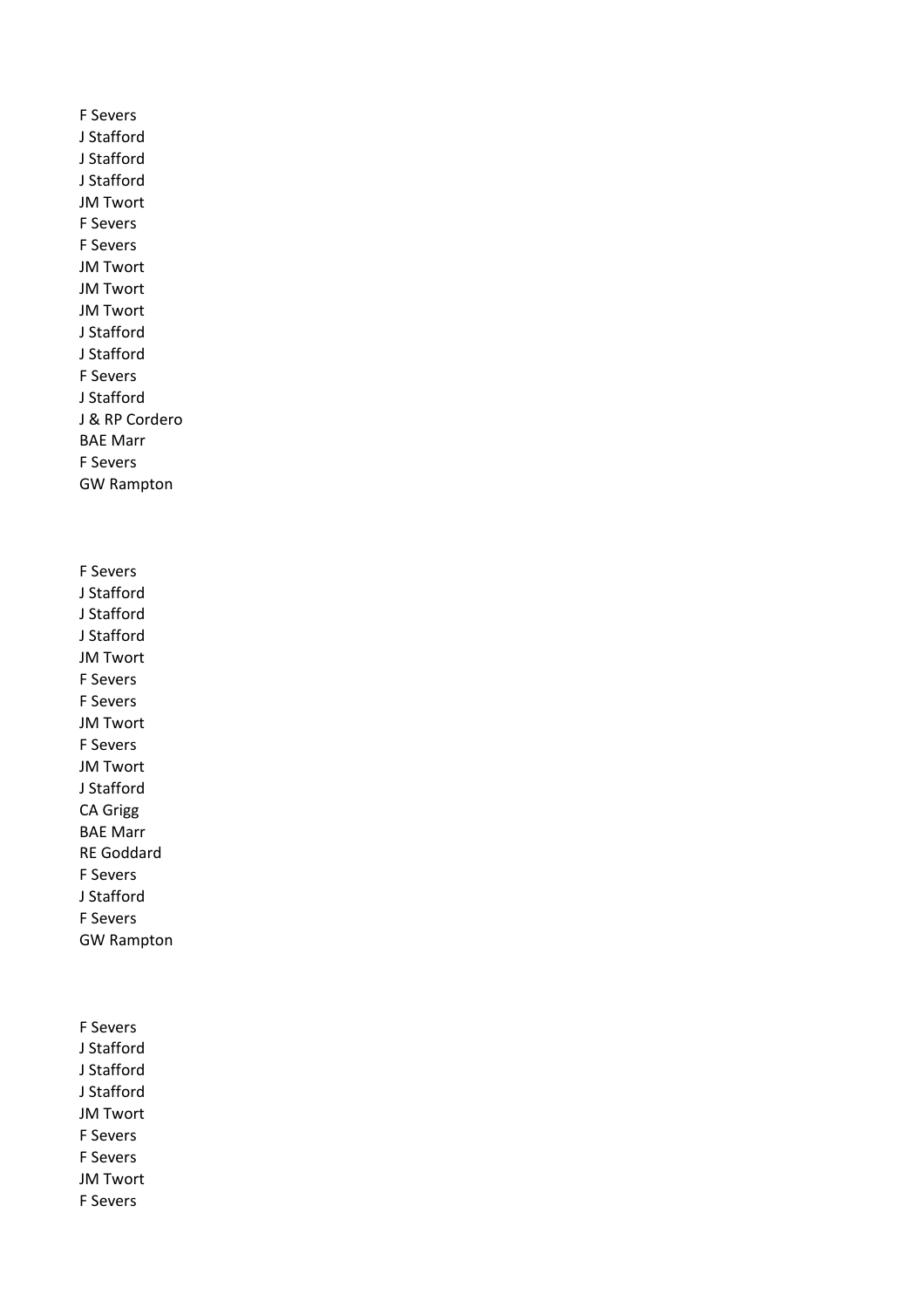RE Goddard CPS Griffiths BAE Marr BAE Marr CA Grigg MJS Goddard GW Rampton

F Severs J Stafford JM Twort J Stafford J Stafford J Stafford D Stone JM Twort F Severs F Severs F Severs JM Twort BAE Marr RE Goddard BAE Marr GW Rampton GW Rampton F Severs MJS Goddard J Stafford JM Twort JM Twort JM Twort F Severs F Severs F Severs CA Grigg

RE Goddard BAE Marr RE Goddard GW Rampton

GW Rampton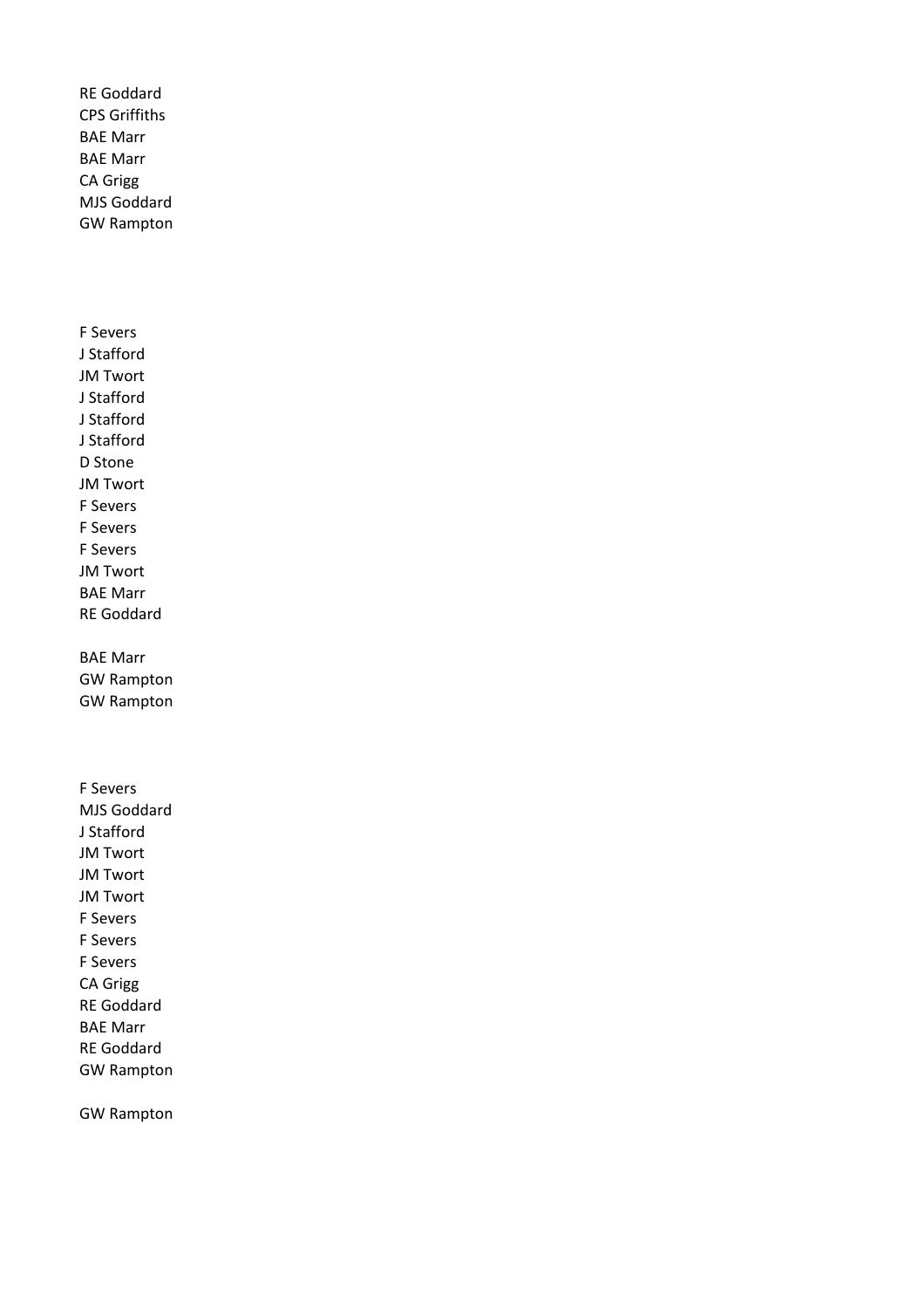F Severs MJS Goddard J Stafford JM Twort JM Twort F Severs F Severs F Severs R Phillips RE Goddard BAE Marr

BAE Marr GW Rampton

CF Helyer MJS Goddard J Stafford T Palmer T Palmer T Palmer Cf Helyer and T Palmer T Palmer T Palmer R Phillips RE Goddard BAE Marr FJ Forbes BAE Marr RE Goddard

GW Rampton

CF Helyer MJS Goddard J Stafford T Palmer T Palmer CF Helyer RE Goddard T Palmer T Palmer BAE Marr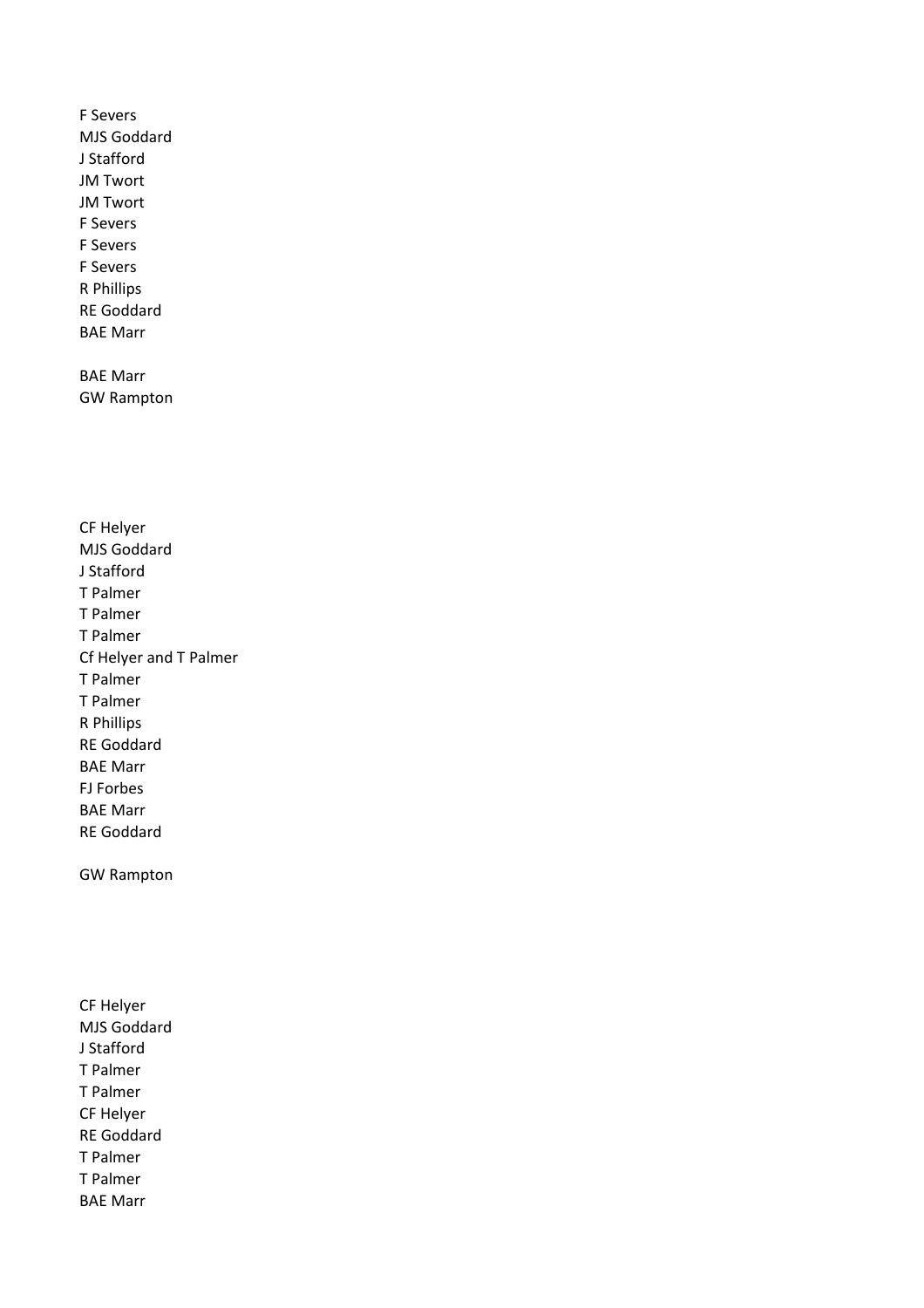BAE Marr RE Goddard

GW Rampton

CF Helyer MJS Goddard J Stafford T Palmer T Palmer F Severs

T Palmer T Palmer T Palmer T Palmer BAE Marr R Phillips RE Goddard

GW Rampton

CF Helyer JA Newnham MJS Goddard T Palmer T Palmer

CM Veysey T Palmer T Palmer T Palmer BAE Marr CM Veysey RE Goddard

GW Rampton

CF Helyer JA Newnham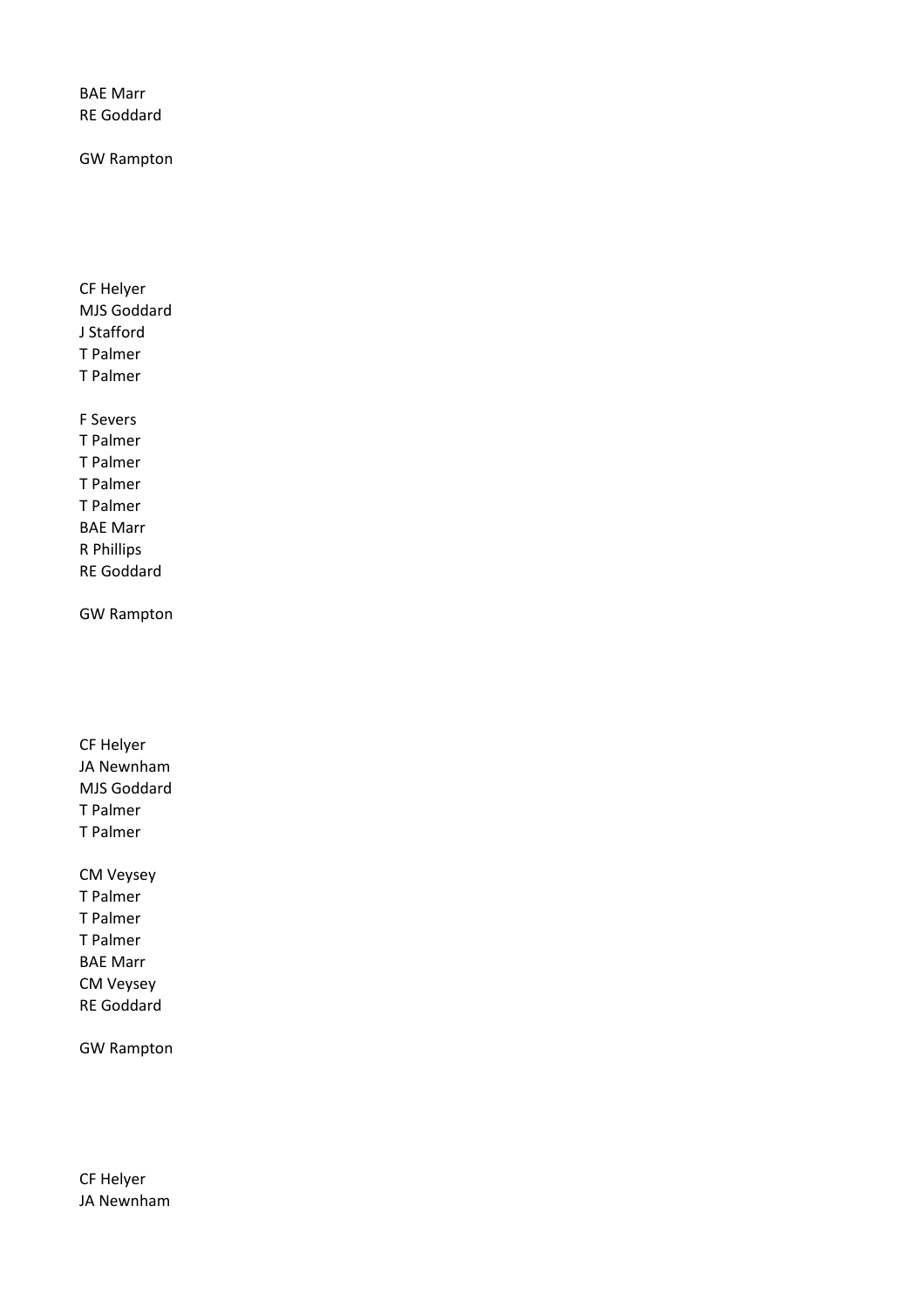MJS Goddard T Palmer T Palmer

RE Goddard CM Veysey T Palmer T Palmer BAE Marr

T Palmer

GW Rampton

CF Helyer JA Newnham JA Newnham T Palmer T Palmer

HW Hiscoke T Palmer RE Goddard T Palmer BAE Marr AE and H Holman

BF Forbes

GW Rampton

CF Helyer CF Helyer BR Clay JA Newnham T Palmer T Palmer

JM Twort T Palmer P Goddard T Palmer BAE Marr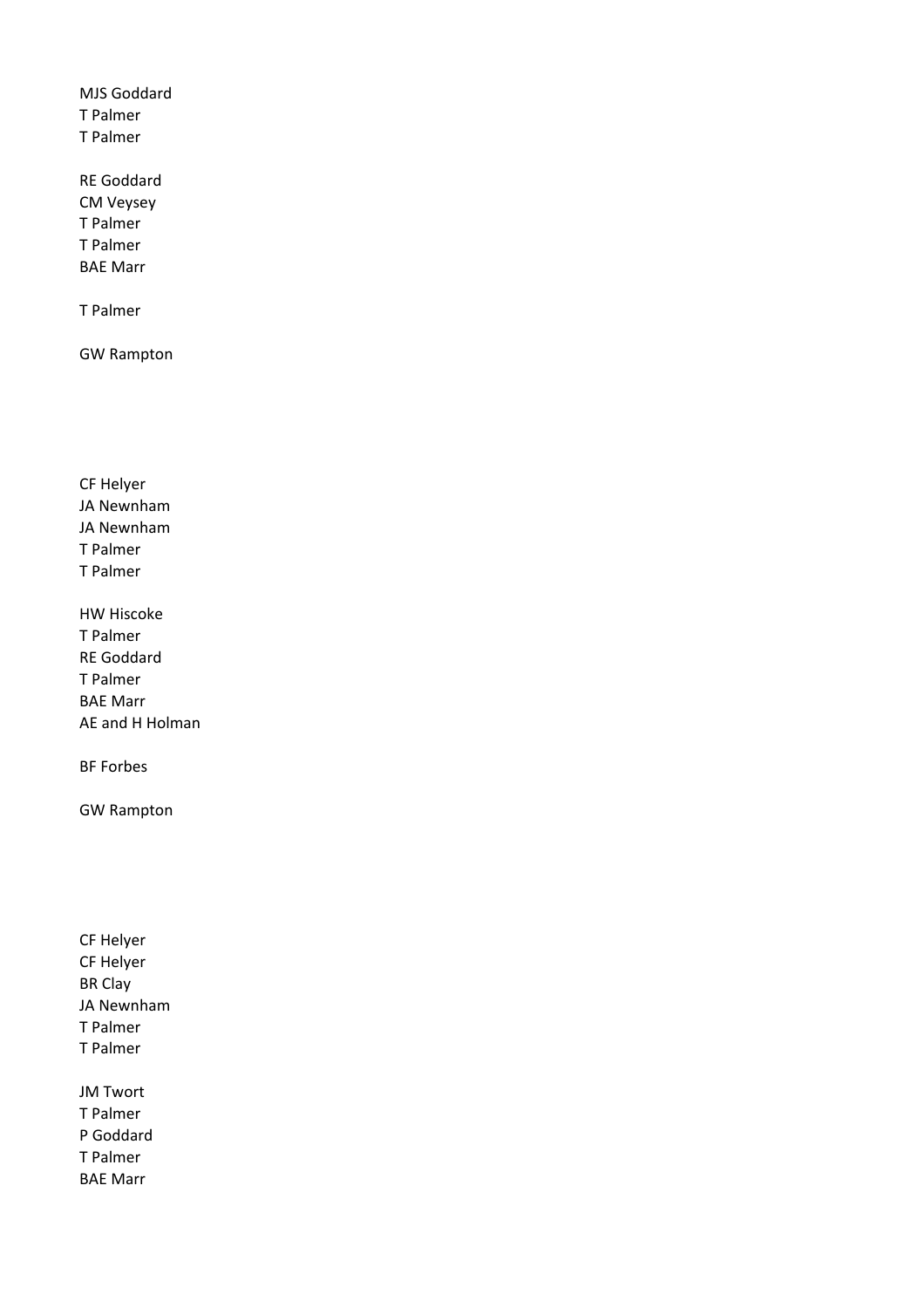MI Meadows

GW Rampton

CF Helyer

BR Clay JA Newnham T Palmer T Palmer

AE Holman T Palmer T Palmer CF Helyer

GW Rampton

- CF Helyer JA Newnham JA Newnham T Palmer T Palmer
- BJ Short and R Kelley HW Hiscoke T Palmer EM Edwards T Palmer HW Hiscoke

RA Ives JA Newnham

CF Helyer JA Newnham JA Newnham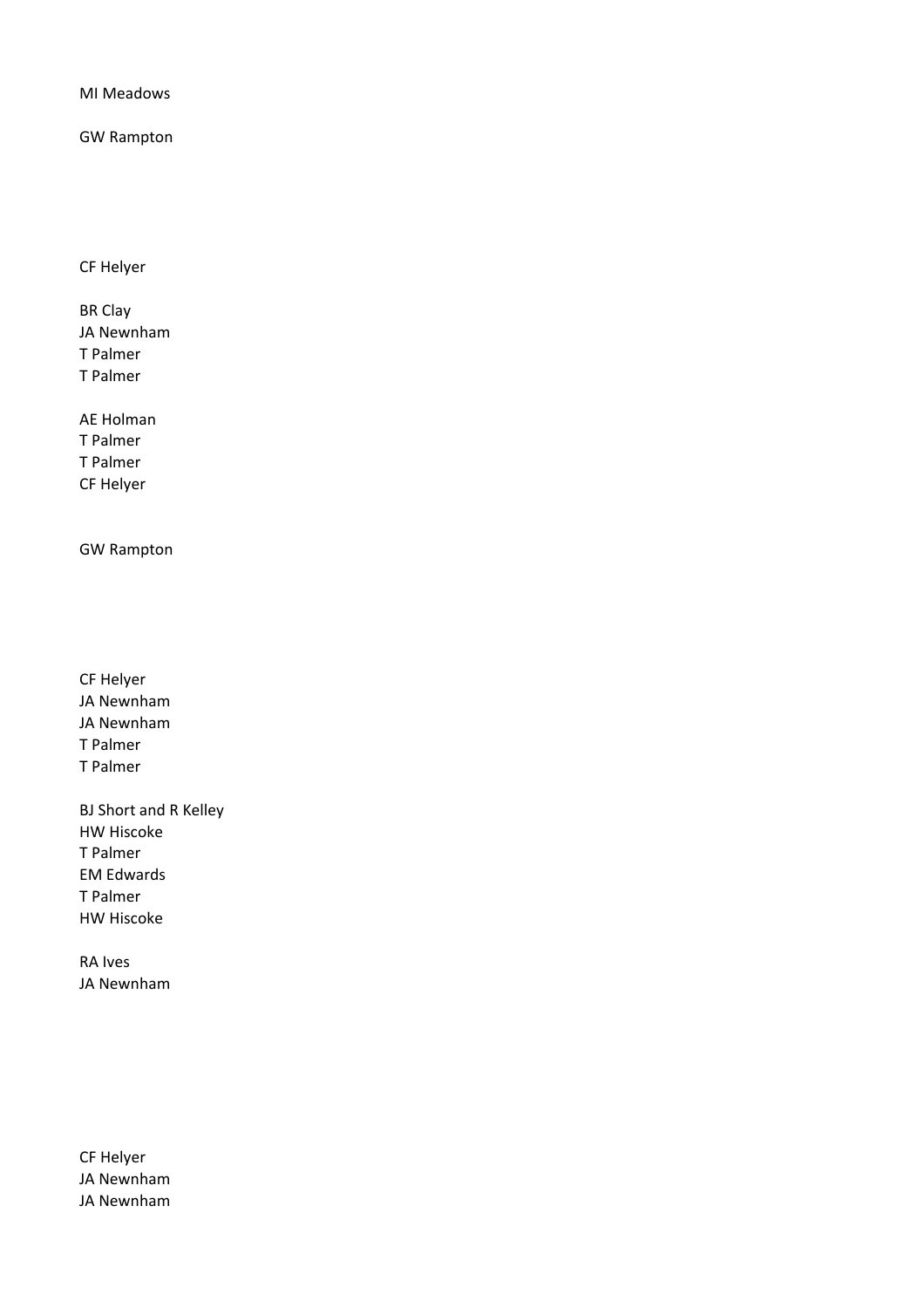T Palmer and JA Newnham JA Newnham

CE Messer M Davies-Scofield T Palmer and JA Newnham JA Newnham CF Helyer T Palmer and JA Newnham HW Hiscoke

CF Helyer JA Newnham JA Newnham JA Newnham JA Newnham CF Helyer BJ Short JA Newnham VA Banbury J Stafford and JA Newnham JA Newnham BM Buckler

CF Helyer JA Newnham JA Newnham JA Newnham JA Newnham CF Helyer CE Messer JA Newnham JA Newnham AE Holman JA Newnham PJ Clay JA Newnham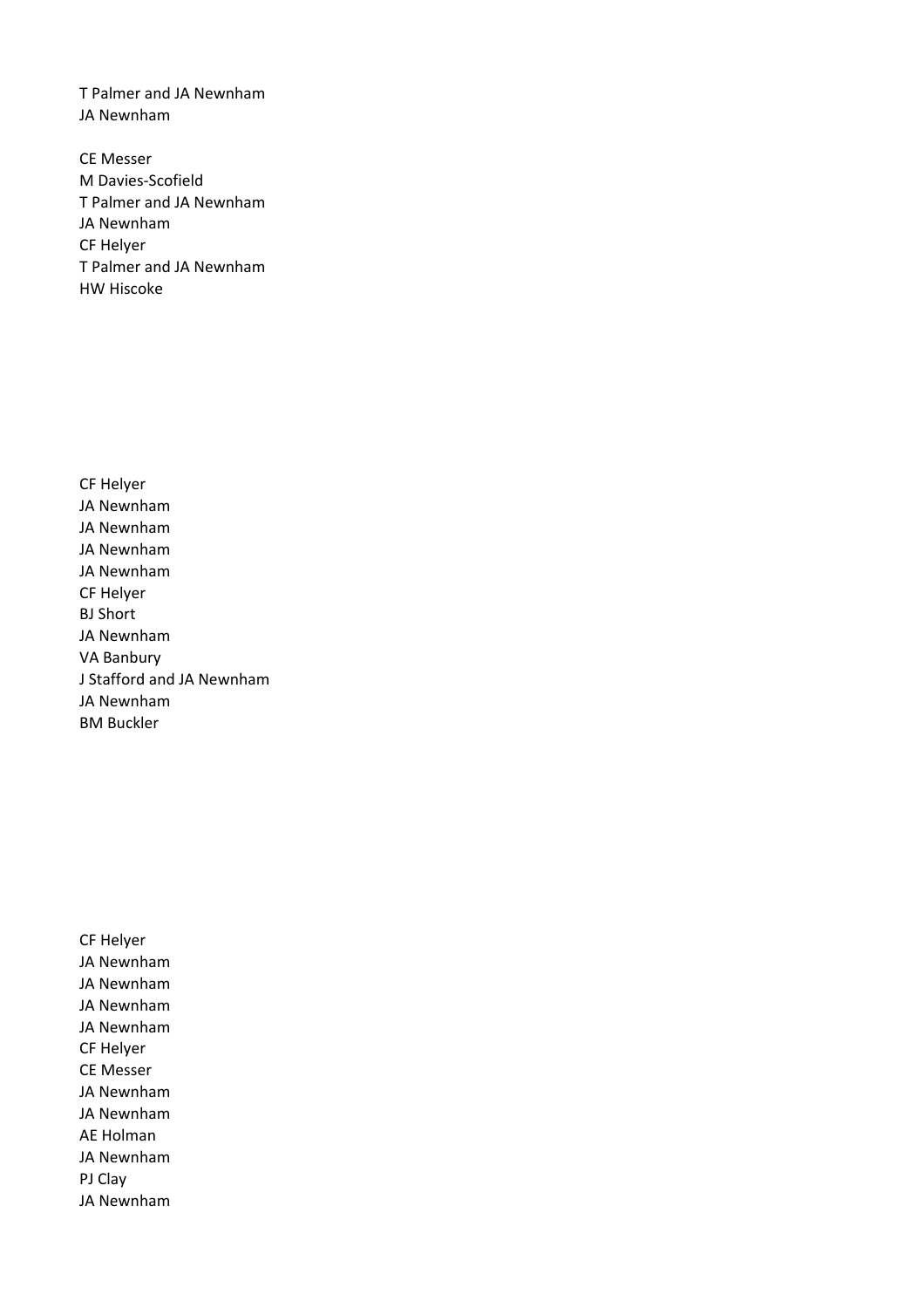# JA Newnham

CF Helyer JA Newnham JA Newnham JA Newnham JA Newnham JA Newnham BF Forbes JA Newnham CMV Wright and JA Newnham PJ Clay CF Helyer

JA Newnham

CF Helyer JA Newnham JA Newnham JA Newnham JA Newnham JA Newnham JA Newnham

JA Newnham CMV Wright and JA Newnham PJ Clay JA Newnham

M Welfare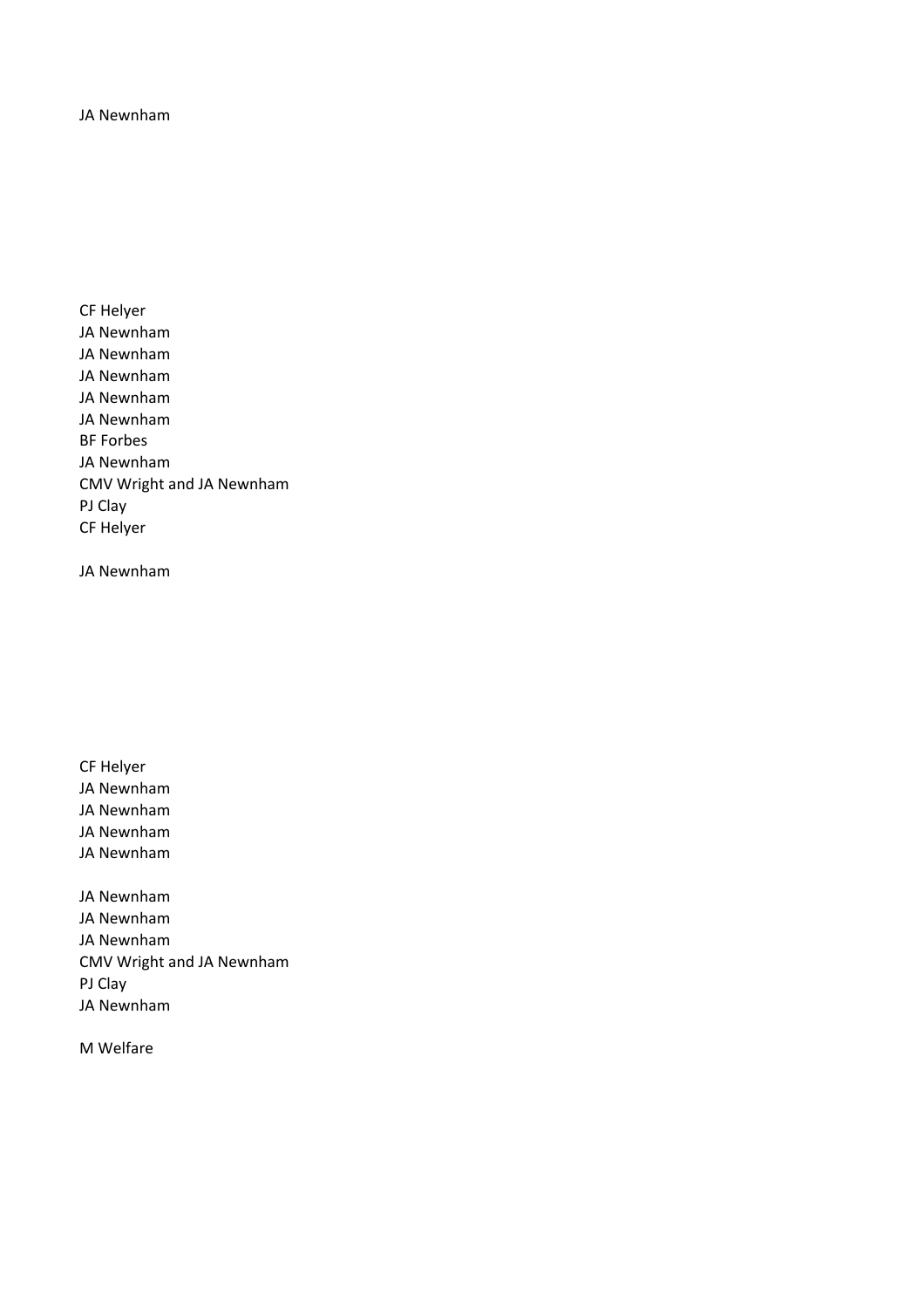CF Helyer JA Newnham JA Newnham

JA Newnham JA Newnham M Welfare JA Newnham JA Newnham BM Buckler PJ Clay M Welfare

CF Helyer

BJ Short

JA Newnham JA Newnham JA Newnham JA Newnham JA Newnham PJ Clay M Welfare MP Hall JA Newnham BAE Marr CJ Fox PJ Clay and MP Hall BJ Short

BR Clay JA Newnham JA Newnham and MP Hall JA Newnham JA Newnham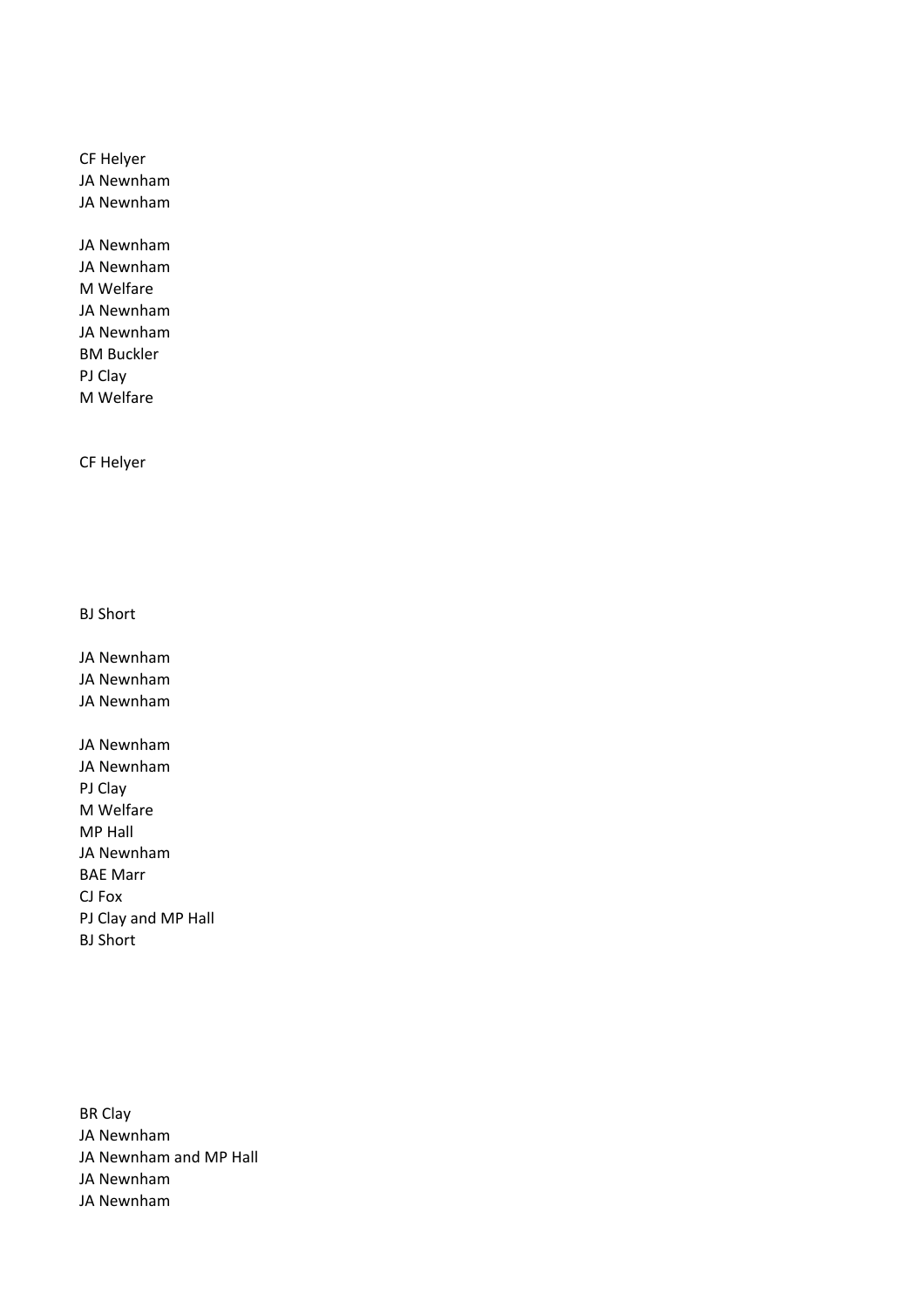JA Newnham J Baker PJ Clay BF Forbes MP Hall CJ Fox JA Newnham MP Hall and SR Allen B Reeve JA Newnham SR Allen RA Ives J Stafford

BR Clay BF Forbes BF Forbes JA Newnham JA Newnham PJ Clay PJ Clay MP Hall JA Newnham CJ Fox BR Clay JA Newnham

BR Clay BF Forbes BF Forbes

JA Newnham JA Newnham J Baker PJ Clay PJ Clay JM Maskell JA Newnham BM Buckler MP Hall SR Allen RA Ives CE Messer

BR Clay BF Forbes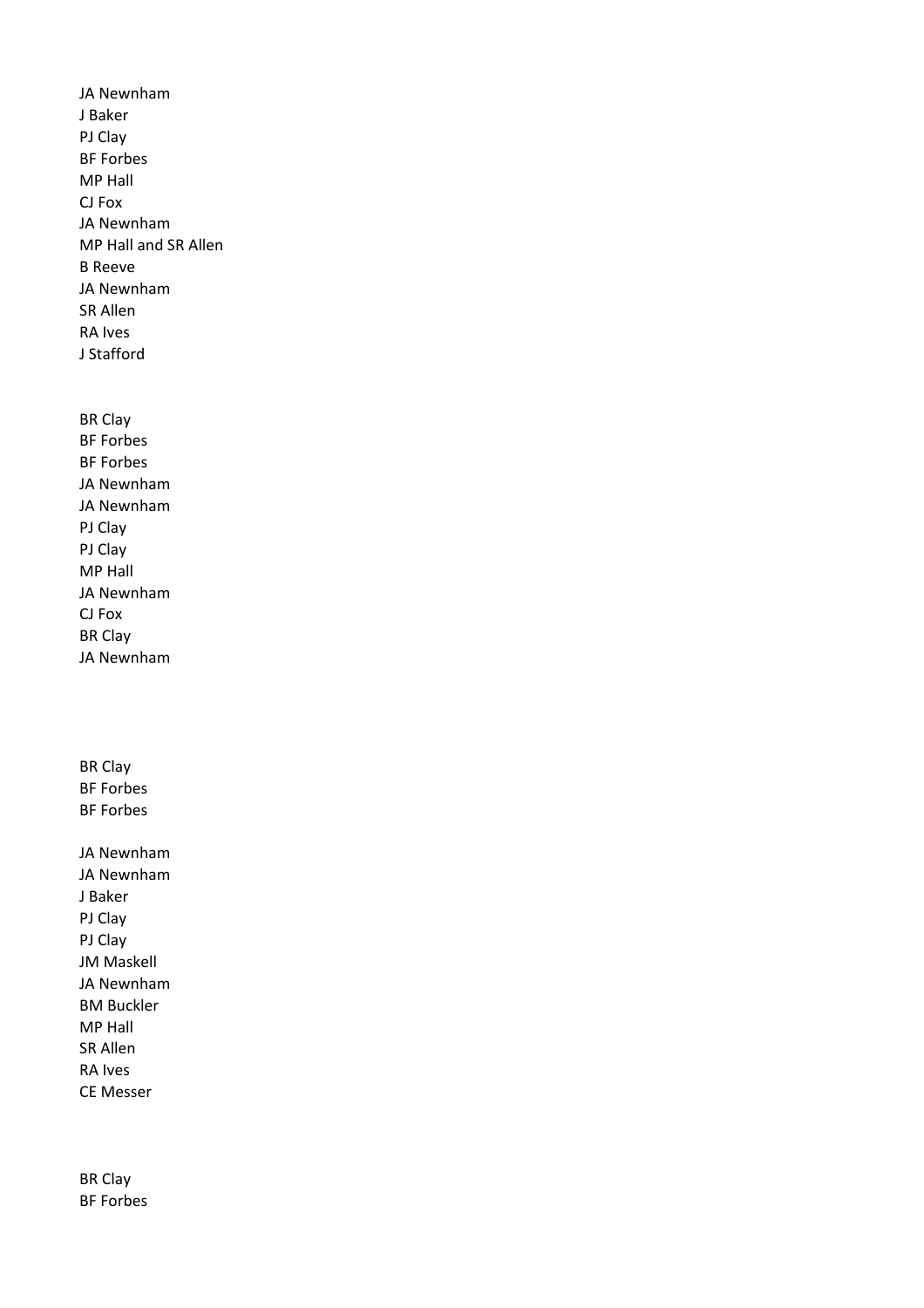BF Forbes and JA Newnham

JA Newnham JA Newnham PJ Clay RM Shaw JA Newnham MP Hall RA Ives JA Newnham CE Messer

BR Clay BF Forbes BF Forbes and JA Newnham

JA Newnham JA Newnham PJ Clay JM Maskell MP Hall DI Smith JA Newnham MP Hall CE Messer

BR Clay BF Forbes BF Forbes and JA Newnham

JA Newnham JA Newnham PJ Clay JM Maskell JA Newnham MP Hall E Chadwell JA Newnham DI Smith

BR Clay DI Smith

JA Newnham JA Newnham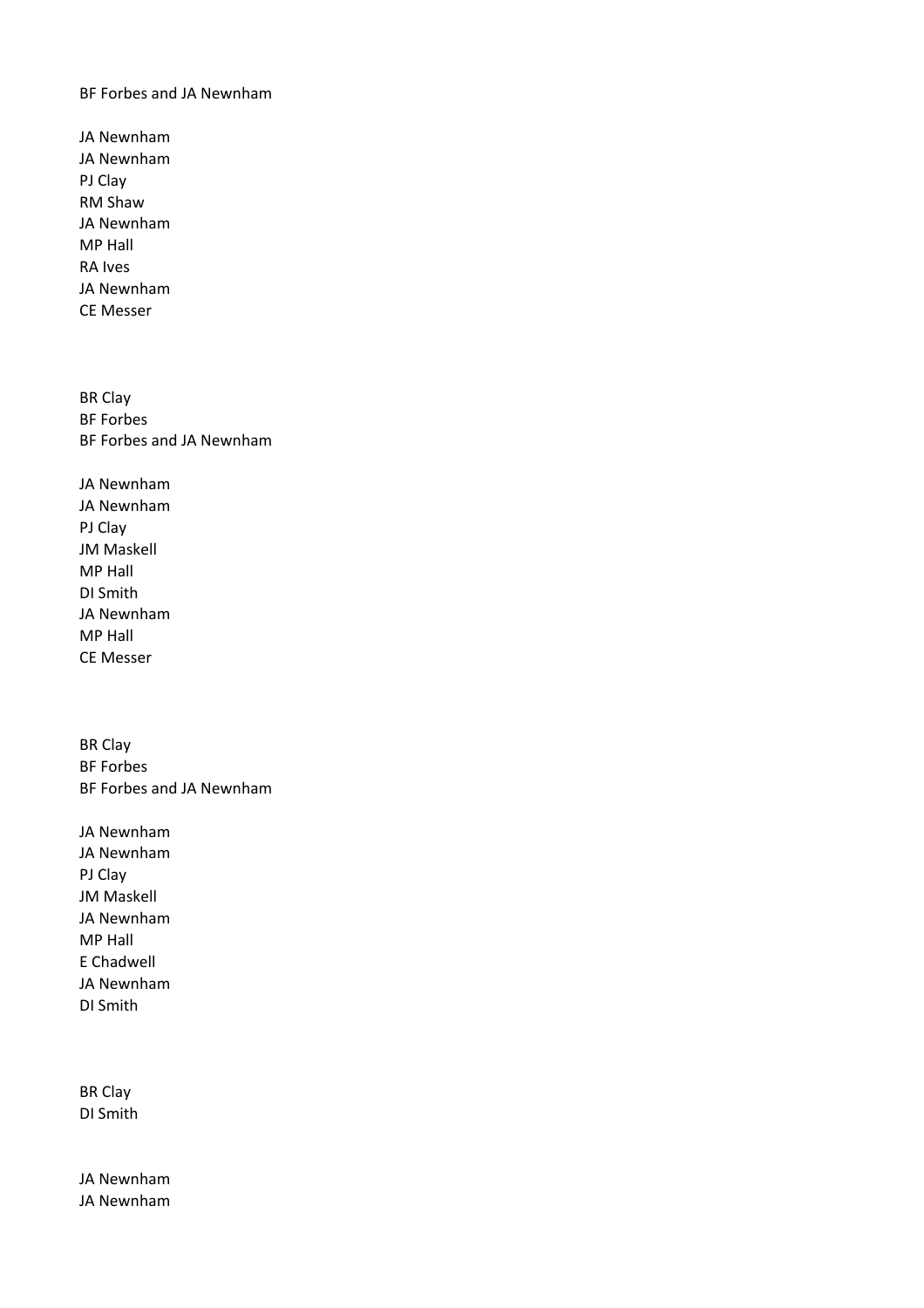PJ Clay H Jackson DI Smith JA Newnham MP Hall RA Ives M&N Champion and BR Clay R Weal

RA Ives DI Smith

JA Newnham PJ Clay JA Newnham JA Newnham L Hemblade R Weal DI Smith

RA Ives DI Smith DI Smith

JA Newnham JA Newnham CJ Fox PM Brayshaw PJ Whitcomb M Russell L Hemblade RA Ives DI Smith

RA Ives DI Smith DI Smith

JA Newnham JA Newnham BR Clay PM Brayshaw DI Smith L Hemblade B Reeve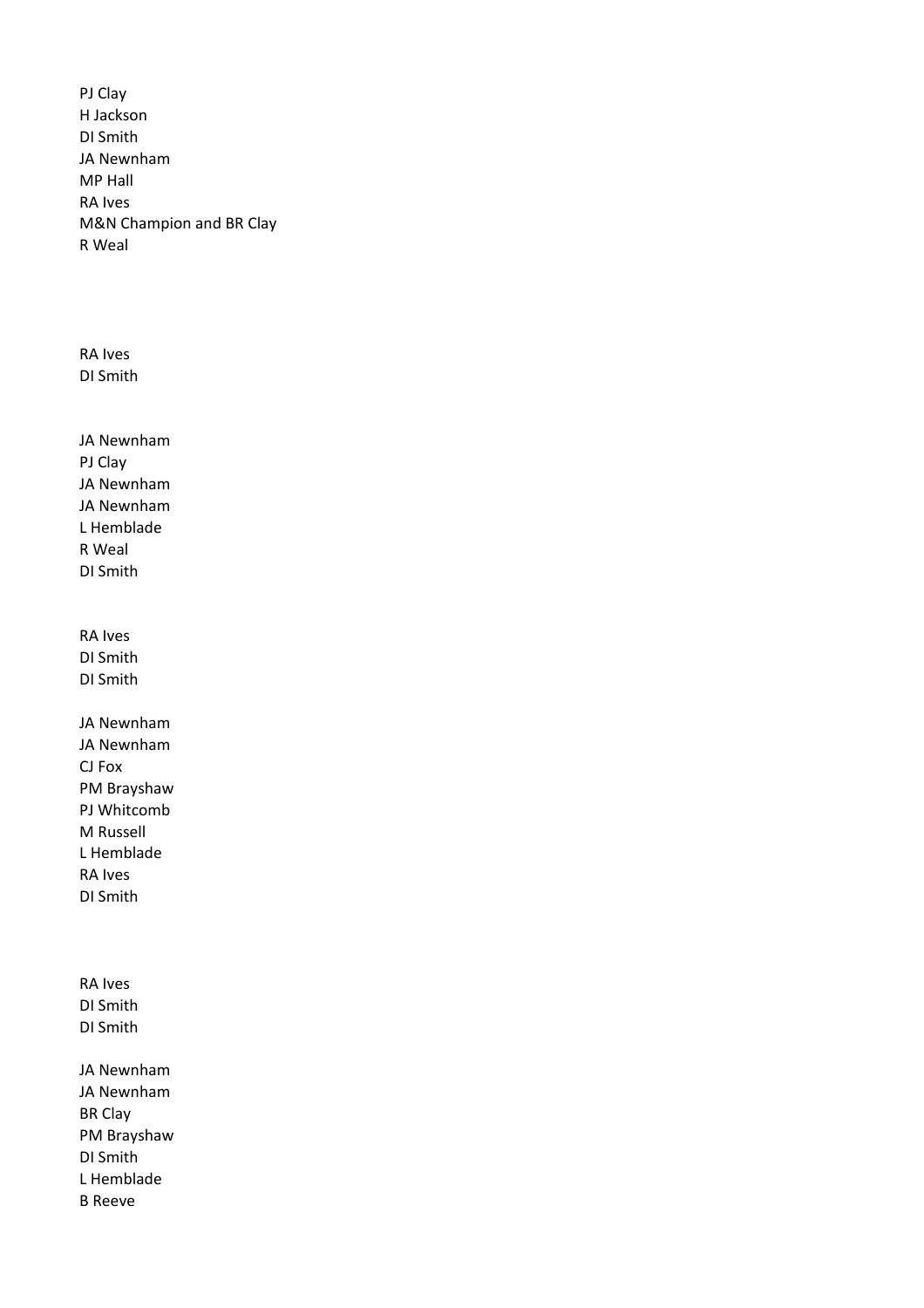RA Ives DI Smith DI Smith JA Newnham JA Newnham BR Clay PJ Whitcomb BR Clay JA Newnham DI Smith and RA Ives L Hemblade B Reeve DI Smith RA Ives DI Smith DI Smith JA Newnham JA Newnham BR Clay BR Clay JA Newnham DI Smith B Reeve DI Smith RA Ives RM Shaw RM Shaw JA Newnham JA Newnham BR Clay RJ Sandison DI Smith DI Smith PJ Whitcomb JA Newnham

RA Ives, B Reeve and T Hicks RM Shaw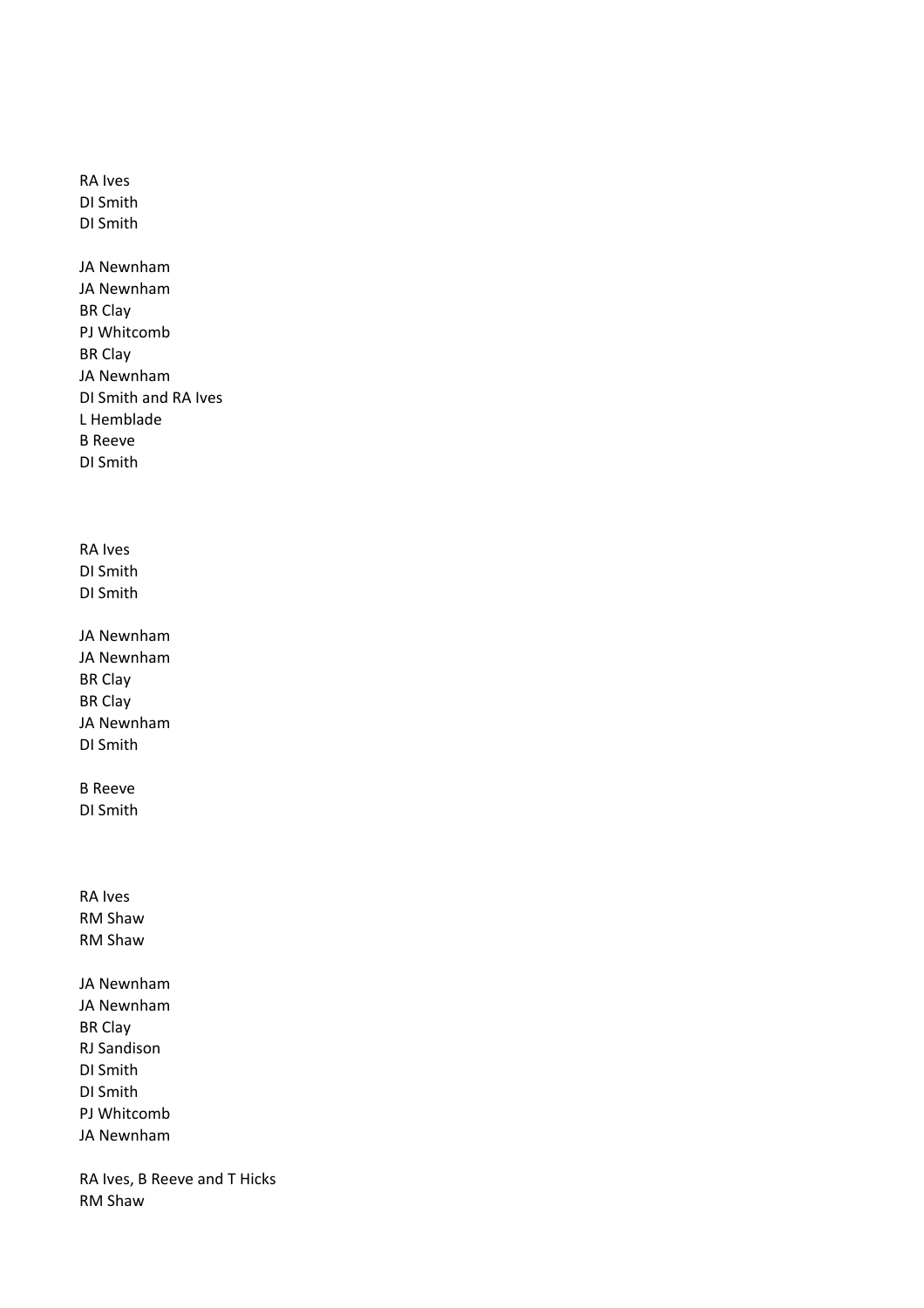PJ Whitcomb RM Shaw RM Shaw RM Shaw JA Newnham JA Newnham BR Clay RJ Sandison SR Allen BF Forbes JA Newnham B Metcalfe B Reeve RM Shaw AD Bullock SR Allen RM Shaw RM Shaw IJ Whitcomb JA Newnham JA Newnham B & G Bishop CE Hope BAE Marr PM Brayshaw JA Newnham PJ Clay A Fenton B Reeve RM Shaw AD Bullock RM Shaw RM Shaw

JA Newnham CE Hope JA Newnham BF Forbes JA Newnham PJ Clay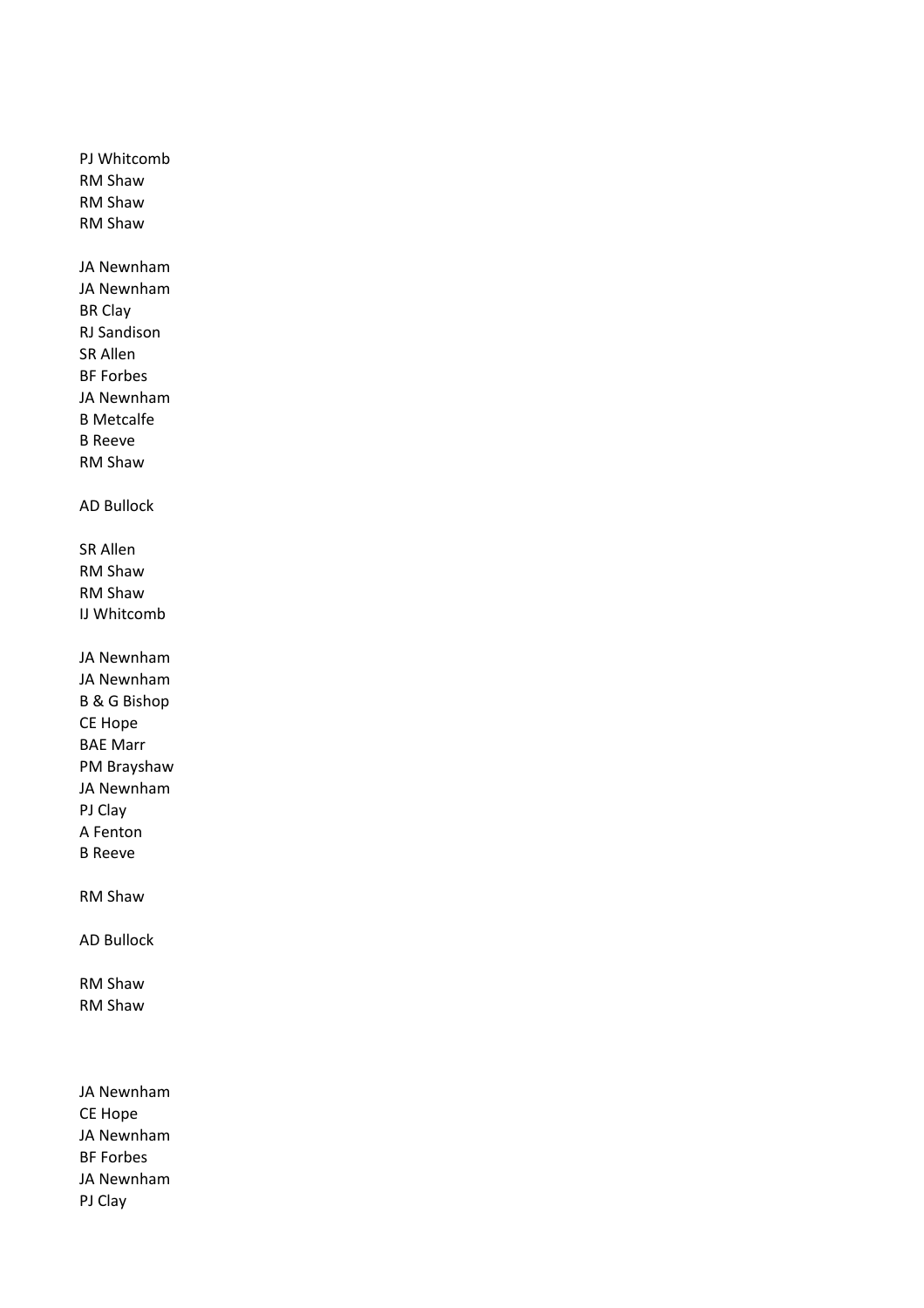# A Fenton B Reeve

RM Shaw PH Mulcock

AD Bullock

PH Mulcock

PJ Whitcomb PJ Whitcomb

JA Newnham PJ Clay JA Newnham JA Newnham

B Reeve A Fenton CE Hope PJ Whitcomb PJ Whitcomb PJ Whitcomb

AD Bullock

PH Mulcock PJ Whitcomb PJ Whitcomb PJ Whitcomb

JA Newnham PJ Clay JA Newnham JA Newnham B Reeve A Fenton CE Hope

JM Maskell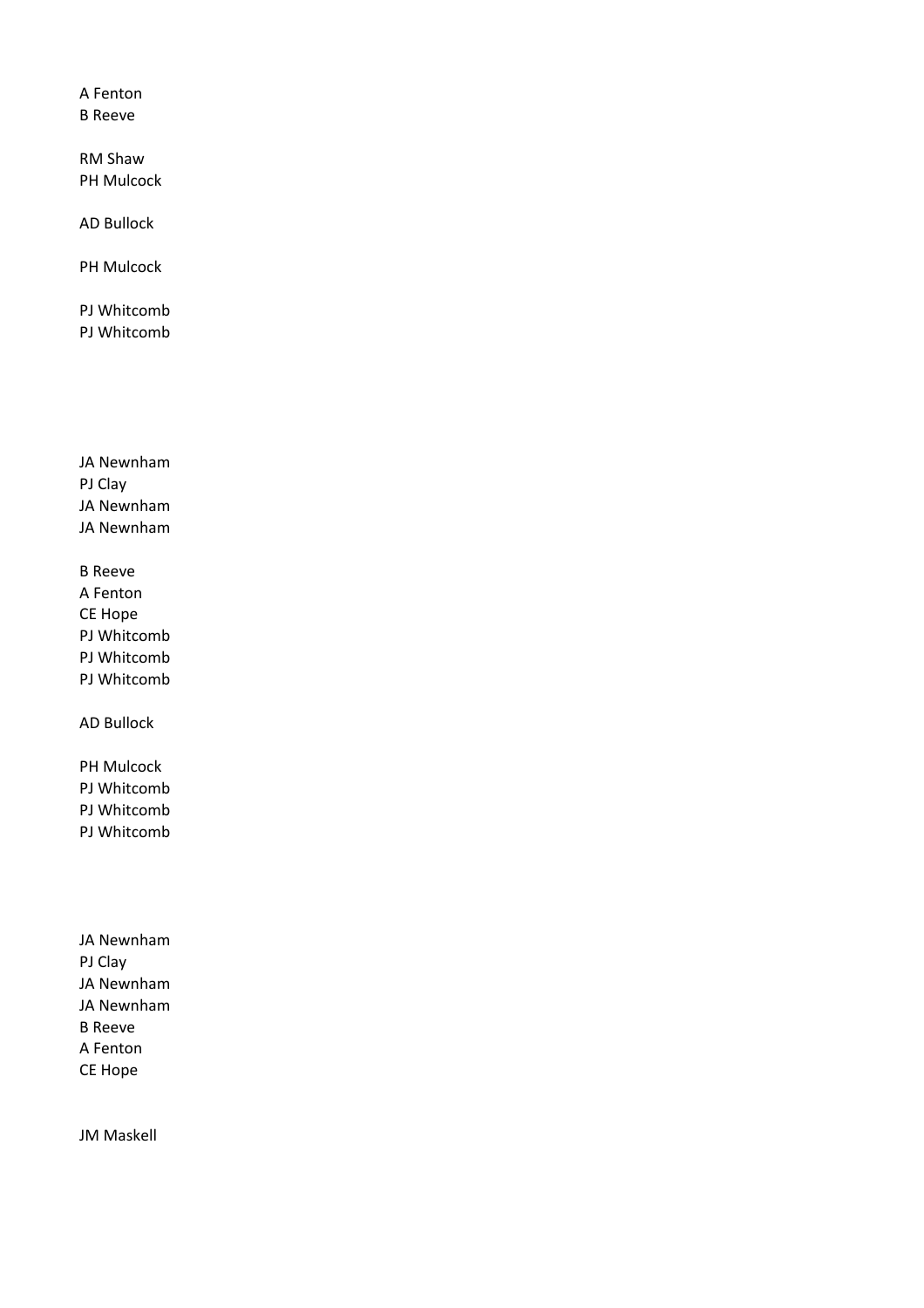JC Steedman PJ Whitcomb

PJ Whitcomb PJ Whitcomb

JA Newnham PJ Clay JA Newnham JA Newnham B Reeve A Fenton CE Hope

BF Forbes

JM Maskell

JC Steedman

JC Steedman PJ Whitcomb

PJ Whitcomb

PJ Whitcomb

JC Steedman

JA Newnham PJ Clay JA Newnham JA Newnham B Reeve CH Wright

M Ford

PJ Whitcomb

JM Maskell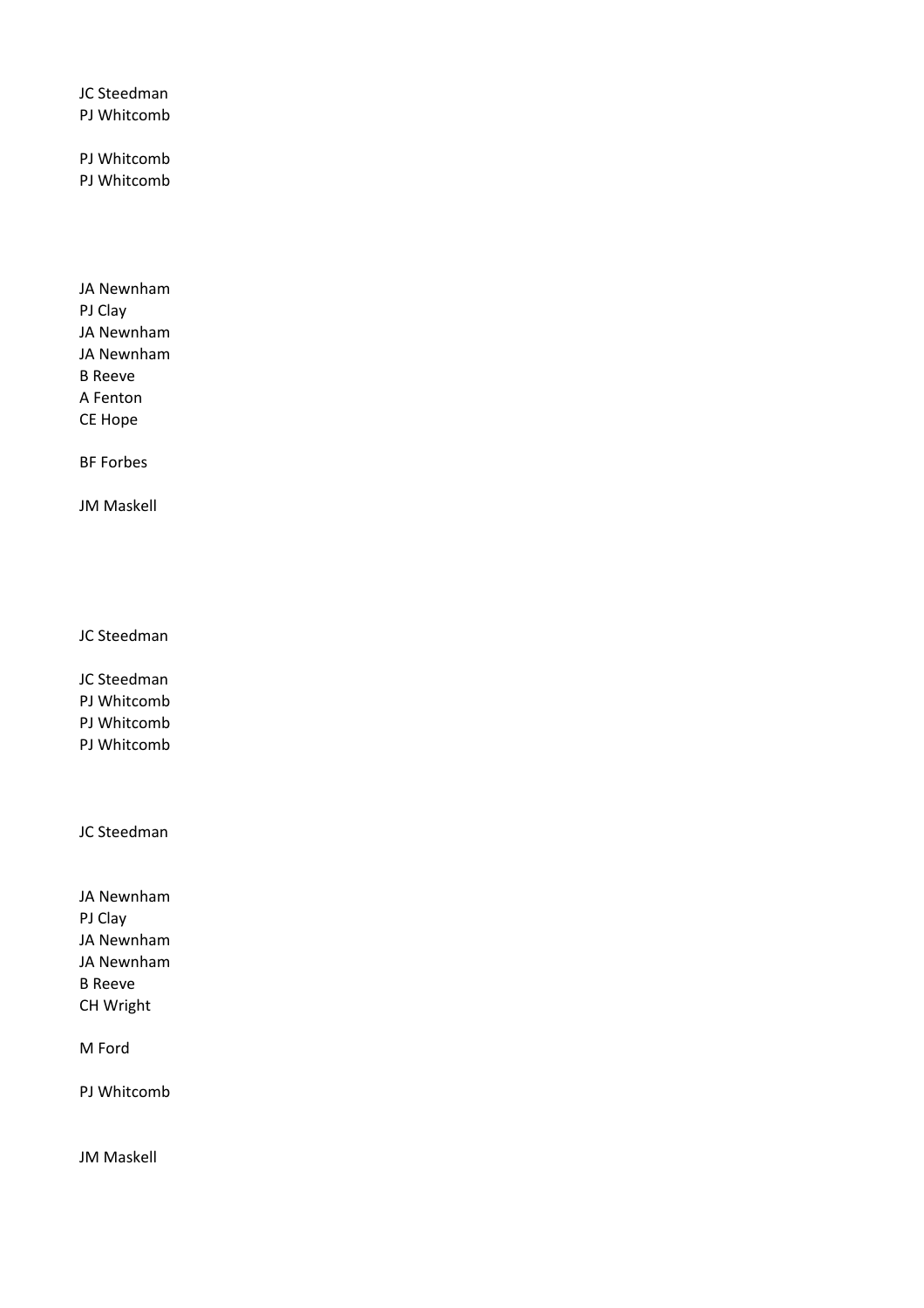JC Steedman PJ Whitcomb PJ Whitcomb PJ Whitcomb

JC Steedman

JA Newnham JA Newnham JA Newnham

B Reeve CH Wright M Ford

JM Maskell

JC Steedman PJ Whitcomb

PJ Whitcomb PJ Whitcomb

JA Newnham PJ & BR Clay JA Newnham JA Newnham JC Steedman B Reeve CH Wright M Ford JM Maskell

JC Steedman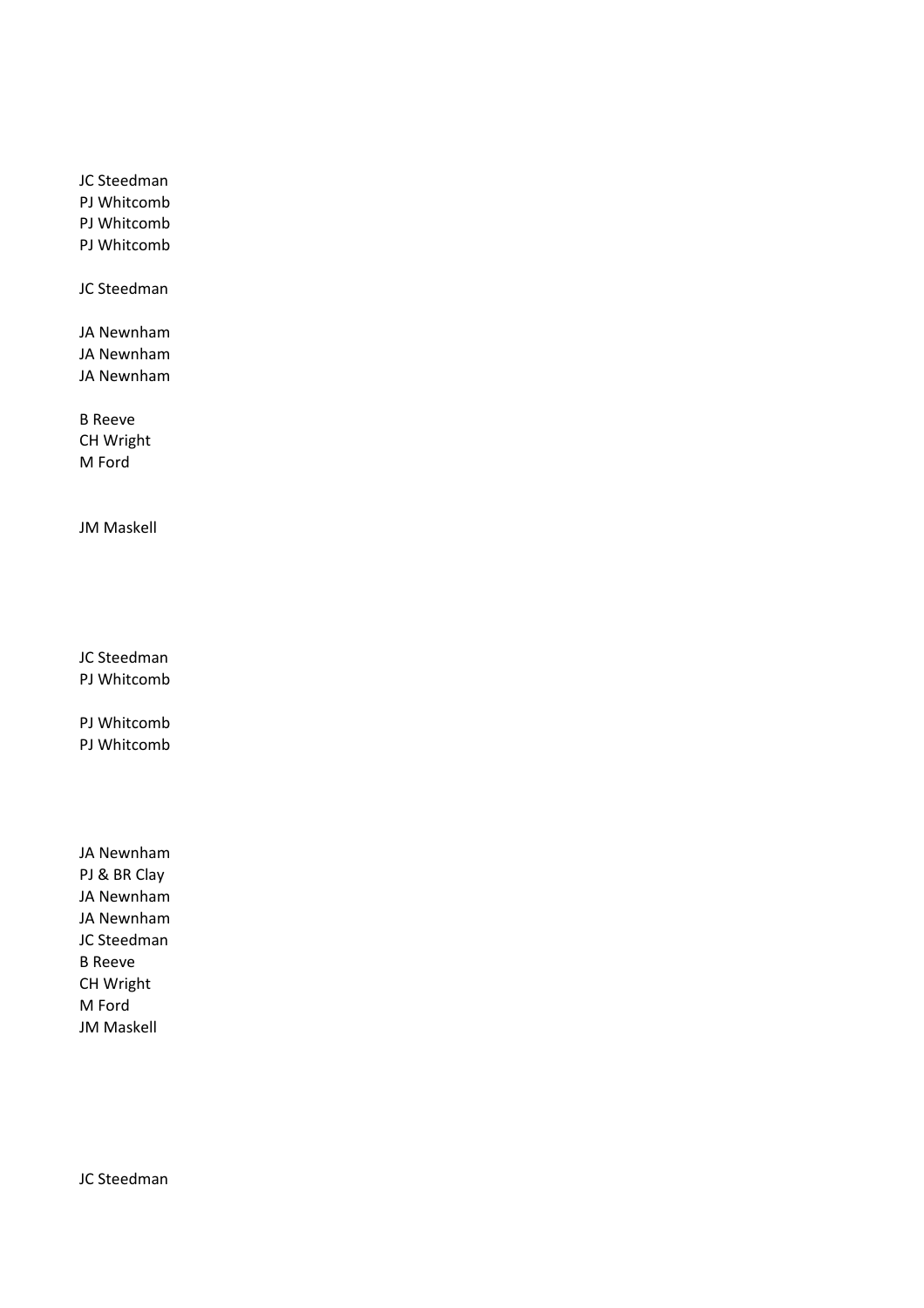BF Forbes B Reeve PJ Whitcomb

PJ Whitcomb PJ Whitcomb

JC Steedman

JA Newnham PJ & BR Clay JA Newnham JA Newnham CH Wright CH Wright JC Steedman M Ford JM Maskell

JC Steedman

BF Forbes P Green & JC Steedman CE Hope

CE Hope CE Hope

JA Newnham PJ & BR Clay JA Newnham JA Newnham JC Steedman JA Newnham CH Wright CH Wright M Ford JM Maskell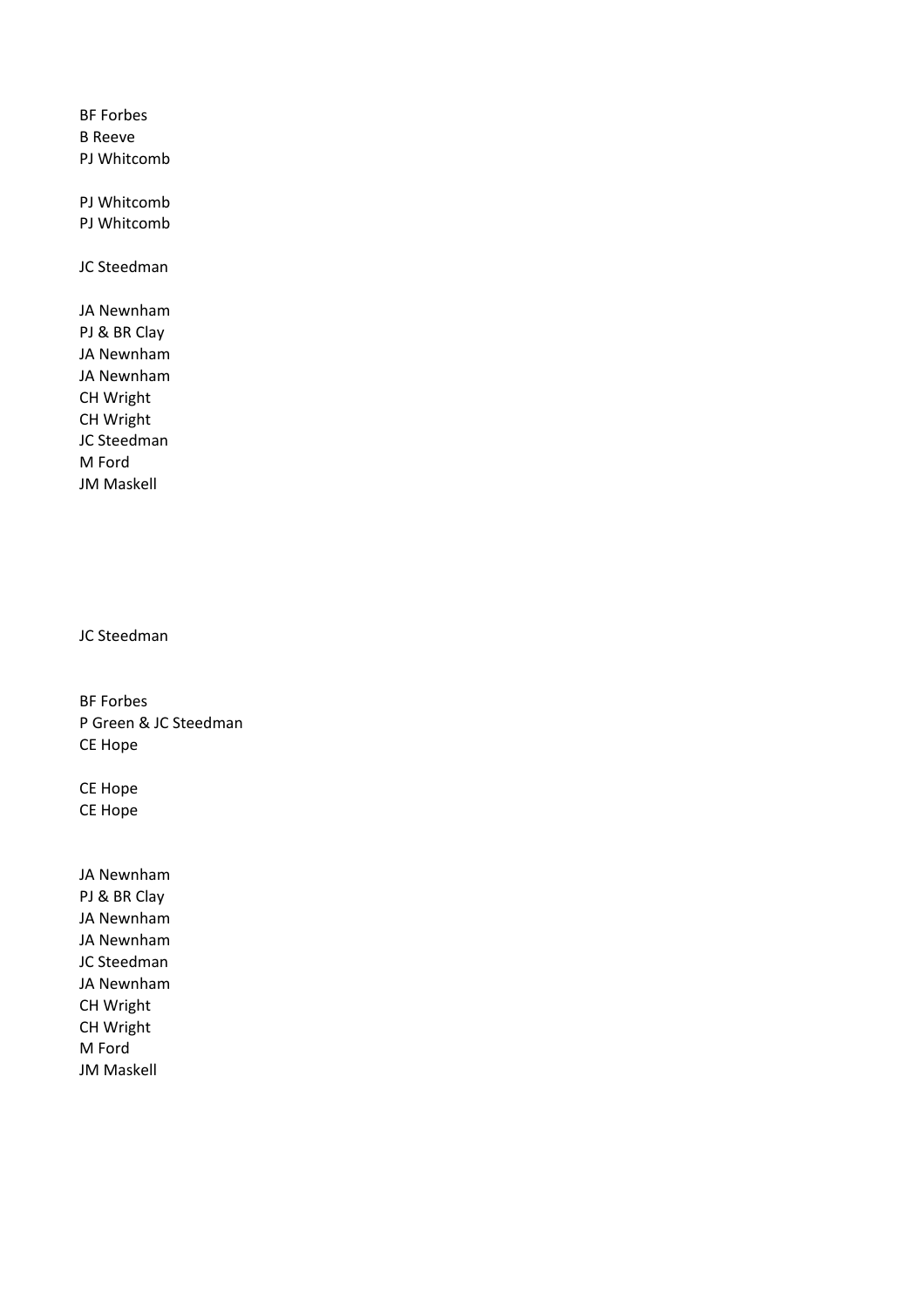P Green CE Hope

CE Hope CE Hope

JA Newnham JA Newnham JA Newnham CH Wright CH Wright M Ford JM Maskell

J Crix SR Allen CE Hope CE Hope

JA Newnham JA Newnham

VP Bentley JA Newnham CH Wright M Ford S Maskell & B Reeve CE Hope

JM Maskell

J Crix CH Wright CE Hope CE Hope

JA Newnham J Crix VP Bentley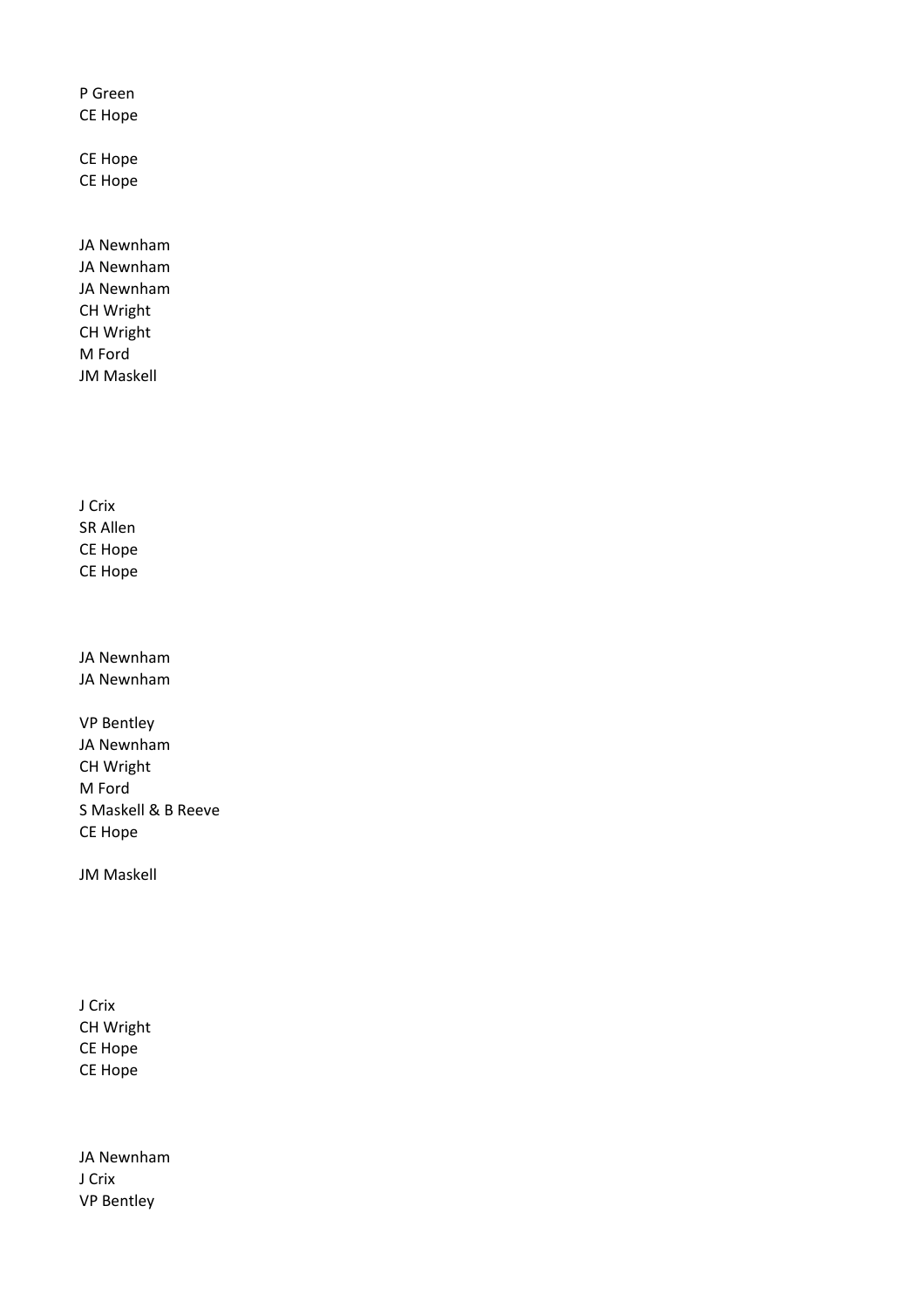JA Newnham PJ Whitcomb M Ford B Reeve CE Hope

JM Maskell

BR Clay CE Hope CE Hope

JA Newnham J Crix VP Bentley JA Newnham M Ford N Biddulph & B Reeve

JM Maskell

BR Clay CE Hope CE Hope

JA Newnham J Crix VP Bentley JA Newnham VP Bentley

CE Hope JM Maskell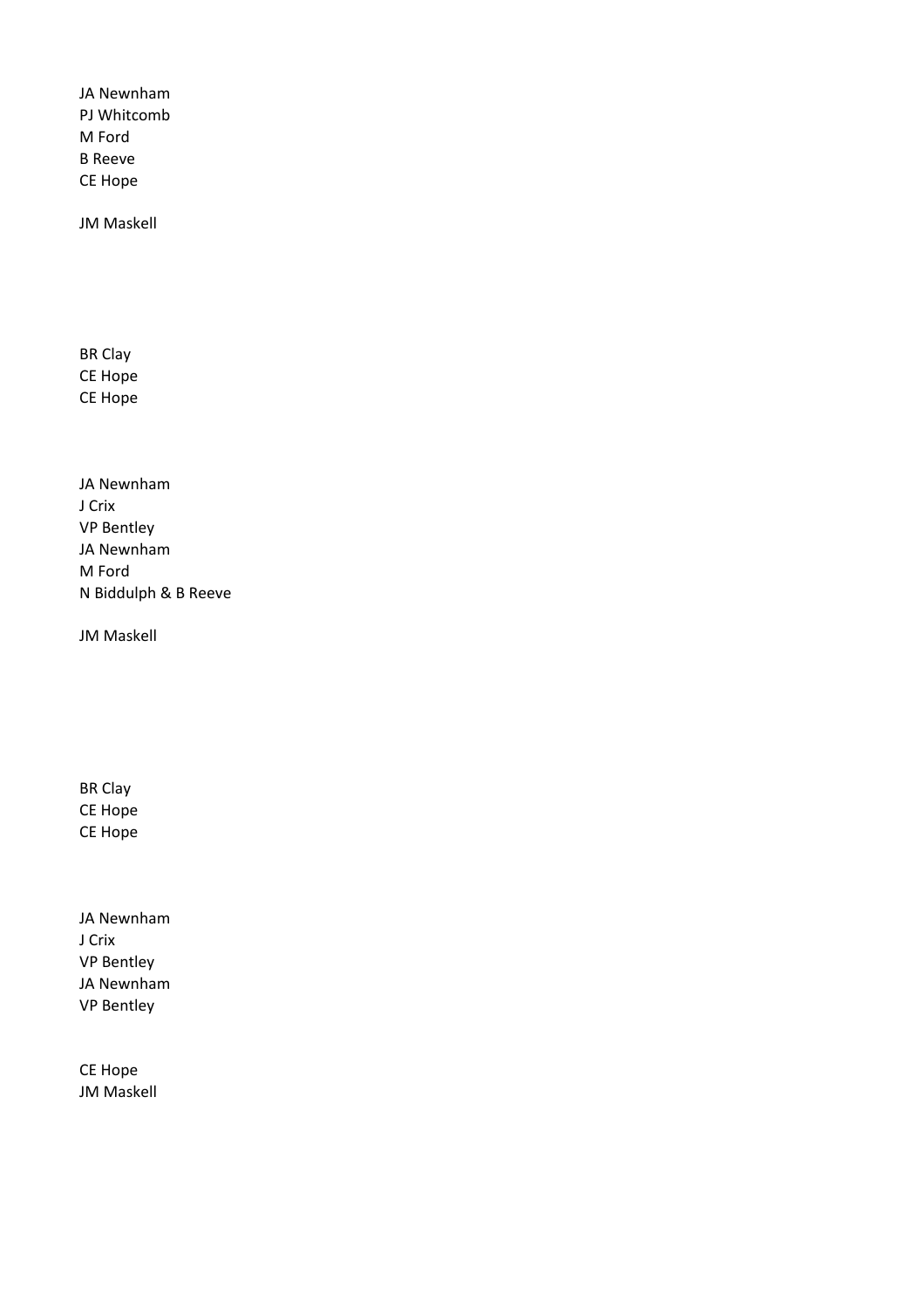BR Clay CE Hope CE Hope

JA Newnham J Crix VP Bentley JA Newnham VP Bentley

CE Hope JM Maskell

BR Clay CE Hope CE Hope

JA Newnham J Crix VP Bentley JA Newnham VP Bentley

CE Hope JM Maskell

BR Clay CE Hope

CE Hope

JA Newnham J Crix